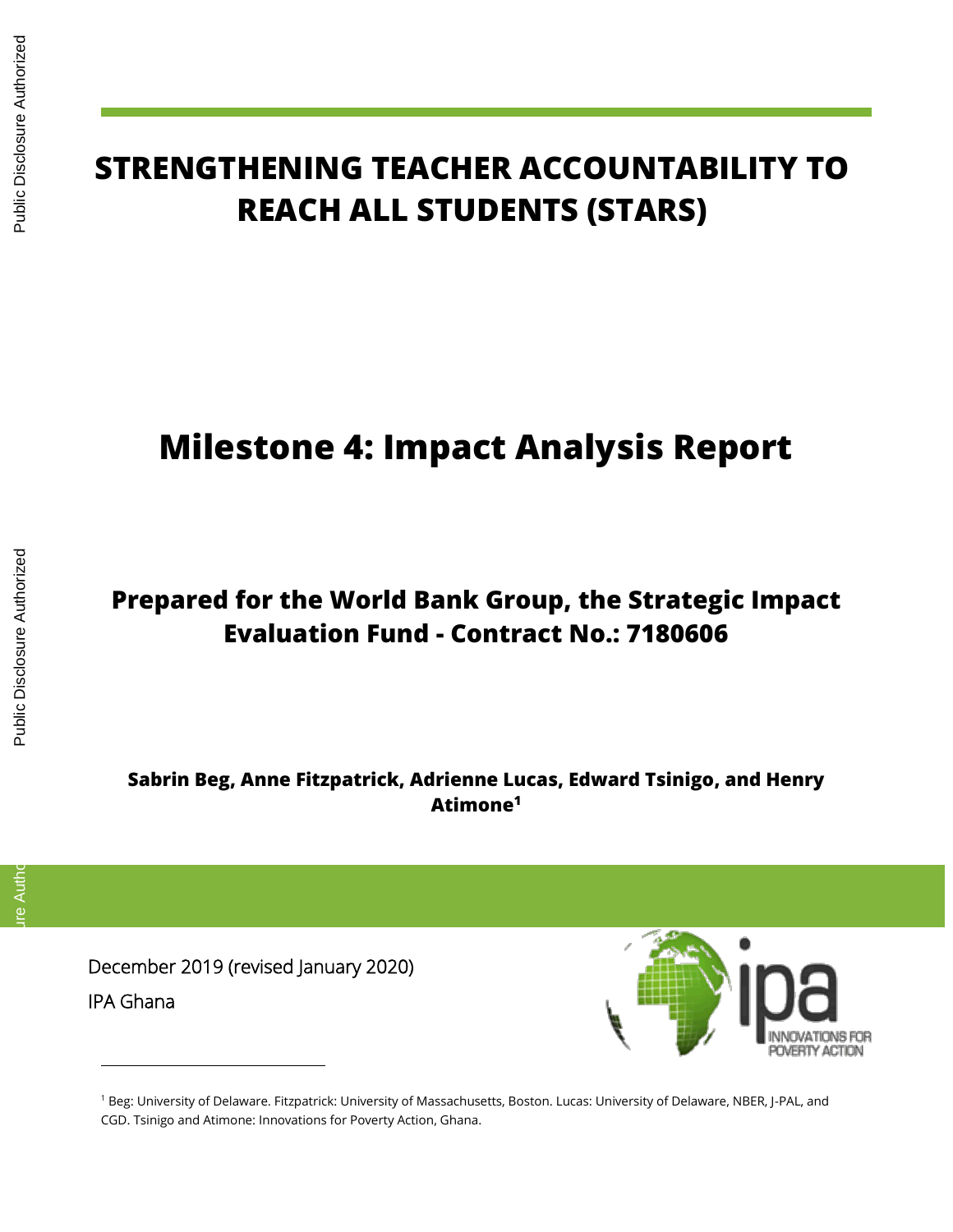# **TABLE OF CONTENTS**

| 1.1.           |        |  |
|----------------|--------|--|
| 1.2.           |        |  |
| $\overline{2}$ |        |  |
| 2.1.           |        |  |
| 2.1.1.         |        |  |
|                | 2.1.2. |  |
| 2.2.           |        |  |
| 2.3.           |        |  |
| 2.4.           |        |  |
| 2.4.1.         |        |  |
| 2.4.2.         |        |  |
| 3              |        |  |
| 3.1.           |        |  |
| 3.2.           |        |  |
| 3.3.           |        |  |
|                | 3.3.1. |  |
| 3.4.           |        |  |
| 3.5.           |        |  |
| 3.6.           |        |  |
| 3.6.1.         |        |  |
| 3.6.2.         |        |  |
| 3.6.3.         |        |  |
| 4              |        |  |
| 4.1.           |        |  |
| 4.2.           |        |  |
| 4.3.           |        |  |
| 4.4.           |        |  |
| 5              |        |  |
| 6              |        |  |
|                |        |  |
|                |        |  |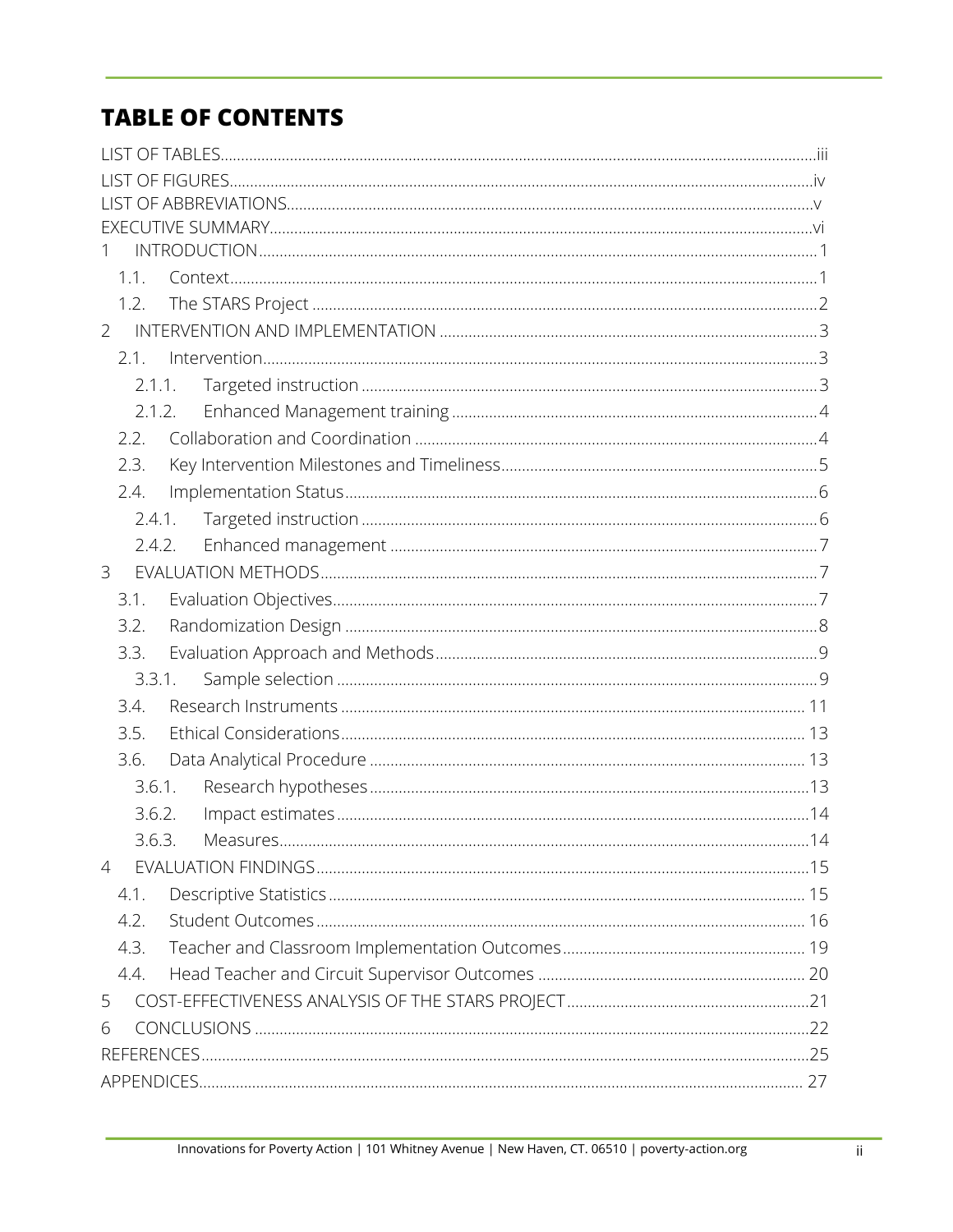# **LIST OF TABLES**

| Table 5. Teacher Attendance and Classroom Activities at Unannounced Spot Checks 19 |  |
|------------------------------------------------------------------------------------|--|
|                                                                                    |  |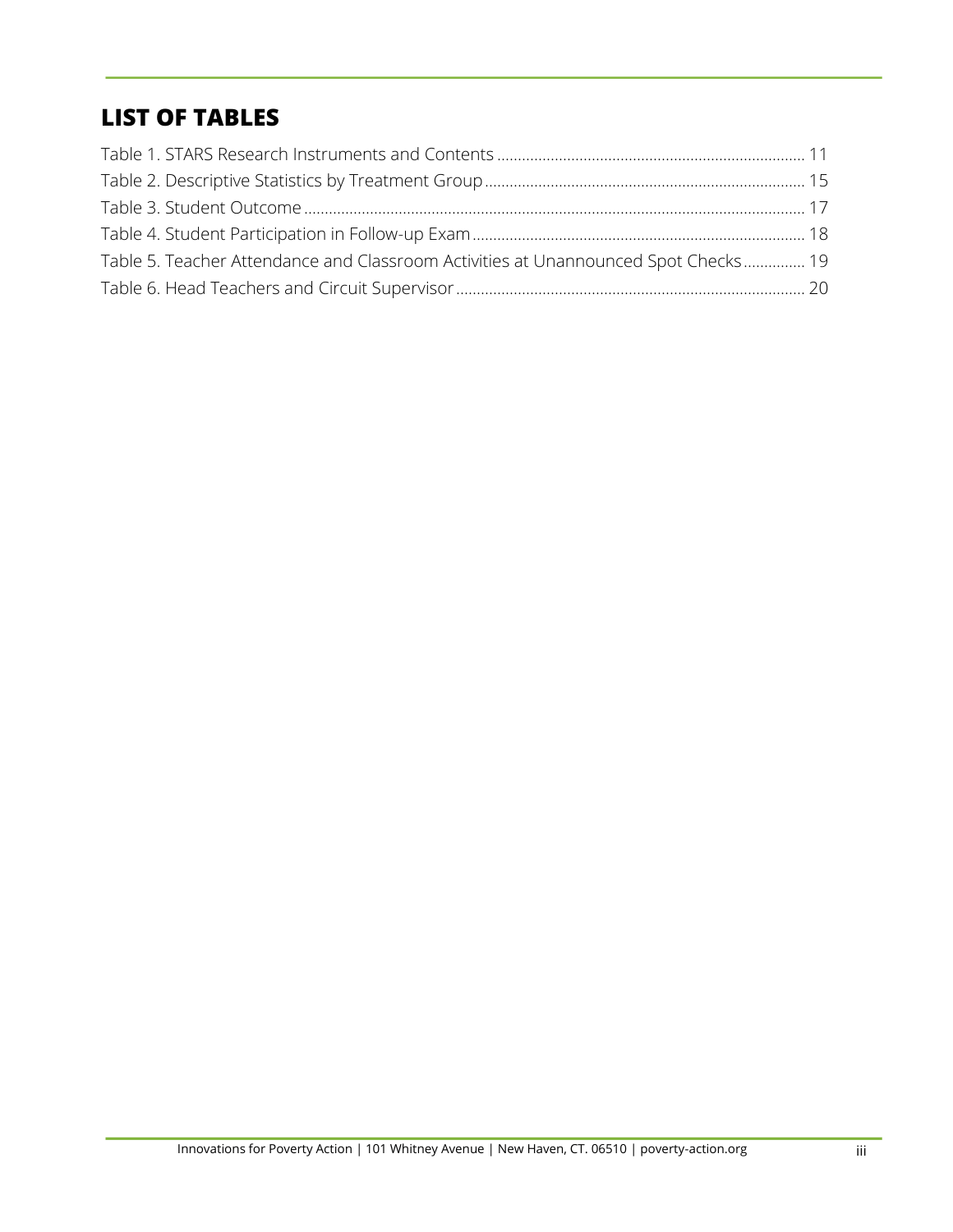# **LIST OF FIGURES**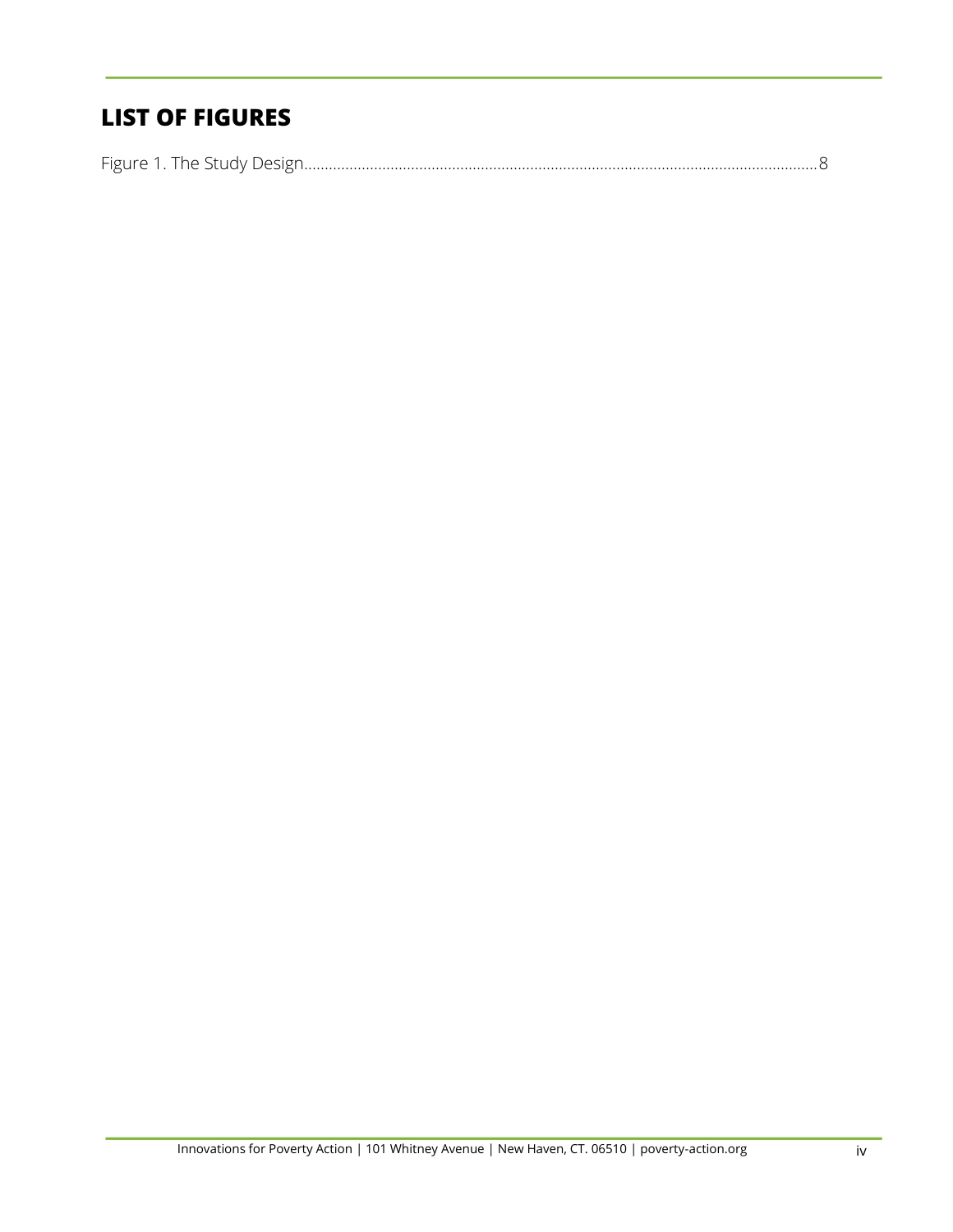# **LIST OF ABBREVIATIONS**

| <b>BED</b>     | <b>Basic Education Division</b>                             |
|----------------|-------------------------------------------------------------|
| <b>CAPI</b>    | Computer Assisted Personal Interviewing                     |
| <b>EGMA</b>    | Early Grade Mathematics Assessment                          |
| <b>EGRA</b>    | Early Grade Reading Assessment                              |
| <b>GES</b>     | <b>Ghana Education Services</b>                             |
| <b>IPA</b>     | Innovation for Poverty Action                               |
| J-PAL          | Abdul Latif Jameel Poverty Action Lab                       |
| <b>MOE</b>     | Ministry of Education                                       |
| NaCCA          | National Council for Curriculum and Assessment              |
| <b>NIB</b>     | National Inspectorate Board                                 |
| <b>NTC</b>     | National Teaching Council                                   |
| P4             | Primary 4                                                   |
| P <sub>5</sub> | Primary 5                                                   |
| P6             | Primary 6                                                   |
| <b>STARS</b>   | Strengthening Teaching Accountability to Reach All Students |
| T <sub>2</sub> | Treatment 2 (Targeted Instruction Only)                     |
| T <sub>3</sub> | Treatment 3 (Targeted Instruction and Enhanced Management)  |
| <b>TCAI</b>    | Teacher Community Assistant Initiative                      |
| T <sub>l</sub> | Treatment 1 (Control Group)                                 |
| <b>UNICEF</b>  | United Nations Children's Fund                              |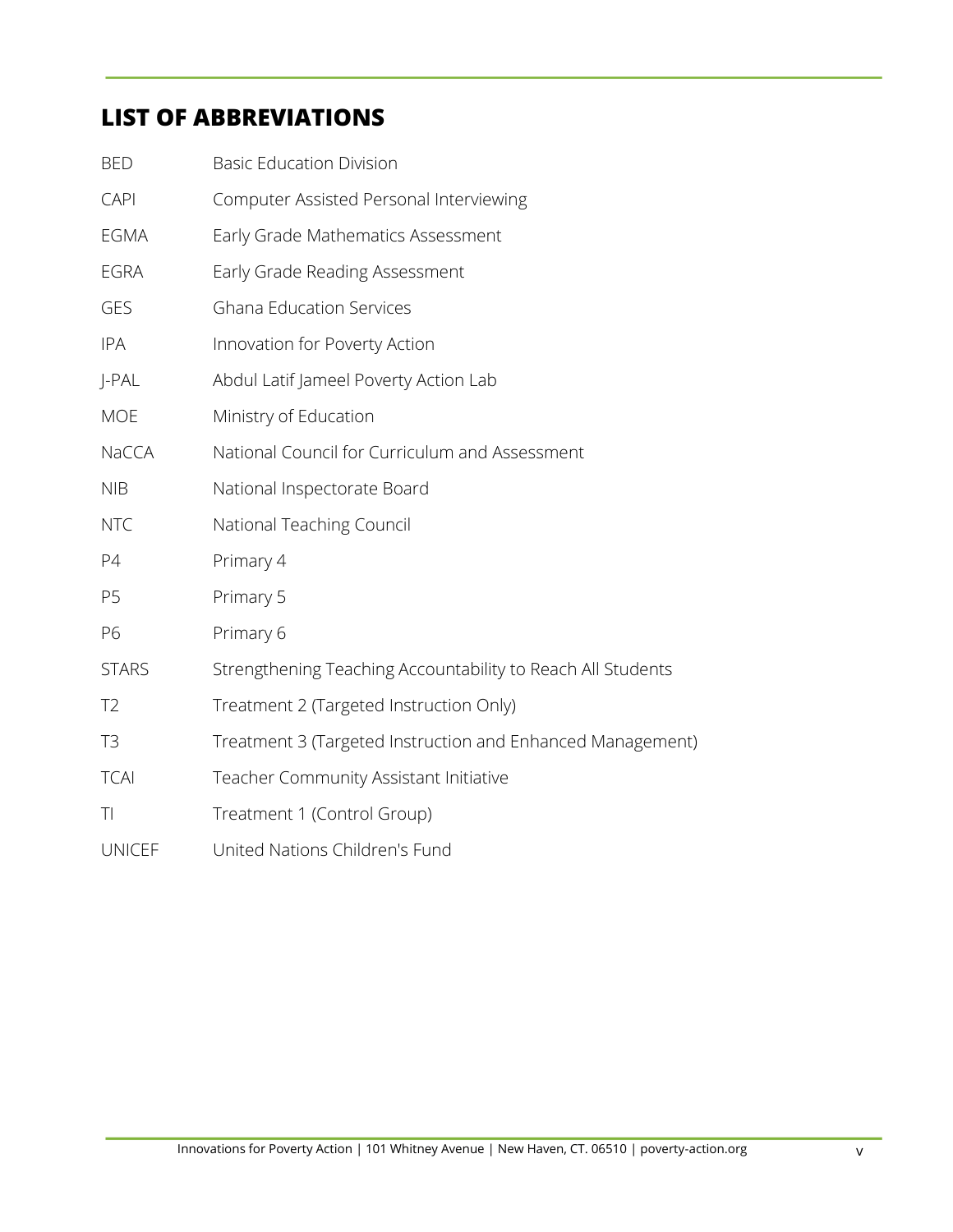## **EXECUTIVE SUMMARY**

Previous research in Ghana and India demonstrated the effectiveness of "targeted instruction" teaching students at their level of knowledge, not their grade level. The Teacher Community Assistant Initiative (TCAI) in Ghana found that this model increased learning by students despite limited teacher take-up of the project. Low adherence to this intervention and other interventions that have been proven effective more broadly raises challenges as governments attempt to scaleup effective interventions. One potential factor impacting low adoption rates among teachers is the lack of managerial support, which may prevent teachers from properly implementing the project. The Strengthening Teaching Accountability to Reach All Students (STARS) project was designed to train teachers on targeted instruction and improve the support that head teachers and circuit supervisors provide for those teachers. Through a randomized controlled trial (RCT), this project (a) tested the effect of training teachers on targeted instruction and (b) tested whether additional management training of head teachers (i.e. school principals) and circuit supervisors (i.e. middlelevel management responsible for a subset of schools within a district) increased the quality of implementation of targeted instruction and student outcomes. This study worked within the Ghana education system to improve educational outcomes. Ghana Education Services (GES), National Council for Curriculum and Assessment (NaCCA), and the National Inspectorate Board (NIB) designed the materials and trained the teachers, head teachers, and circuit supervisors.

In May and June 2018, prior to the end of the 2017-2018 academic year, Innovation for Poverty Action (IPA) enumeration teams visited 210 schools, interviewing 209 head teachers and 671 primary (P) 4 through 6 teachers and interviewing and testing 5,893 P4 and P5 pupils in both English and math. The Milestone 2: Baseline Report summarizes those findings. In August 2018, before the start of the 2018-2019 academic year, existing GES personnel trained teachers, head teachers, and circuit supervisors. During the 2018-2019 school year, IPA enumeration teams conducted two unannounced observational studies, i.e. a spot check, and one full achievement follow-up.

We find that the two interventions were statistically indistinguishable from each other in most cases. They increased student learning on a combined English and Math test by about 0.11 standard deviations. These increases were likely not related to increased student attendance as students in the TI-only arm had lower attendance at the spot checks by about 3 percentage points. Teachers in the treatment arms were no more likely to be present on school grounds but were about 11 percentage points more likely to be in the classroom. Teachers appeared to implement the program with greater fidelity than in the previous TCAI study with over 25 percent of them using STARS teaching and learning materials. Further, they divided students by learning level instead of grade level in about 60 percent of spot checks. Head teachers were about 12 percentage points more likely to be present and according to teachers they performed about 0.7 more classroom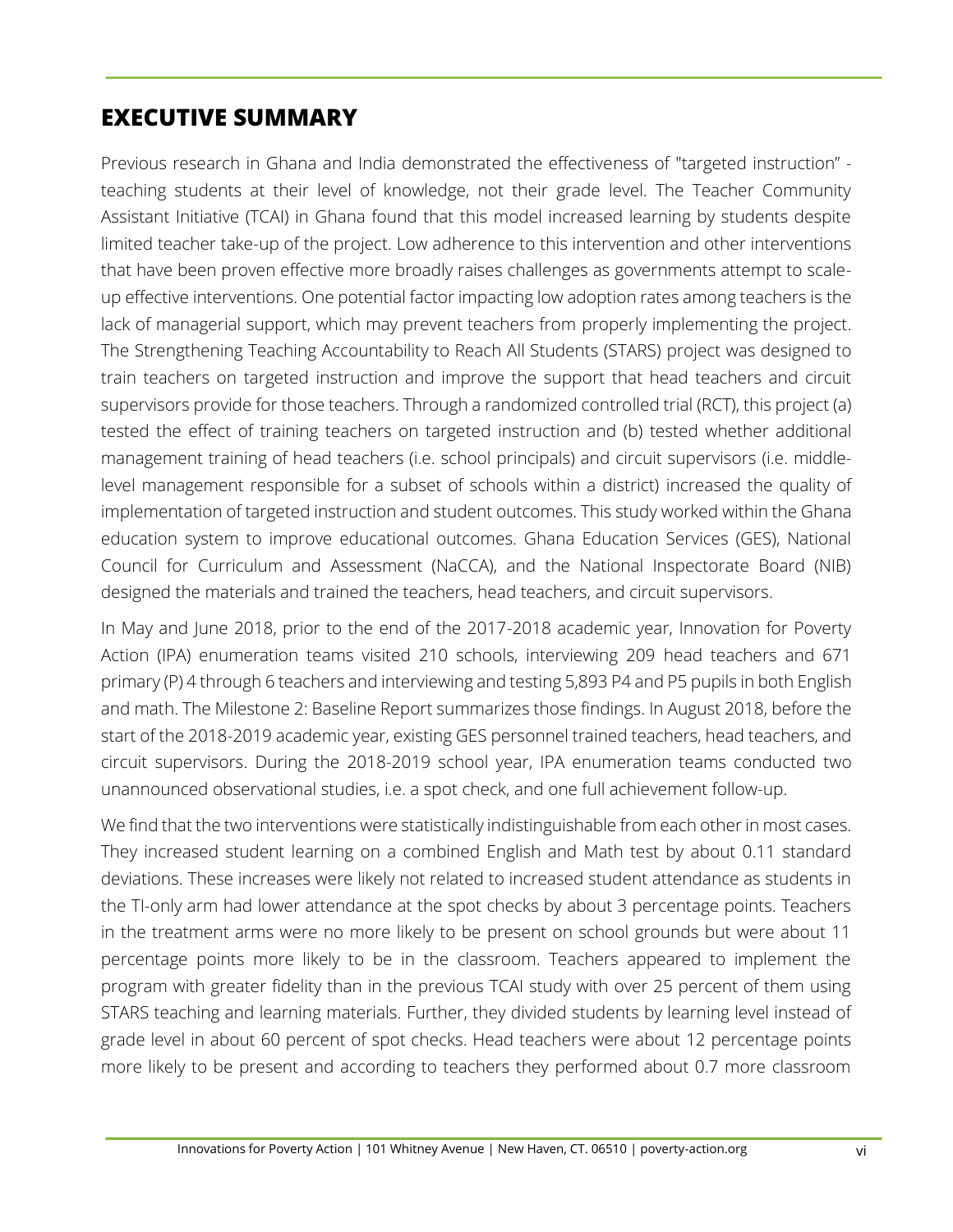observations of at least 30 minutes and were about 12 percentage points more likely to provide feedback to teachers.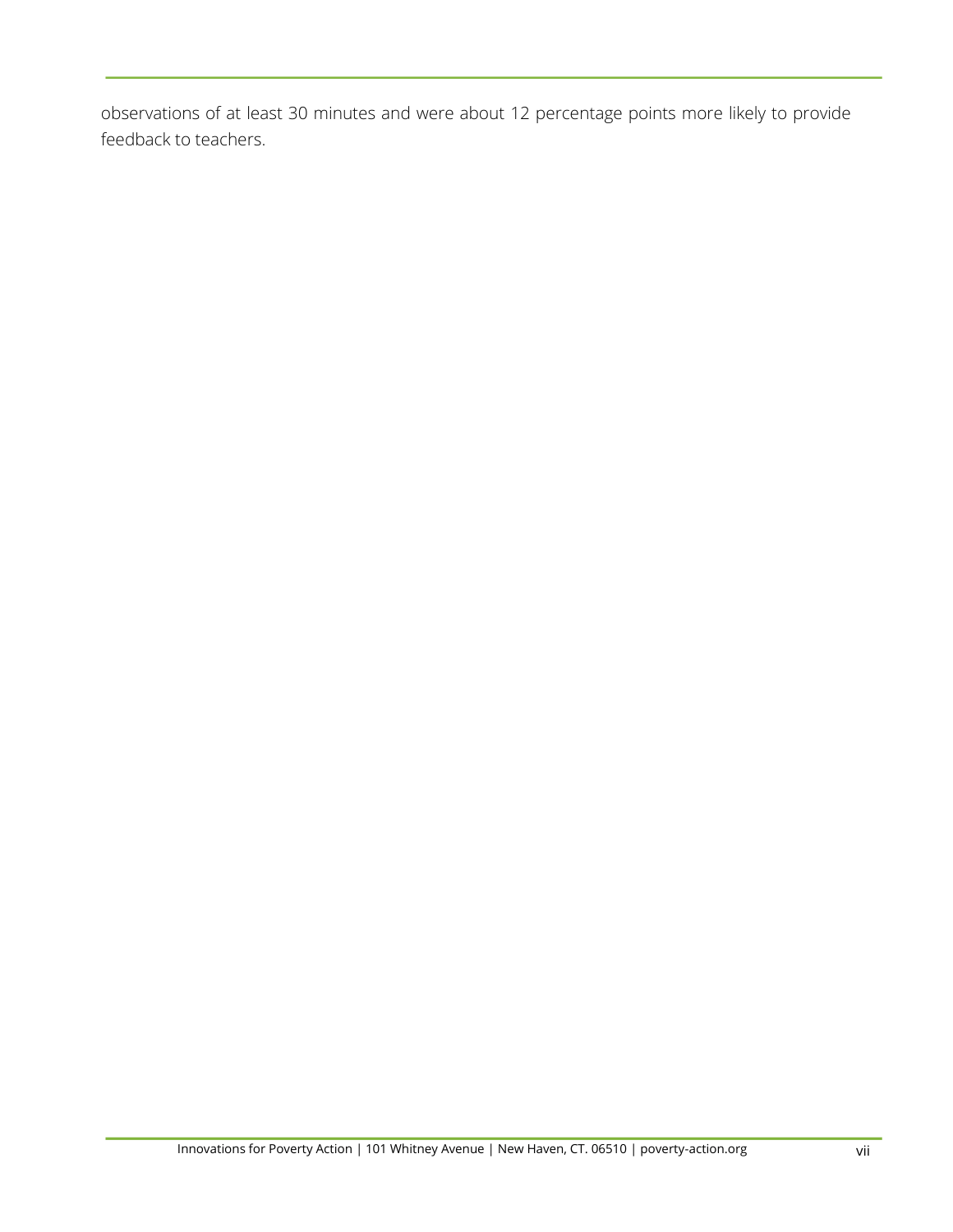# <span id="page-7-0"></span>**1. INTRODUCTION**

# <span id="page-7-1"></span>**1.1 CONTEXT**

Many Sub-Saharan African countries have made considerable progress towards the achievement of Goal 4 of the United Nations Sustainable Development Goals that encourages countries to "Ensure inclusive and quality education for all." Evidence of this progress includes the increasing investment in promoting access to primary education. As in many countries in sub-Saharan Africa, primary enrolment rates in Ghana have increased substantially in recent years, but students' learning levels have not matched this progress. For example, the United Nations Children's Fund (UNICEF) Global Initiative Out of School Study (2012) report indicated that 89% of Ghanaian children were enrolled in primary school, but only 8% met the academic standards for their grade. Notably, available evidence suggests an astounding number of students performing far below competency levels and without basic literacy and numeracy skills (Pritchett 2013; UWEZO, 2014). Similarly, the 2016 National Education Assessment found that fewer than 25% of pupils in primaries 4 and 6 were considered competent in mathematics and only about 37% were competent in English. The nationwide aggregates mask important differences across regions: Northern, Upper East, and Upper West regions had the lowest average scores.

These gaps in learning outcomes among primary school students highlight heterogeneity in primary school classrooms. Strict adherence to the official level of the curriculum causes some students to fall further behind, with learning gaps growing each year. Therefore, while gradespecific learning standards are important, teaching to children at their own level to decrease the gap between their own knowledge and the official standards is also crucial and offers an inclusive approach to learning. One promising way to enhance teaching quality and learning outcomes in developing countries is targeted instruction - teaching at the knowledge level of the student instead of grade level.

Previous research in Ghana and India demonstrated that targeted instruction is a cost-effective strategy to increase student learning (Banerjee et al., 2007; Banerjee et al., 2017; Duflo et al., 2019). The study in Ghana, known as the TCAI is particularly relevant to the present study. TCAI revealed that targeted instruction improved learning outcomes, although only a fraction of teachers implemented the project. These results suggest that with weak accountability, monitoring, and supervisory support for teacher-led projects, governments will be challenged to achieve the same results as they move to scale. To scale up targeted instruction, governments will face the challenge of ensuring that all teachers implement the project as designed. Thus, additional research and reflection could propose effective means to support teachers and boost their compliance with this pedagogical approach at scale.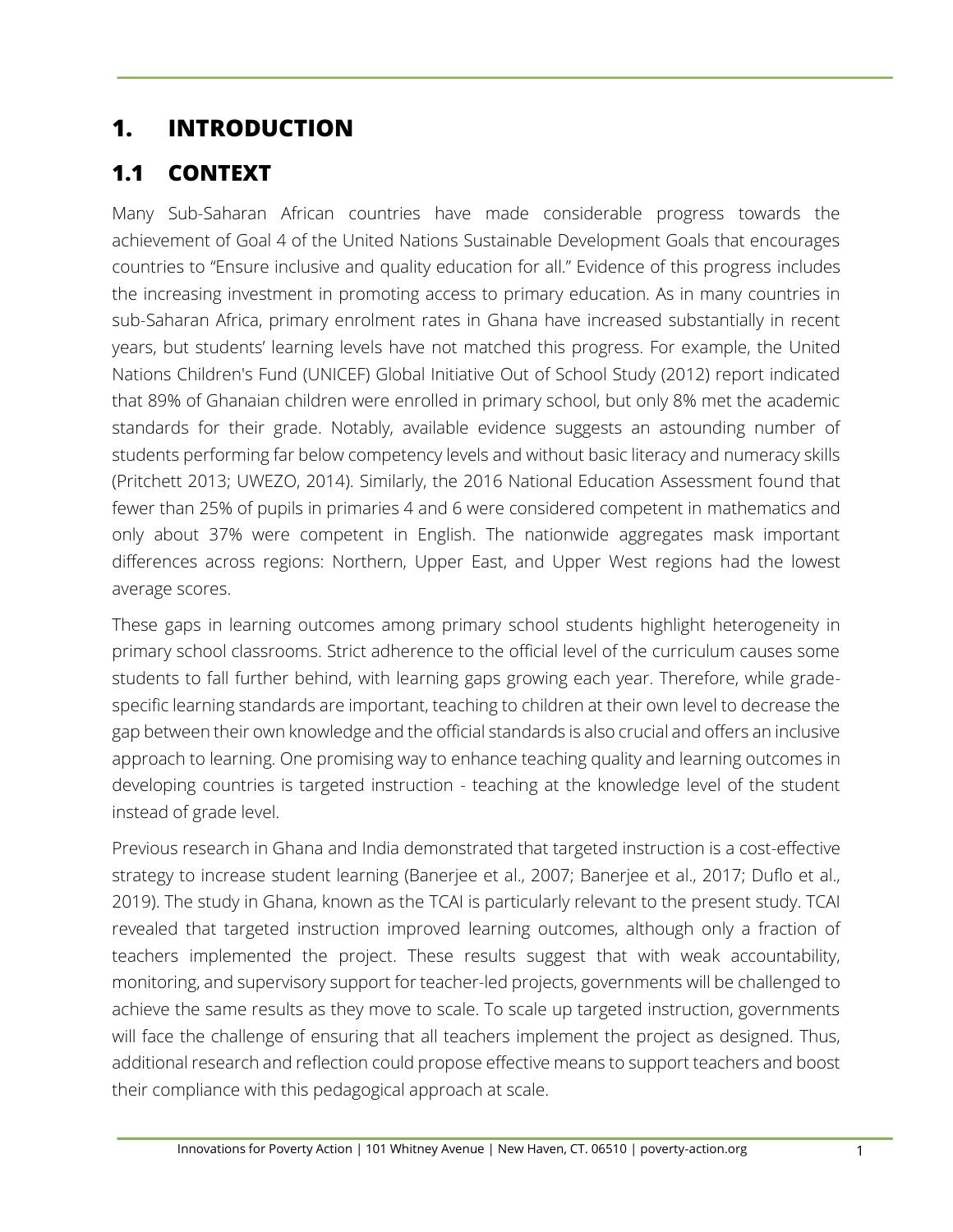Efforts to understand low compliance by teachers in the TCAI implementation revealed that lack of teacher motivation and absenteeism were contributing factors. On average, teachers were absent 30% of the time, and even when present in the school, time-on-task was low. Only 5% of teachers correctly implemented it during unannounced spot-checks (Duflo et al., 2019). Strong accountability, monitoring, and supervisory support could enhance the broad take-up of the targeted instruction project. Recent research has shown the importance of school management in explaining variation in student learning outcomes. Providing additional management training and similar "expert consulting" services can improve managerial capacity, increasing productivity and organizational functioning in the developing country context (Bloom et al., 2013; Mano et al., 2012). In South Africa, Cilliers et al. (2018) showed that improved management support and feedback ("coaching" teachers) were both more effective at improving student test scores than traditional pre-term teacher training projects. Teacher coaching was also more cost-effective. Notably, while training alone had an impact of 0.12 standard deviations, including coaching increased student learning by 0.24 standard deviations (Cilliers et al., 2018).

Improving the learning outcomes of students through an efficient school management system is a top priority of many governments and policymakers such as the Ghana Ministry of Education (MoE) and the GES. UNICEF has been supporting the MoE and GES in this effort. Given the persistent low learning levels demonstrated in repeated reports on learning in Ghanaian primary schools, embedding teacher-led targeted instruction with improved school management practices could be a way to address persistent low learning achievement. It may also provide useful evidence on ways in which to scale up a successful model of providing remedial education to pupils who lag behind.

This impact analysis report is based on the evaluation and implementation activities of the STARS project. The report provides evidence on the success of the targeted instruction and possible scale-up as well as developing evidence-based policies toward improving the quality of basic school education in Ghana and beyond.

# <span id="page-8-0"></span>**1.2 THE STARS PROJECT**

Focus group discussions with teachers, head teachers, and circuit supervisors following TCAI identified that weak management policies were a contributing factor to the low take-up of targeted instruction. Therefore, STARS was developed to replicate and improve upon the success of TCAI by including management support to a subset of schools. The STARS project encouraged fidelity of implementation of targeted instruction by leveraging the role of existing education personnel, i.e. teacher managers. The project built on the capacity of head teachers and circuit supervisors by improving their coaching and mentoring skills. Hence, these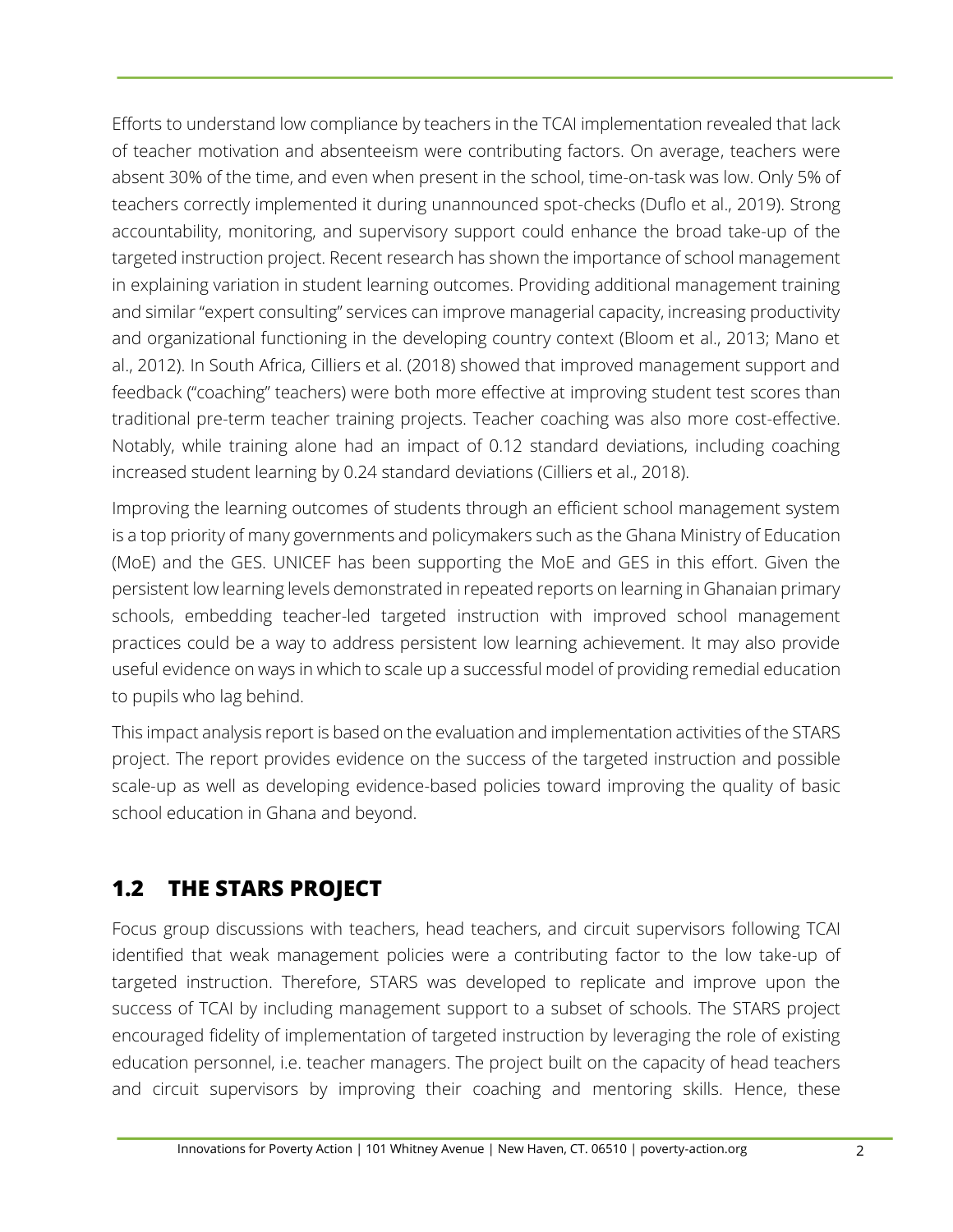supervisors supported teachers with monitoring resources to implement the targeted instruction pedagogy with fidelity. The project explored (a) how teachers can be motivated and empowered to implement new approaches that have the potential to improve learning levels; and (b) how supervision can be strengthened to provide coaching and monitoring support for teachers to implement new pedagogical approaches.

## <span id="page-9-0"></span>**2. INTERVENTION AND IMPLEMENTATION**

## <span id="page-9-1"></span>**2.1 INTERVENTION**

The STARS project comprised of two key interventions, namely, targeted instruction and enhanced management.

# <span id="page-9-2"></span>**2.1.1 TARGETED INSTRUCTION**

Targeted instruction under the STARS project focused on equipping the classroom teachers from primary (P) 4 to 6 with the requisite skills to teach at the knowledge level of the child. The focus was to help pupils in the targeted grades who were performing below grade level in English and Math acquire the fundamental skills to perform at grade level. The project built on the capacity of teachers, head teachers, and circuit supervisors on how to deliver the targeted instruction pedagogy. At the beginning of the school year, all pupils in P4 to P6 were tested in Mathematics and English using a basic ASER<sup>2</sup>-type tool and grouped into levels. For one hour a day, 4 days a week and 8 weeks a term for one academic year, teachers in randomly selected schools across 20 districts delivered targeted instruction to pupils based on the learning levels. Teachers used formative assessments to track the progress of pupils. Students were tested as follows (a) at the beginning of term 1; (b) beginning of term 2; (c) beginning of term 3 and (d) end of term 3. The various assessment points provided an opportunity for the teacher to track students' progress and move students who make progress into higher levels. During the targeted instruction hour, teachers engaged children in whole class, group, and individual activities.

1. Class activities: The whole class activities were designed to ensure that students were engaged in different activities, come out of their inhibition and feel confident to converse freely in peer groups and with the teacher.

<sup>2</sup> The Annual Status of Education Report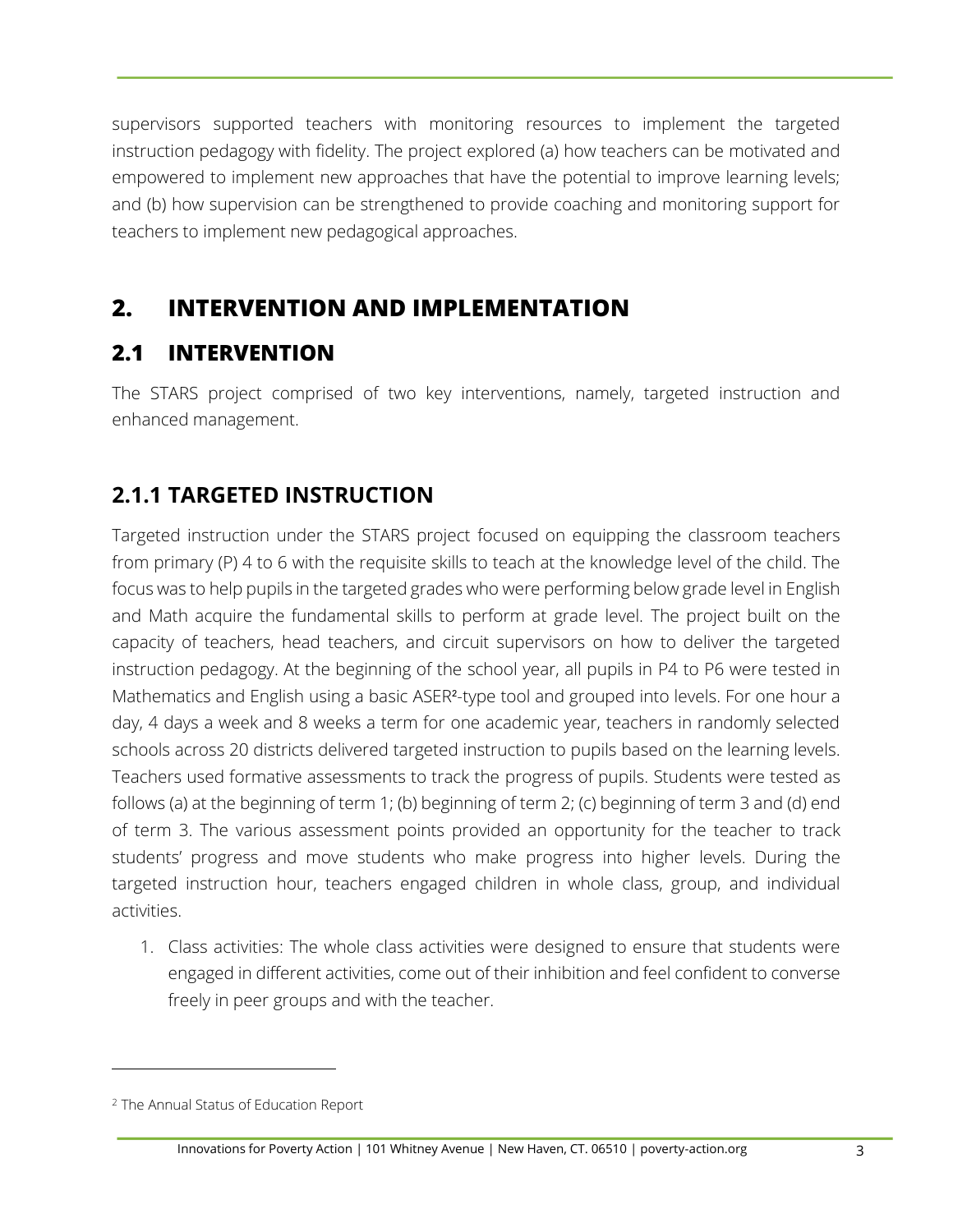- 2. Group activities: The group activities were designed to facilitate student engagement with their assigned activities.
- 3. Individual activities*:* These were designed to promote independent work of students regarding reading and writing through their participation in certain activities including creating 'mind-maps' and 'reading a simple paragraph'.

## <span id="page-10-0"></span>**2.1.2 ENHANCED MANAGEMENT TRAINING**

The circuit supervisors and head teachers received additional training on the best practices to mentor and support teachers as they implemented the project. Circuit supervisors and head teachers received a succinct resource manual on how to perform specific coaching and mentoring support activities to teachers. In addition, circuit supervisors and head teachers received positive reinforcement SMS text messages directly from GES that included tips on how to be a better mentor/coach and perform effective monitoring and classroom observations. Also, teachers, circuit supervisors, and head teachers had access to a GES-run Help Desk where they could call or text to receive prompt feedback on any issues that they are facing.

# <span id="page-10-1"></span>**2.2 COLLABORATION AND COORDINATION**

The STARS project was a partnership among many institutions - MoE (through the following agencies: NIB, National Teaching Council (NTC), and NaCCA), GES, UNICEF, and IPA.

Under this partnership, MoE and GES leveraged its existing structures to implement the project in selected schools. GES as the implementing organization on the STARS project led the implementation of the project by setting up structures and systems for successful implementation. The Basic Education Division (BED) of GES supported NaCCA, NIB, and NTC to develop relevant materials needed for the successful implementation of the STARS project. Specifically, BED supported the development of the TI materials and circuit supervisor and head teacher Quick Reference Guides. BED participated in all partner engagement meetings including the quarterly core group meetings.

The National Council for Curriculum and Assessment led the development of TI materials. NaCCA constituted a Resource Development Team made up of experts from the education sector to a) conduct an initial review of existing GES and TCAI materials and resources, as well as b) design and develop appropriate materials relevant for the STARS intervention for P4 to P6.

The National Inspectorate Board was responsible for the development of the circuit supervisors' and head teachers' intervention materials (manuals, content for text message reminders, etc.). NIB managed logistics and oversaw the manual development process, provided status updates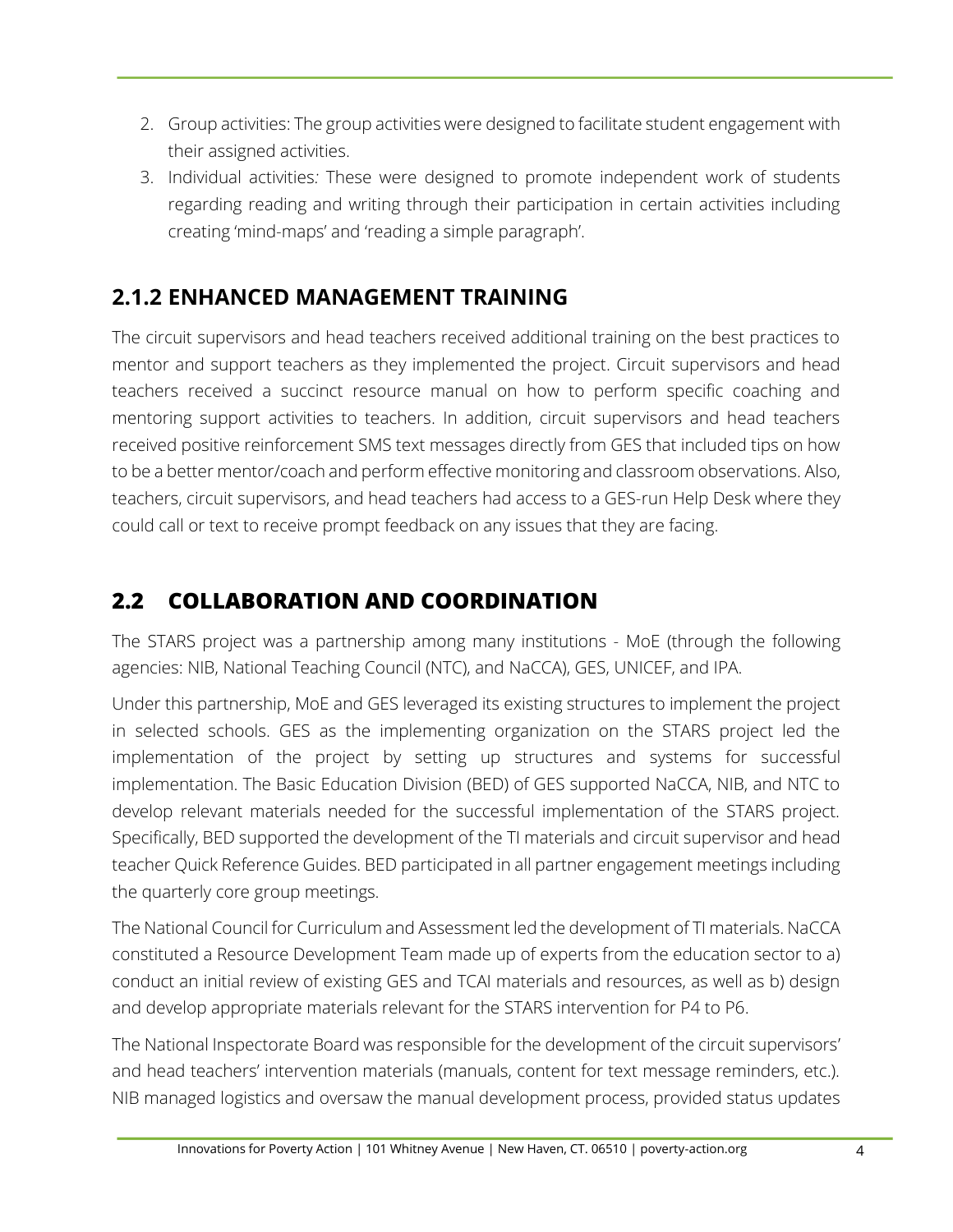to stakeholders, and submitted final copies of manuals to the STARS Core Team ahead of project implementation.

The National Teaching Council was responsible for the development of training materials and training of teachers on the targeted instruction pedagogy. As part of its role, NTC constituted a team of core trainers who were responsible for (a) developing training guides and facilitator manuals and (b) conducting a train the trainer session for district training teams. NTC supervised the base intervention training in all districts and managed all the logistics associated with carrying out these tasks.

UNICEF provided technical and financial support, whereas IPA provided technical support in the intervention design and supported the principal investigators to conduct the evaluation.

## <span id="page-11-0"></span>**2.3 KEY INTERVENTION MILESTONES AND TIMELINESS**

Preparatory works leading to the implementation of the STARS projects started during the 2017- 2018 academic year. The following highlights the key milestones in the preparatory work leading to the implementation activities.

In collaboration with UNICEF, NIB, NTC, NaCCA, and IPA, GES organized orientation meetings for regional and district directors, training officers and Assistant or Deputy Directors of supervision about the STARS project. The orientation meetings, which took place in Kumasi from 18<sup>th</sup> to 19<sup>th</sup> July 2018 had about a 95% attendance rate from the regional and district level officers across all 20 UNICEF districts. The orientation meeting focused on the overview of the STARS project, intervention, implementation approach, pilot lessons on targeted instruction and the school's environment, as well as the roles of regional, and district level officers.

Prior to the STARS rollout, the interventions were piloted in two districts: Karaga and Asikuma-Odoben-Brakwa from 18<sup>th</sup> June to 13<sup>th</sup> July 2018. The intervention piloting exercise saw the participation of 10 schools: 8 from Asikuma-Odoben-Brakwa and 2 from Karaga. All schools conducted assessments for grades 4, 5, and 6 using the STARS adapted ASER tool. On average, 80 percent of grade 4, 5, and 6 students in each school participated in the pilot. A joint STARS technical team monitored the piloting activities. This included officials from Pratham<sup>3</sup> and J-PAL. Feedback from the piloting informed the revisions to all training and teaching materials.

A one-day resource preparatory workshop was organized in each participating district to prepare for their district teacher training on targeted instruction. The national core team and

<sup>&</sup>lt;sup>3</sup> Pratham is an innovative learning organization created to improve the quality of education in India.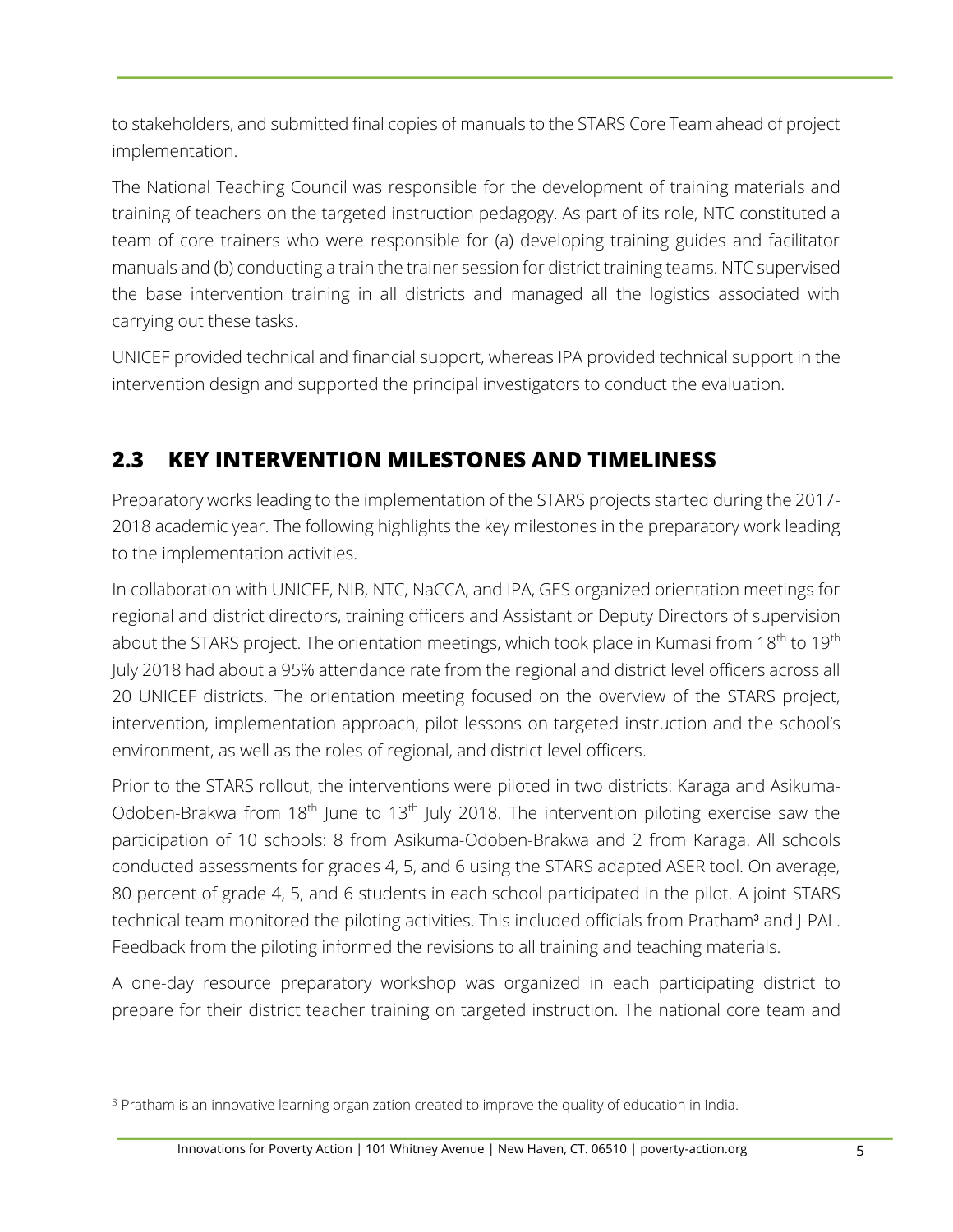master training workshops were then held for 24 national trainers in Kumasi and Koforidua to build their capacity for the teacher training at the various districts.

#### <span id="page-12-0"></span>**2.4 IMPLEMENTATION STATUS**

The STARS interventions were implemented within one academic year, i.e., the 2018-2019 academic year. The implementation activities were conducted throughout terms 1 to 3 of the 2018-2019 academic year. These activities were monitored by a combined team of national and district education officials as well as IPA and UNICEF.

#### <span id="page-12-1"></span>**2.4.1 TARGETED INSTRUCTION**

The main training of P4-P6 teachers, head teachers, and circuit supervisors on targeted instruction occurred from  $27<sup>th</sup>$  to  $31<sup>st</sup>$  August 2018. A mop-up training was conducted from  $1<sup>st</sup>$ to 5<sup>th</sup> October 2018 for participants who missed the original training and the new teachers who were posted to the treatment schools. About 80% of the targeted 700 teachers and head teachers participated in the training for the targeted instruction. About 99% and 88% of the teachers and head teachers, respectively, participated fully in the 5-day training program. Nonattendance was largely due to (a) transfers of teachers from sampled schools to non-sampled schools, (b) teachers' involvement in the sandwich courses  ${}^{4}$ (c) sickness, and (d) travel. Schools received targeted instruction teaching and learning materials. However, term 1 training was confronted with the challenge of insufficient materials for trainees. In fact, about 60% of the 78 headteachers (i.e., 87 schools) who reported challenges associated with the implementation of the targeted instruction indicated insufficient materials for trainees. The inadequacy of these materials varied across schools and districts. For example, some schools reported limited supply of Teachers' Guide while others lacked readers, manila cards, word cards, sentence cards, number wheel, markers and or masking tapes and pair of scissors to develop some TLMs. Consistent with their training, we observed that some teachers used local materials to prepare teaching and learning materials for the implementation of the targeted instruction.

Refresher trainings were conducted during terms 2 and 3 of the 2018-2019 academic year to remind the teachers and head teachers about the targeted instruction pedagogy and to address any challenges they were facing with implementation. Unlike in term 1, adequate measures in terms of organization and communication were put in place to ensure maximum participation

<sup>4</sup> This is a training course with alternate periods of formal instruction and practical experience.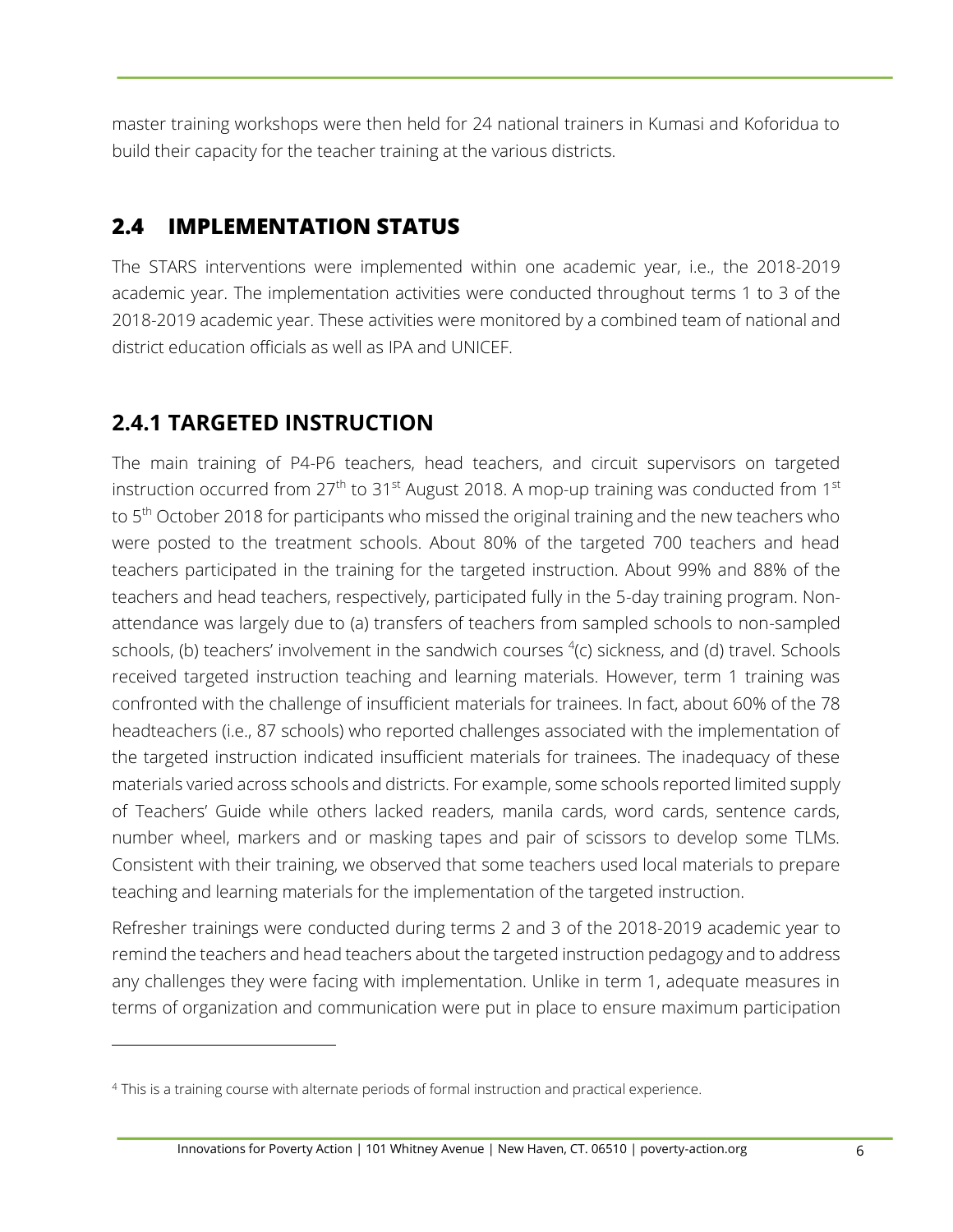by all targeted teachers and headteachers. Due to these measures, the number of teachers and headteachers that participated in the refresher trainings increased significantly compared to the main training. During terms 2 and 3, the insufficiency of materials was considerably minimized.

Following the training for the implementation of the targeted instruction, the main school-based assessments, groupings, and assessment verifications were conducted from the  $11<sup>th</sup>$  to  $21<sup>st</sup>$ September 2018 for term 1. Mid-term assessments were conducted during terms 2 and 3. The assessment and grouping were done by the teachers. The head teachers were responsible for auditing the assessment and grouping process. The circuit supervisors did not play any active role in the assessment and grouping. The assessments led to the grouping of pupils into three learning levels.

# <span id="page-13-0"></span>**2.4.2 ENHANCED MANAGEMENT**

Training of head teachers and circuit supervisors for the enhanced management intervention was conducted from 4<sup>th</sup> to 6<sup>th</sup> September 2018 for term 1. The enhanced management training equipped the head teachers and circuit supervisors with efficient managerial skills - how to mentor, support, and observe teachers, and collaborate with them as a cohesive unit to be pedagogical leaders and improve student outcomes. The training also empowered them with the tools and skills to effectively use data in decision-making - tracking teacher absenteeism and student learning and knowledge progression. Other topics of training include time management, performance reviews, and effective communication.

No training evaluation was conducted for terms 1 and 2. During the term 3 training, however, participants were evaluated to allow them to independently assess the training content and the knowledge gained. The participants were quizzed on their understanding of key components of the implementation of the targeted instruction. More than 50% of the participants had 4 out of 5 questions correctly. Over 85% had at least 3 out of the 5 questions correct.

# <span id="page-13-1"></span>**3. EVALUATION METHODS**

# <span id="page-13-2"></span>**3.1 EVALUATION OBJECTIVES**

The STARS project leverages existing personnel, systems, and structures in the MoE and GES to improve student achievement and answer the following questions:

1. Does targeted instruction improve student test scores in upper primary grades?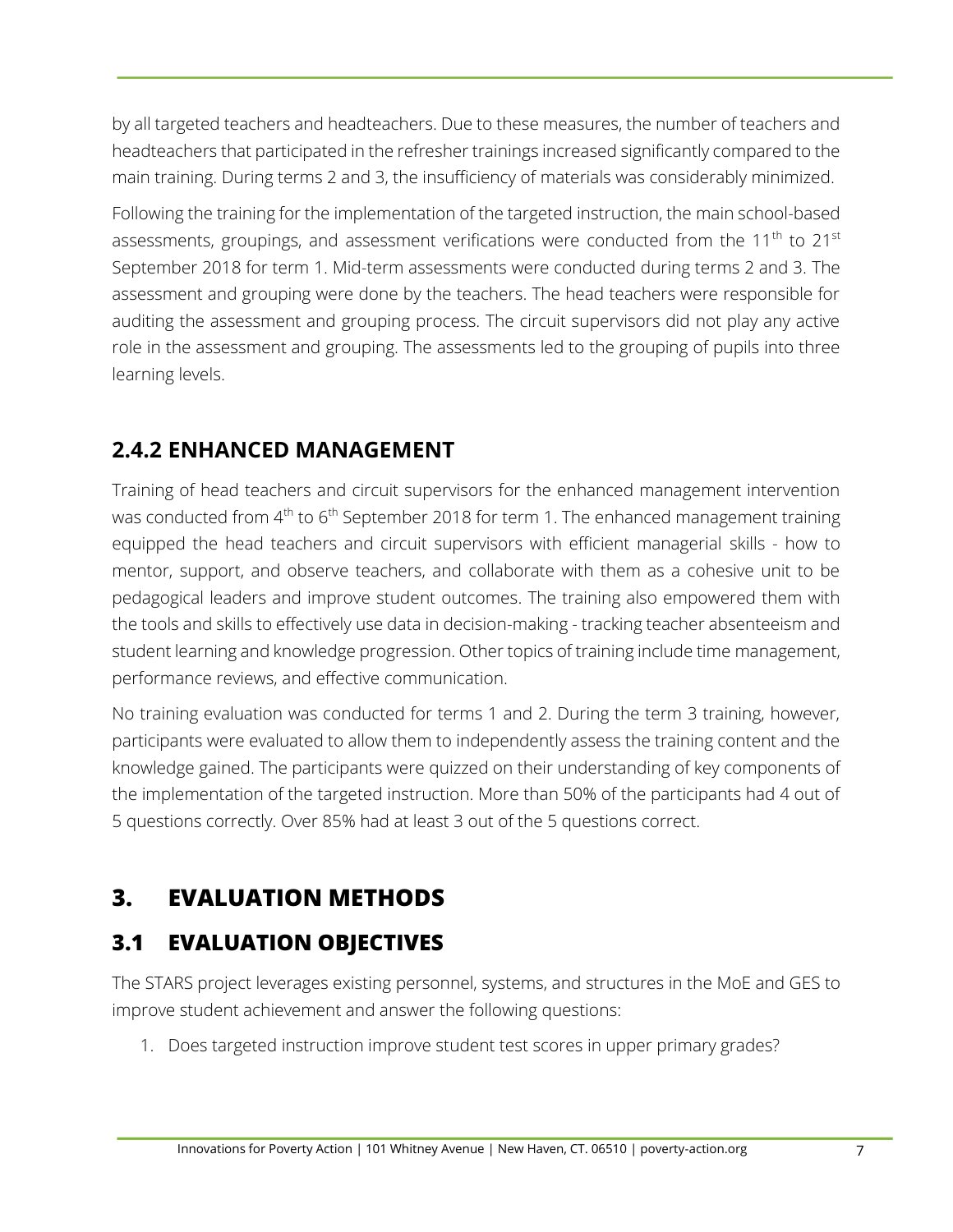- 2. Can monitoring, managing, and coaching performed by existing circuit supervisors and head teachers increase the likelihood that teachers implement targeted instruction?
- 3. Do enhanced monitoring, managing, and coaching lead to higher learning gains?

## <span id="page-14-0"></span>**3.2 RANDOMIZATION DESIGN**

This randomized controlled trial was conducted in the 20 districts in Ghana that UNICEF supports. This study operated in 140 circuits (groups of schools) within these districts.<sup>5</sup> The STARS study has two layers of randomization: circuit-level and school-level, resulting in three study arms (two treatment groups and one control group). Notably, we first randomized each circuit to either receive the management training or not. Then within each management circuit, we randomly selected one school to receive targeted instruction and enhanced management training. Within each non-management circuit, we randomly selected two schools - one received targeted instruction training and the other did not. The study design is pictured in Figure 1.

<span id="page-14-1"></span>Figure 1. The Study Design



This scheme results in three treatment arms.

1. Treatment 1 [TI - Control Group]. P4-P6 teachers and head teachers continue as usual receiving no additional training or resources. Due to project design, circuit supervisors in this arm received targeted instruction training.<sup>6</sup> Since the previous iteration of targeted instruction in Ghana suffered from a lack of and not overzealous implementation (Duflo, Kiessel, and Lucas 2019), circuit supervisors were unlikely to encourage schools in Treatment 1 to implement targeted instruction without materials or training, but it is possible. Treatment 1 comprised of 70 schools.

<sup>5</sup> These districts contain 145 total circuits. Five circuits were excluded. See details below.

<sup>6</sup> As is the norm in Ghana, CSs are included in the targeted instruction teacher trainings. Since one school in each circuit receives the targeted instruction treatment (Treatment 2), all CSs would be exposed to the training.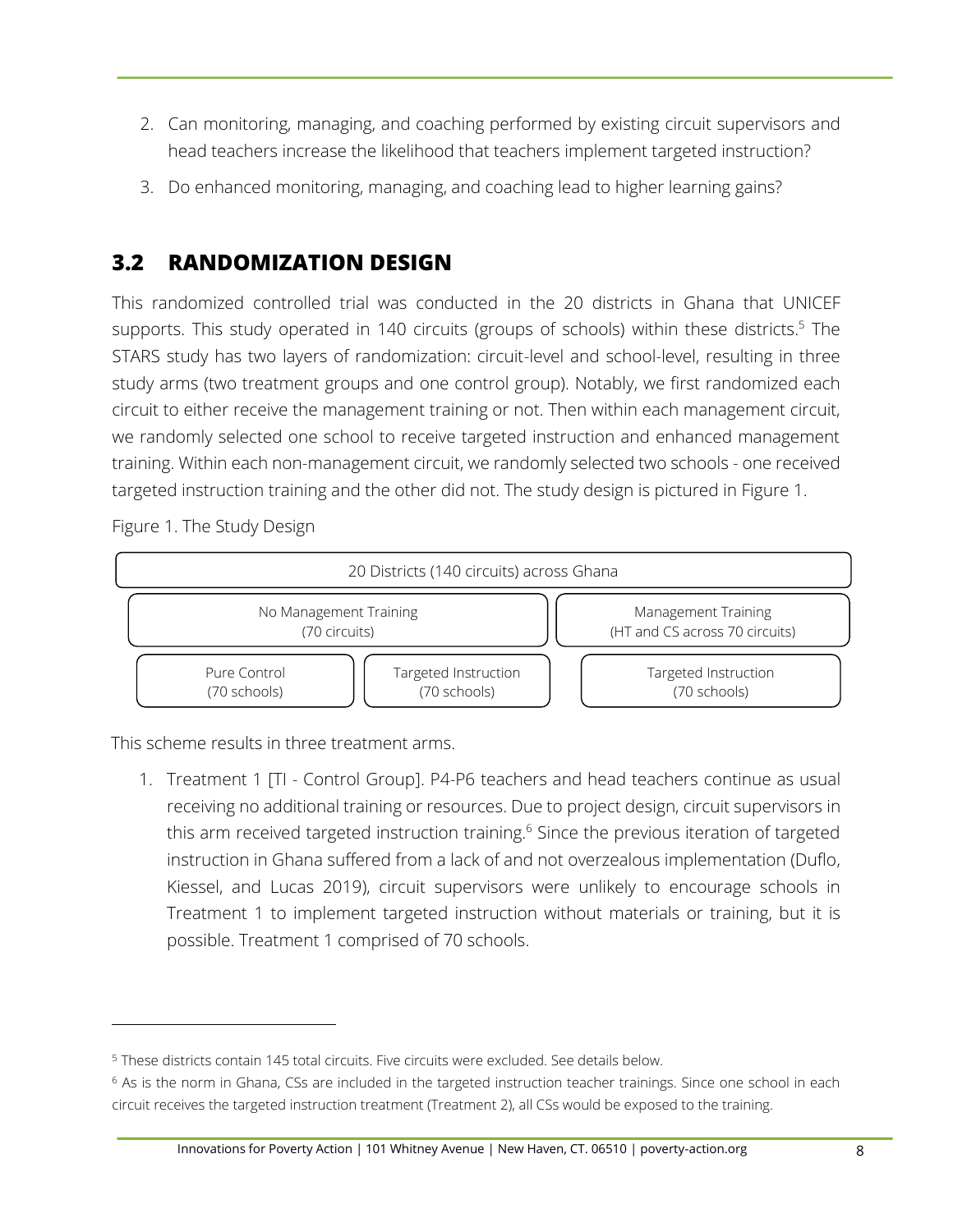- 2. Treatment 2 [T2 Targeted Instruction Only]. P4-P6 teachers, head teachers, and circuit supervisors all received targeted instruction training. Schools received targeted instruction teaching and learning materials. Head teachers and circuit supervisors did not receive enhanced management training. T2 consisted of 70 schools.
- 3. Treatment 3 [T3 Targeted Instruction and Enhanced Management]. P4-P6 teachers, head teachers, and circuit supervisors received targeted instruction training. Schools received targeted instruction teaching and learning materials. Head teachers and circuit supervisors also received enhanced management training. T2 consisted of 70 schools.

This study design was similar to a fully cross-randomized design, although we did not have any schools that received just the management training intervention (no targeted instruction training). Our design has the advantage of allowing us to measure the impact of targeted instruction alone compared to business-as-usual, and the impact of T3 compared to businessas-usual. It also allowed us to compare the differential effect of the management intervention with T2. There were no control schools in the treatment circuits because we did not anticipate that the management training intervention, which is an enhancement of the base targeted instruction training, would substantially affect outcomes in the absence of the base targeted instruction intervention. In all control schools, the circuit supervisors received training as the sample included nearly the universe of circuits (and circuit supervisors) in the 20 districts. Dividing the circuits into 3 groups would have lowered the number of circuits in each treatment group and limited the power of our study.

# <span id="page-15-0"></span>**3.3 EVALUATION APPROACH AND METHODS**

# <span id="page-15-1"></span>**3.3.1 SAMPLE SELECTION**

Participants were sampled using a three-stage sampling design. The STARS study purposively selected the 20 UNICEF supported districts. As UNICEF funded part of the implementation of this project, the project only operated in the 20 districts in which UNICEF already had an established presence. We combined two different administrative data sources to create the universe of schools within the 20 districts.

Using the administrative data, we established a set of eligibility criteria for including the circuits and study participants. Only schools that met the following criteria across grades 4 through 6 were eligible for the STARS study: (a) non-zero enrollment, (b) non-shift, and (c) non-multi-grade. Relatedly, circuits that had no schools that met the eligibility criteria were excluded.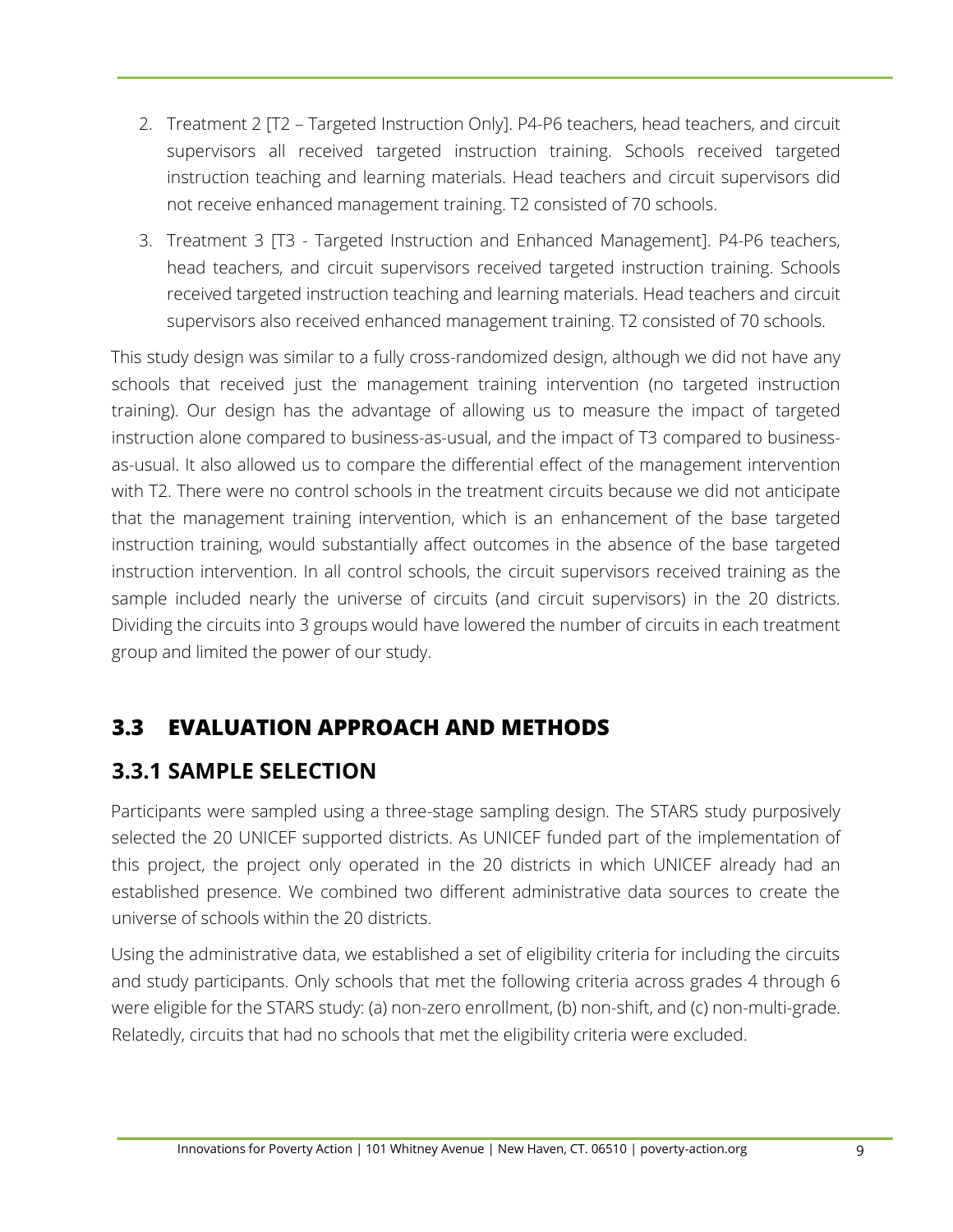The following outlines the detailed procedures used to select the circuits, schools, and research participants for this study (see Appendix C). Our sampling strategy ensured that the circuit and school selection were identical in the two groups.

- 1. The 20 UNICEF-supported districts contained 147 circuits. Two districts one each from northern and southern Ghana - were selected for piloting the intervention implementation, leaving 145 eligible circuits for inclusion in the study. The 145 circuits were randomly divided into two groups stratifying at the district level: the non-enhanced management arm (Group 1) and the enhanced management arm (Group 2).
- 2. Randomly ordered lists of all schools within each circuit were created using EMIS data on the 20 districts. Within each circuit, we phoned the head teachers of the schools in this random order and administered a screening questionnaire to determine their eligibility.
	- a. The first two eligible schools from the Group 1 circuits were selected [one after the other] for the study. Once these two eligible schools were determined, the phone screening process stopped. These two schools were then randomly assigned to either the T1 or T2 experimental group. If a circuit had just one eligible school, it was randomly assigned to the TI or T2 experimental group. Circuits with no eligible school were excluded from the study.
	- b. The first eligible school from the Group 2 circuits was selected for the study with a 50% probability (using a random assignment). The team developed a SurveyCTO randomization code [based on a 50%-50% chance] to determine whether a school should be selected. The first school within the Group 2 circuits that met the eligibility criteria was selected for the study using the SurveyCTO code.
	- c. These strategies resulted in the exclusion of 3 of the 143 circuits from the study, as they did not have any schools that met the inclusion criteria. Of the 140 remaining circuits, 70 each were in Group I and Group 2. The experimental sample of 210 schools included two schools from the Group 1 circuits (140 total) and one school from the Group 2 circuits (70 total).
- 3. The selection of the research participants circuit supervisors, head teachers, teachers, and students - was contingent on the inclusion of their respective schools or circuits in the study. The study population at baseline comprised of (a) 140 circuit supervisors of the 140 study circuits, (b) 209 head teachers of 209 out the 210 study schools<sup>7</sup>, (c) 671

<sup>&</sup>lt;sup>7</sup> One head teacher allowed the study in her school but refused to be interviewed because she had been interviewed recently for another IPA study - Quality Preschool for Ghana.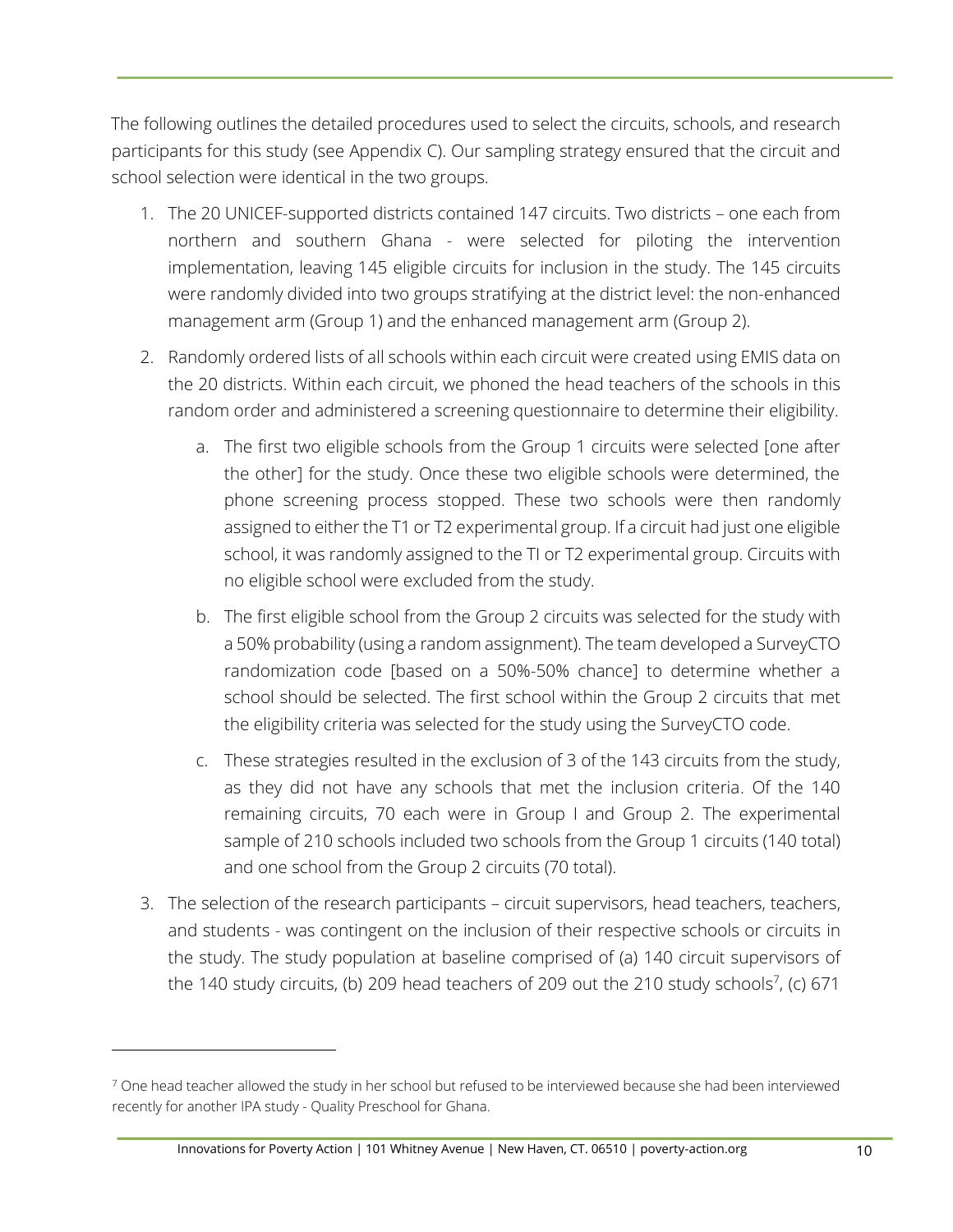teachers $^8$  from primary 4 to primary 6 in the 210 study schools, and (d) 5893 students $^9$ in primary 4 to primary 5 at the end of the 2017-2018 school year.

## <span id="page-17-0"></span>**3.4 RESEARCH INSTRUMENTS**

Different research instruments were used to collect relevant information on the research participants across the various data collection waves. The development of these instruments followed a rigorous process of reviewing the literature on existing instruments for measuring indicators relating to the research questions. The review process led to the research team using a combination of the following in designing the research instruments: adopting existing tools, adapting existing tools and designing project-specific tools to measure key indicators that were not captured in previous instruments. These research instruments were thoroughly piloted to ensure that they were aligned to the context and adequately measured the indicators we sought to measure. The observations from the piloting informed relevant modifications to the wording and content of the questionnaires to ensure appropriate content and length. Table 1 shows the research instruments used in this study.

| Instrument                 | <b>Modules</b>                                      | <b>Administration Mode</b> |
|----------------------------|-----------------------------------------------------|----------------------------|
| <b>Arrival Survey</b>      | Background information and teacher roster.          | In-person interview        |
| Classroom                  | Classroom processes and practices, teacher-child    | Observation                |
| Observation                | interaction, and student behavior.                  |                            |
| Roll Call Tool             | Teacher and pupil information, pupil grouping (by   | Roll call                  |
|                            | class or level), and pupil-level attendance.        |                            |
| <b>Pupil Counting Tool</b> | Count of pupils in levels and class                 | Roll call                  |
| Learning<br>Progress       | Pupil information, pupil levels in English and      | Documentary review         |
| Tool                       | mathematics                                         |                            |
| <b>Teacher Survey</b>      | Background characteristics, teacher supervision,    | In-person interview        |
|                            | support, teacher satisfaction, work stress/burnout, |                            |
|                            | implementation of targeted<br>instruction<br>and    |                            |
|                            | pedagogy.                                           |                            |

#### <span id="page-17-1"></span>Table 1. STARS Research Instruments and Contents

<sup>8</sup> The total teacher sample was larger than 630 (210\*3) as some schools were multi-stream, i.e., a single school has multiple sections of a grade.

<sup>&</sup>lt;sup>9</sup> To be eligible for this study, students must be present on the day of enumeration. For each grade, we randomly selected (a) a stream (if a multi-stream school) and (b) 15 students from each stream to participate in the study. If a stream or grade had fewer than 15 students, all students were included.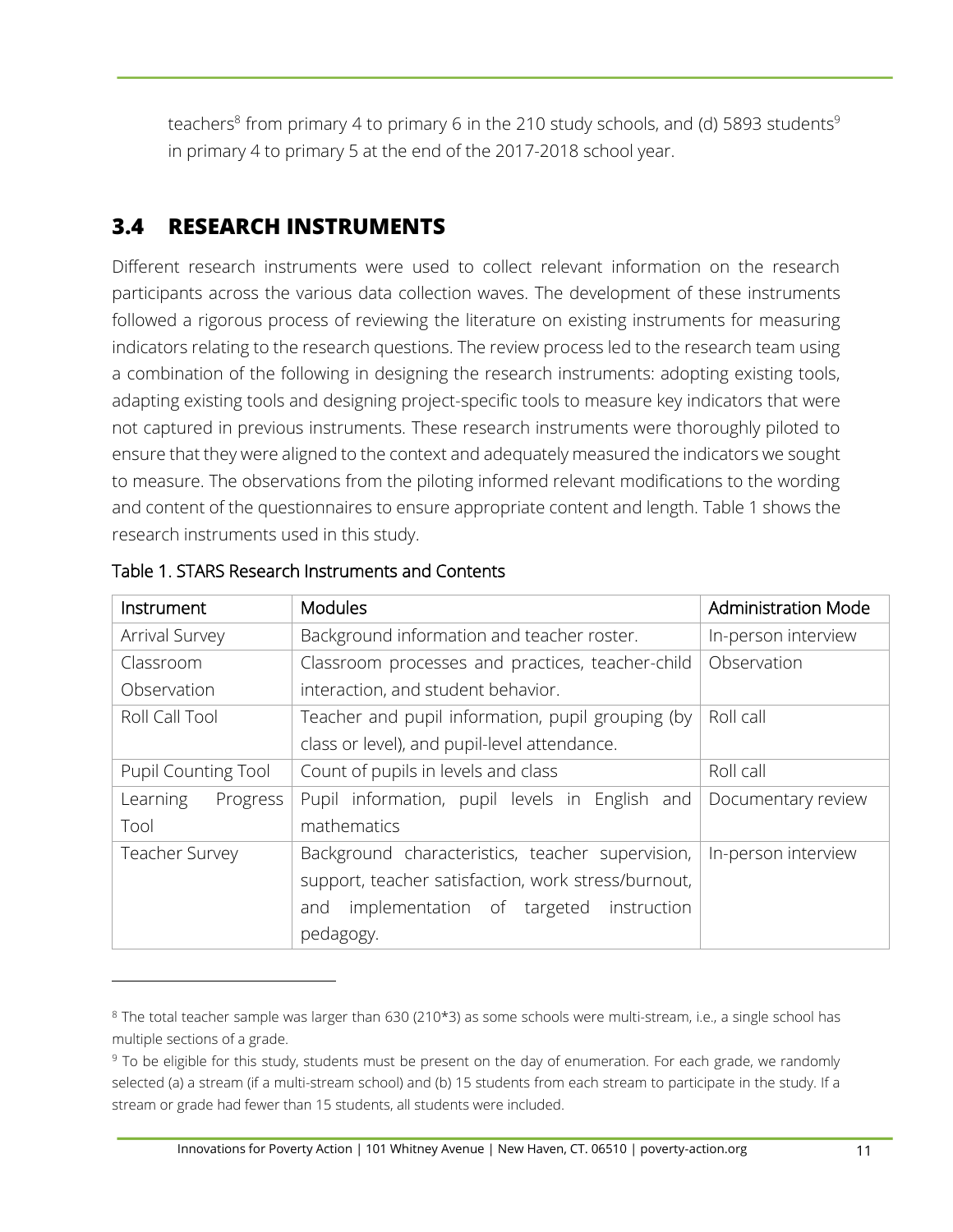| Instrument            | <b>Modules</b>                                         | <b>Administration Mode</b> |
|-----------------------|--------------------------------------------------------|----------------------------|
| Head Teacher Survey   | Background characteristics, school characteristics,    | In-person interview        |
|                       | activities,<br>participation in<br>professional<br>and |                            |
|                       | development activities, perceptions about their        |                            |
|                       | role, work stress/burnout, technology use, and         |                            |
|                       | implementation of targeted instruction pedagogy,       |                            |
| Circuit<br>Supervisor | Background characteristics; management and             | Phone or in-person         |
| Survey                | supervision;<br>participation in<br>professional       | interview                  |
|                       | development activities; perceptions about the role     |                            |
|                       | as a circuit supervisor; work stress and burnout;      |                            |
|                       | and technology use.                                    |                            |
| Student Survey        | The questionnaire captured information on the          | In-person interview        |
|                       | students'<br>background characteristics<br>and         |                            |
|                       | aspirations, students' feedback on classroom           |                            |
|                       | teaching, and enumerator information about the         |                            |
|                       | quality of students' uniform (as a proxy for           |                            |
|                       | socioeconomic status);                                 |                            |
| Student<br>English    | These instruments were adapted from the TCAI           | Direct assessment          |
| Assessment            | assessment tool, developed by the Curriculum           |                            |
|                       | Research and Development Division of the Ministry      |                            |
|                       | Education. Additional standardized tests<br>Οf         |                            |
|                       | developed by the Ghanaian National Education           |                            |
|                       | Assessment Unit [for grades 4 and 6] and from the      |                            |
|                       | Early Grade Reading Assessment (EGRA) and Early        |                            |
|                       | Grade Mathematics Assessment (EGMA) tools were         |                            |
|                       | included. Students were assessed on word               |                            |
|                       | recognition, reading a simple sentence, verb tense,    |                            |
|                       | oral and reading comprehension, and vocabulary.        |                            |
| Student               | Adapted from the TCAI assessment tool, developed       | Direct assessment          |
| Mathematics           | by the Curriculum Research and Development             |                            |
| Assessment            | Division of the Ministry of Education. Additional      |                            |
|                       | standardized tests developed by the Ghanaian           |                            |
|                       | National Education Assessment Unit [for grades 4       |                            |
|                       | and 6] and from the EGRA and EGMA tools were           |                            |
|                       | included. Students were assessed on number             |                            |
|                       | recognition, counting, addition, subtraction, word     |                            |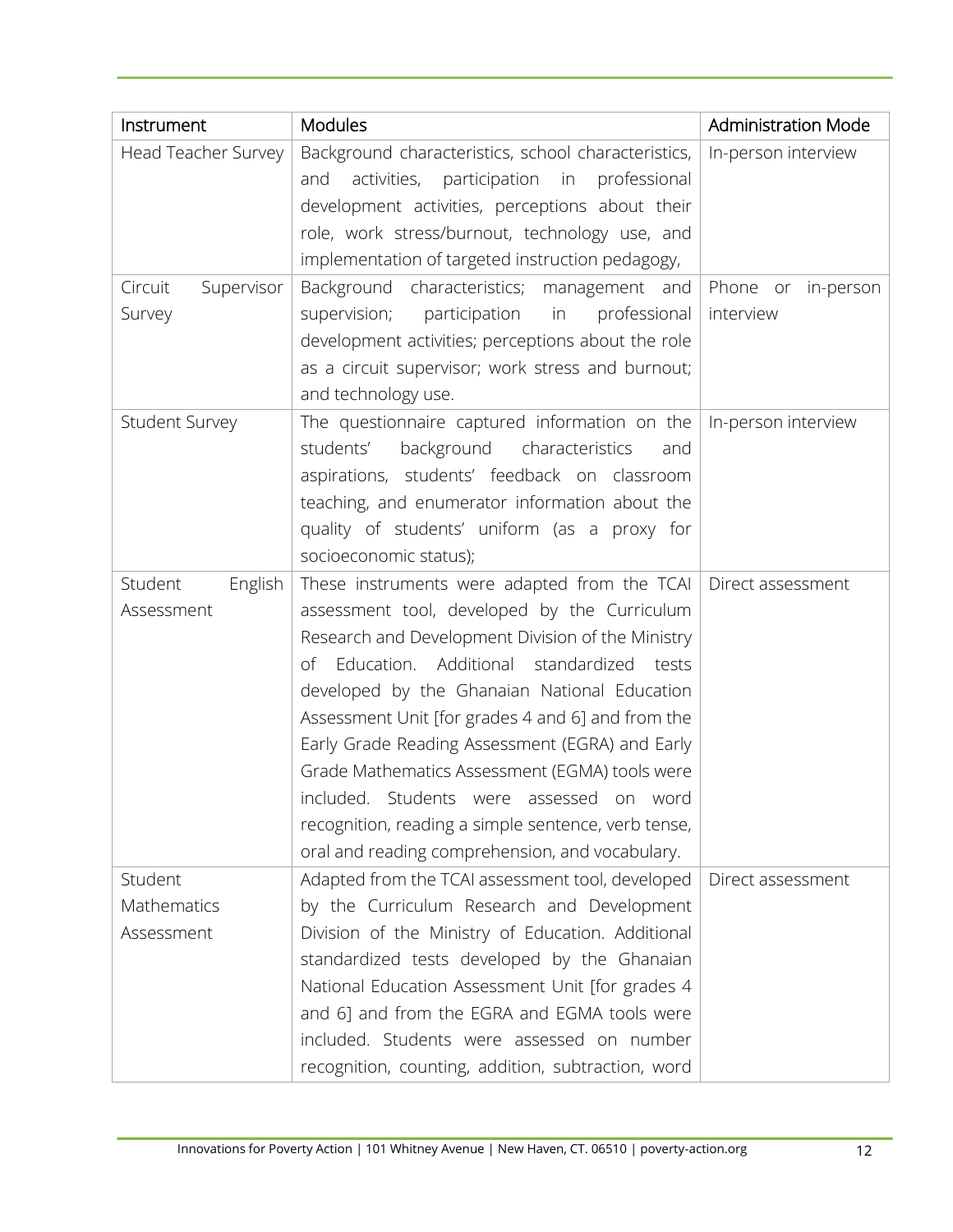| Instrument | <b>Modules</b>                                        | <b>Administration Mode</b> |
|------------|-------------------------------------------------------|----------------------------|
|            | problems, multiplication, division, simple fractions, |                            |
|            | and telling time.                                     |                            |

# <span id="page-19-0"></span>**3.5 ETHICAL CONSIDERATIONS**

IPA Institutional Review Board approved the protocol and questionnaires. Verbal consent was obtained for each respondent participating. All respondents were informed of the voluntary nature of participation and the confidentiality and anonymity of information. Each participating teacher received GH $\texttt{C}$  5 airtime while the head teachers and circuit supervisors received GH $\texttt{C}$ 10 each (approximately US\$1 and US\$2, respectively).

# <span id="page-19-1"></span>**3.6 DATA ANALYTICAL PROCEDURE**

## <span id="page-19-2"></span>**3.6.1 RESEARCH HYPOTHESES**

Our design allowed us to test 5 primary hypotheses, two about the impact of any treatment relative to control (T1 vs. T2, T3) and three about the overall and marginal effect of the enhanced management treatment (T1, T2 vs. T3).

- H1. Targeted instruction improves student-level outcomes relative to the control group (T2 > T1; T3 > T1). As targeted instruction focuses on the learning level and not the grade level of students, this pedagogy should improve test scores and student attendance.
- H2. Targeted instruction improves teacher-level outcomes relative to the control group (T2 > T1; T3 > T1). As targeted instruction focuses on pedagogy, we expect it to improve teaching practices and student-teacher interactions. High-quality classroom-level outcomes include improved teacher attendance at school, teacher presence in the classroom, engagement with students, and use of learning materials.
- H3. Management training for circuit supervisors and head teachers improves teacher and school-level outcomes, including teacher interactions with their managers, and quality of managerial practices, relative to the TI without enhanced management treatment and relative to control (T3 > T2, T3 > T1). As management training involves head teachers and circuit supervisors, we expect it to improve interactions among these personnel.
- H4. Enhanced management training improves classroom-level outcomes relative to the TI without enhanced management treatment (T3 > T2). One barrier to implementation in Duflo, Kiessel, and Lucas (2018) was that teachers reported not feeling supported and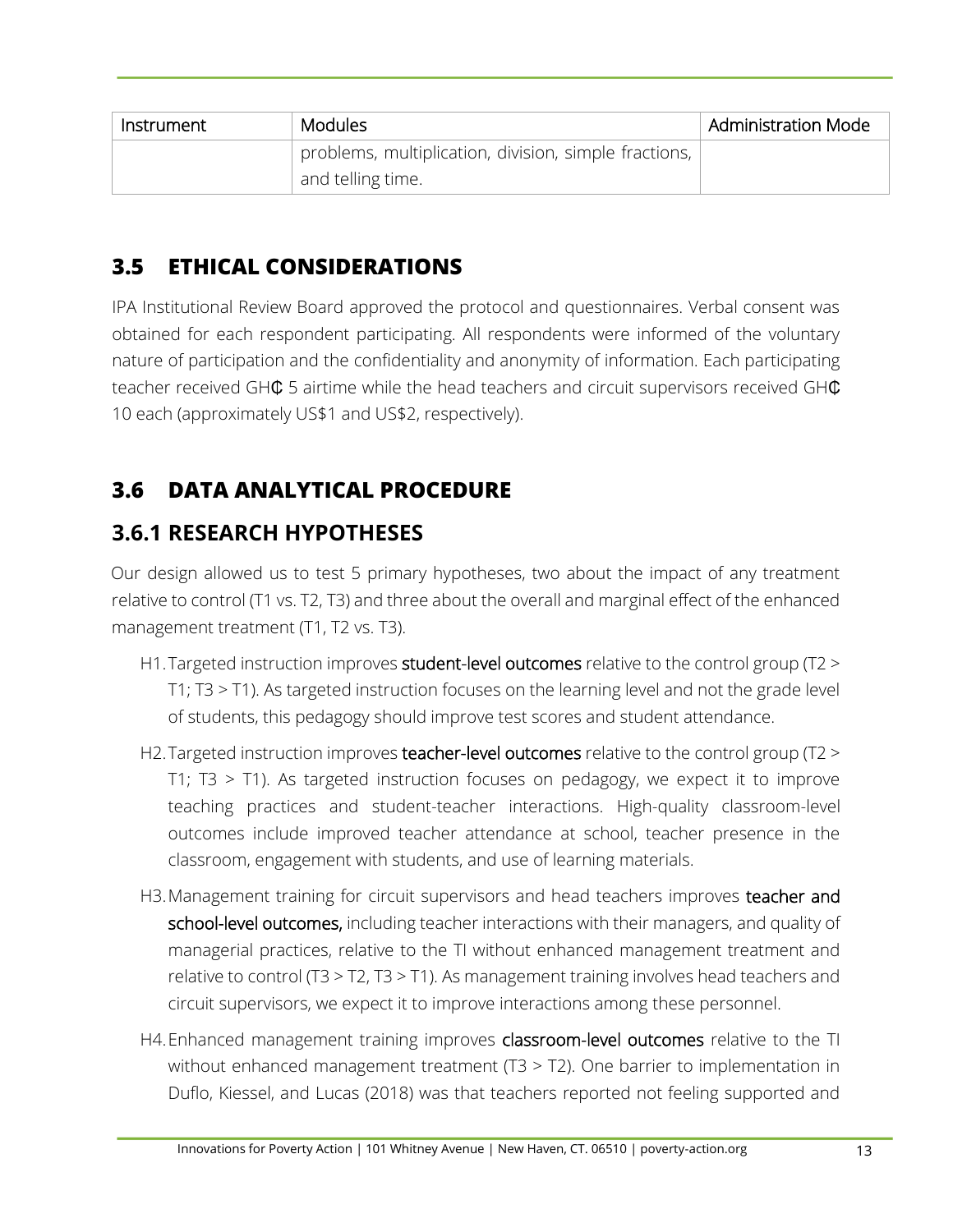they felt this was one of many different things they were asked to do. Better-supported teachers would implement the project with fidelity, resulting in higher quality classroomlevel outcomes, including improved teacher attendance at school, teacher presence in the classroom, engagement with students, and use of learning materials.

H5.Enhanced management training for circuit supervisors and head teachers increases student-level outcomes relative to the TI without enhanced management treatment (T3 >T2). This hypothesis depends on whether the enhanced management training caused differentially higher improvement in classroom and teacher level outcomes than targeted instruction alone.

#### <span id="page-20-0"></span>**3.6.2 IMPACT ESTIMATES**

The estimation equation for this randomized controlled trial is shown below.

$$
Y_{\text{isj}} = \beta_{\text{o}} + \beta_1 T I_{\text{s}} + \beta_2 T I_{\text{u}} M g m t_{\text{s}} + \delta' X_{\text{isj}} + \gamma_{\text{j}} + \epsilon_{\text{isj}} \tag{1}
$$

where *Y* is the outcome of interest for respondent *i* in school *s* in district *j*. *TI and TI\_Mgmt* are dummy variables indicating the randomly assigned treatment status of the school. These indicators are mutually exclusive. Further, along with the omitted category of control, they are completely exhaustive. *X* is a vector of control characteristics, including the baseline value of the outcome variable if measured, and the round of the survey (if the question appears in multiple rounds).  $\nu$  is a district fixed effect, our stratification cell. All standard errors were clustered at the school level.

Tests of H1 and H2 correspond to whether  $\beta_1$  and  $\beta_2$  are statistically different from 0.

Tests of H3 through H5 correspond to whether  $\beta_1$  and  $\beta_2$  are statistically different from each other.

## <span id="page-20-1"></span>**3.6.3 MEASURES**

We measured outcomes at the student, classroom, teacher, head teacher, and circuit supervisor levels. The primary outcome variables for students were attendance, standardized test scores on the mathematics exam at follow-up, standardized test scores on the English exam at followup, and standardized combined mathematics and English test score at follow-up. Subjectspecific test scores were constructed using item response theory and standardized based on the baseline mean and standard deviation. We also tested the effect of the intervention on the combined test score. Control variables for the student-level regression were strata (district),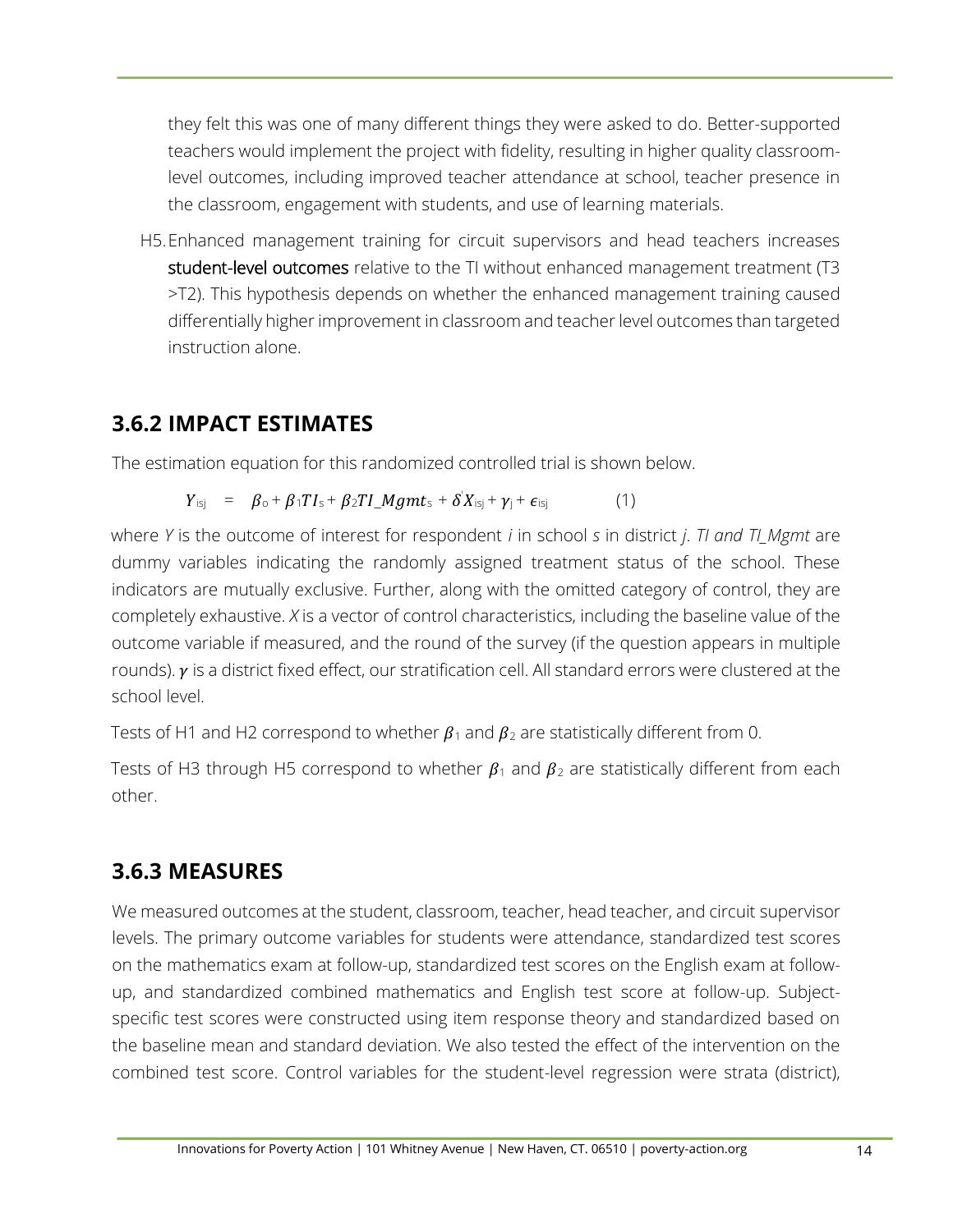standardized baseline test scores, gender, age, and grade as well as a dummy for survey round (for the regression using attendance as the outcome variable).

Our bespoke test was able to capture latent student ability across the test score distribution. Despite extensive piloting, at the baseline we had a small mass of students scoring 0 on the English exam (7.7 percent) and about half that (2.8 percent) scoring the maximum. In math, both of these numbers were less than 1 percent. We adjusted the tests for follow-up, maintaining anchoring questions that allowed us to compare test scores across the two rounds. At followup, less than one percent of students scored the maximum or minimum on either of the tests. In the appendix, we provide the graph of the test information function that further shows our ability to measure latent ability throughout the test score distribution.

# <span id="page-21-0"></span>**4. EVALUATION FINDINGS**

## <span id="page-21-1"></span>**4.1 DESCRIPTIVE STATISTICS**

[Table 2](#page-21-2) presents the descriptive statistics. The sample used to construct the average is at the top of each column.

|                                     | All  | Control | TI-Only | TI +Management |
|-------------------------------------|------|---------|---------|----------------|
|                                     | (1)  | (2)     | (3)     | (4)            |
| Panel A: Students                   |      |         |         |                |
| Male                                | 0.47 | 0.47    | 0.46    | 0.47           |
| Age                                 | 12.1 | 12.2    | 12.1    | 12.1           |
| <b>Baseline Combined Test Score</b> | 0.00 | 0.00    | $-0.01$ | 0.01           |
| <b>Endline Combined Test Score</b>  | 0.40 | 0.33    | 0.43    | 0.45           |
| Panel B: Teachers                   |      |         |         |                |
| Male                                | 0.74 | 0.74    | 0.75    | 0.73           |
| Age                                 | 31.4 | 31.6    | 31.6    | 31.0           |
| Panel C: Head Teachers              |      |         |         |                |
| Male                                | 0.82 | 0.78    | 0.86    | 0.83           |
| Age                                 | 42.1 | 42.8    | 40.6    | 42.9           |
| Panel D: Circuit Supervisors        |      |         |         |                |
| Male                                | 0.91 | --      | 0.91    | 0.90           |
| Age                                 | 45.5 |         | 46.3    | 44.6           |

#### <span id="page-21-2"></span>Table 2. Descriptive Statistics by Treatment Group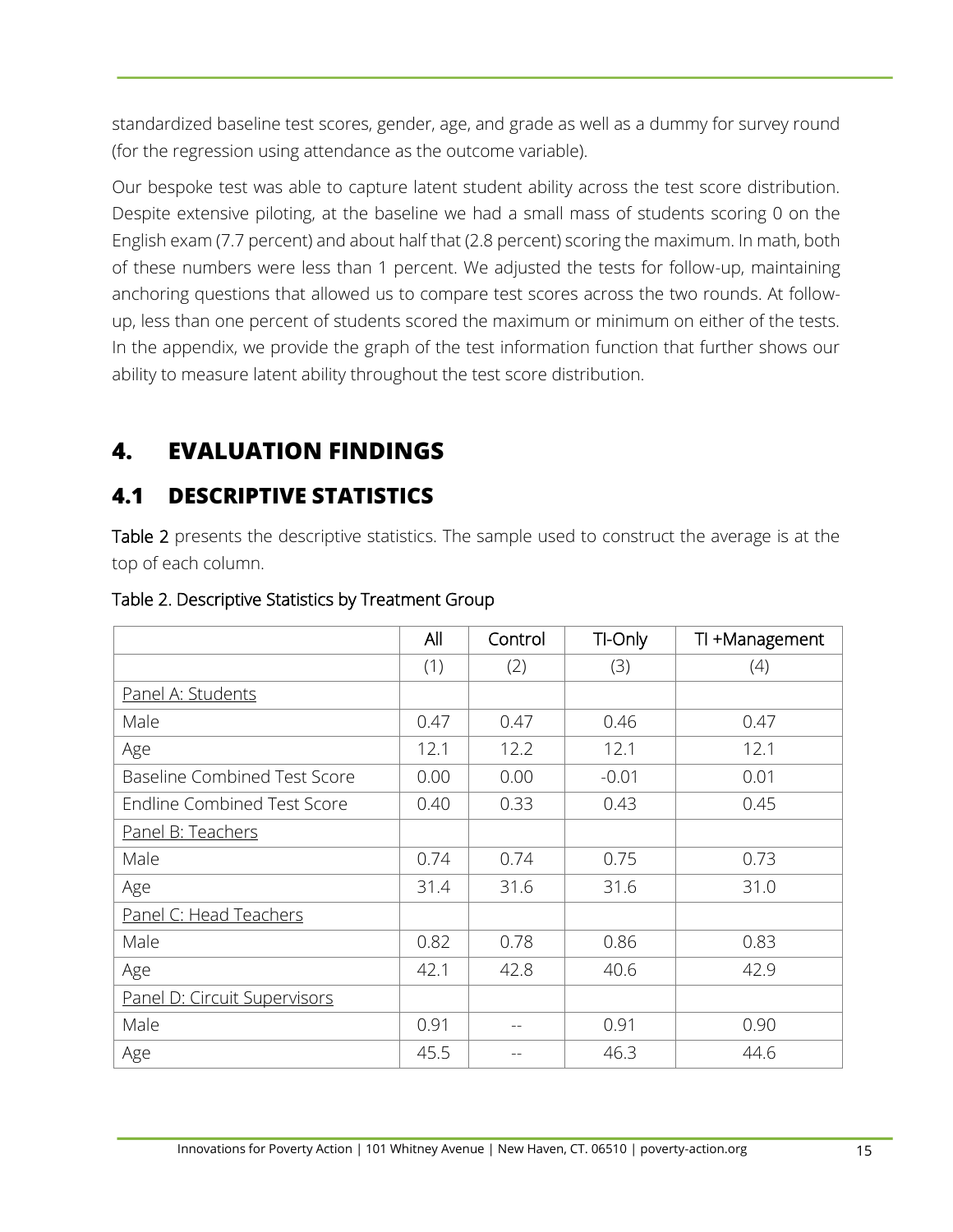About half of the students were male. The average age of our students at baseline was just over 12. Recall that these were grade 4 and 5 students at baseline, surveyed in the final term of the year. Had these students started grade 1 on time at age 6 and progressed on pace, they would have been 9 to 11 at the time of the survey. Therefore, the average age of over 12 shows that many students started after age 6 and/or repeated a grade.

As we standardized our test scores based on the baseline mean and standard deviation, the average test score in the baseline was 0. The final row of Panel A shows a priori evidence of the success of the program—at the follow-up student test scores in two treatment arms were about 0.10 standard deviations (SD) larger than those in the control schools.

The remaining panels contain the summary statistics for the adult respondents. About three quarters of teachers were male with an average age of 31. Head teachers were even more likely to be male—82 percent—and were also older—42 years old. Almost all circuit supervisors were male (91 percent) and they were on average 46 years old.

## <span id="page-22-0"></span>**4.2 STUDENT OUTCOMES**

[Table 3](#page-23-0) contains the effect of the two interventions on standardized student test scores. Each intervention increased student's combined math and English score by about 0.11 SD (Column 1). When considering the math score alone, the estimated test score increase is about 0.13 SD (Column 2). We estimate that the English test scores increased by about 0.07 SD (Column 3). Even though the point values associated with the two interventions are somewhat different, based on an F-test of their equivalence, they are statistically the same (see "PValue Same Effect" for Columns 1 - 3 in Table 3). Therefore, we fail to reject that the two versions of the intervention had the same effect on test scores.

On average, control school test scores increased by 0.33 SD between the baseline and the follow-up, approximately one year. Therefore, our students learned an extra 33 percent over this same period.<sup>10</sup>

<sup>10</sup> Lucas et al. (2014) found literacy increases of about 25 percent of the control group change when evaluating a 1.5 year teacher training and learning materials intervention in Uganda. Lucas et al. (2019) found increase in test scores of 18 to 34 percent of a year of schooling after students were exposed to TCAI in Ghana for two years starting at the end of grade 1.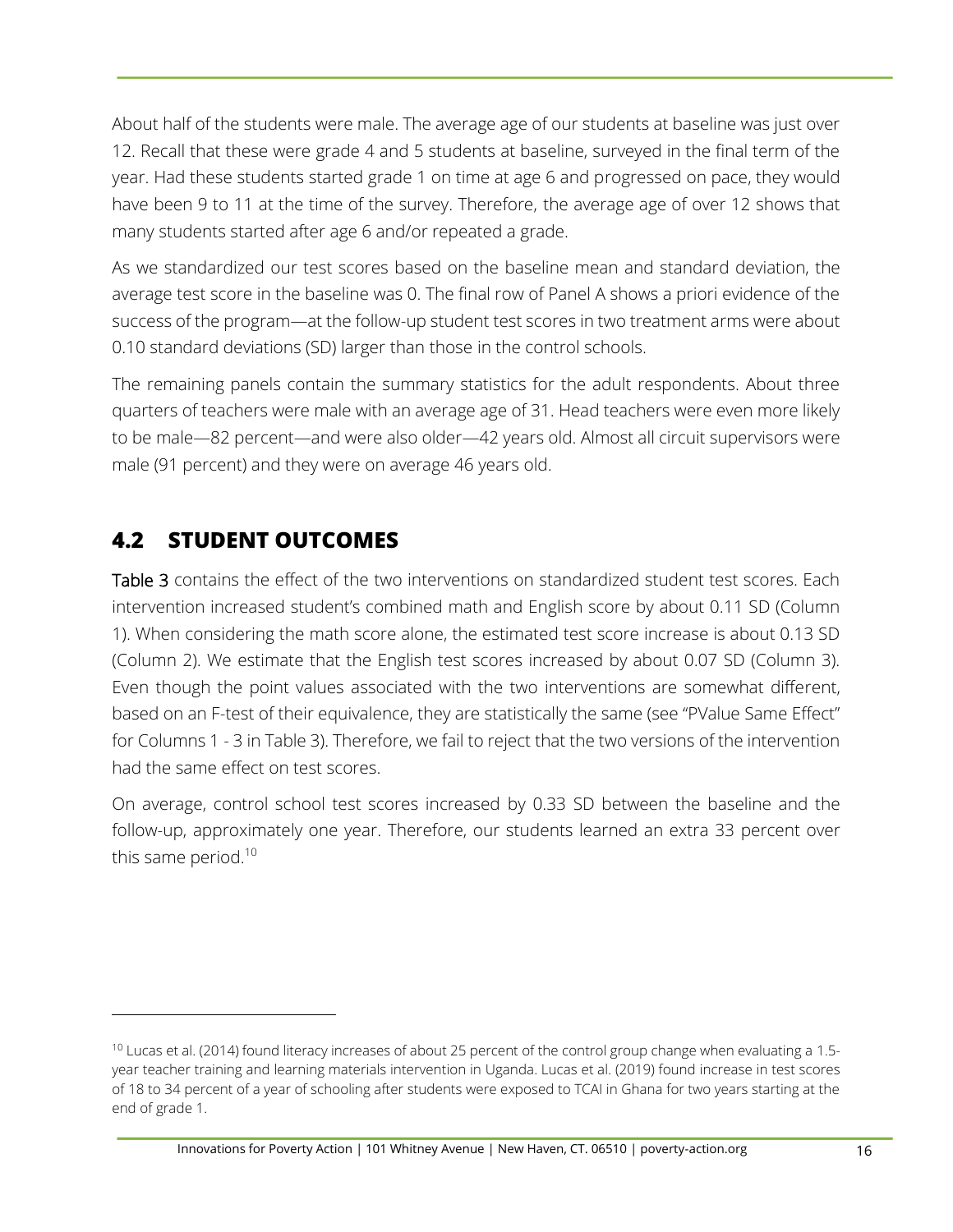#### <span id="page-23-0"></span>Table 3. Student Outcomes

|                                                                                                |                       | Math Score |                      | Present at Spot |
|------------------------------------------------------------------------------------------------|-----------------------|------------|----------------------|-----------------|
|                                                                                                | <b>Combined Score</b> |            | <b>English Score</b> | Check           |
|                                                                                                | (1)                   | (2)        | (3)                  | (4)             |
| TI only                                                                                        | $0.108***$            | $0.140***$ | $0.065***$           | $-0.031**$      |
|                                                                                                | (0.021)               | (0.026)    | (0.022)              | (0.014)         |
| TI+Management                                                                                  | $0.107***$            | $0.131***$ | $0.076***$           | 0.000           |
|                                                                                                | (0.024)               | (0.029)    | (0.024)              | (0.013)         |
| Observations                                                                                   | 5,608                 | 5,608      | 5,608                | 11,569          |
| PValue Same Effect                                                                             | 0.95                  | 0.75       | 0.63                 | 0.02            |
| PValue Joint Zero                                                                              | 0.00                  | 0.00       | 0.00                 | 0.04            |
| Control<br>Group                                                                               |                       |            |                      |                 |
| Mean                                                                                           | 0.33                  | 0.32       | 0.30                 | 0.83            |
| Notes: Sample: all students who took the endline assessments. Outcome: standardized test       |                       |            |                      |                 |
| scores. All regressions include baseline controls for student grade, baseline math and English |                       |            |                      |                 |

These increases in test scores are likely not due to changed attendance patterns. In Column 4 we test for the effect of the intervention on the likelihood that students were present at one of the two unannounced spot checks. Students in the TI-only intervention were 3 percentage points less likely to be present than those in the control group. We find no statistically significant difference between the intervention that included the management training and the control group. We further reject that the effect sizes are the same across the two interventions.

score, age, age-squared, female, and strata (district) fixed effects. Standard errors in parentheses,

clustered at the school level. \*  $p$  < 0.10, \*\*  $p$  < 0.05, \*\*\*  $p$  < 0.01

One of the motivations for the research was to assist students who were behind their gradelevel competencies. We test for heterogeneity in effect by baseline test score by interacting baseline test score with each of the treatment variables and including these additional interaction terms as regressors. We find small, statistically insignificant, approximately 0 (0.01 and 0.002) coefficient estimates. Recall that all students were taught in a more homogenous setting, not just those who were behind grade-level. Therefore, while the intervention increased test scores, it did not narrow the within grade-level test score gap.

Further, teachers of different levels of experience might have found the program easier or harder to implement. This analysis is slightly complicated because, by design, students in treatment schools might have worked with one teacher during non-TI hours and another teacher during TI-hours, their TI-math teacher might have been different than their TI-English teacher,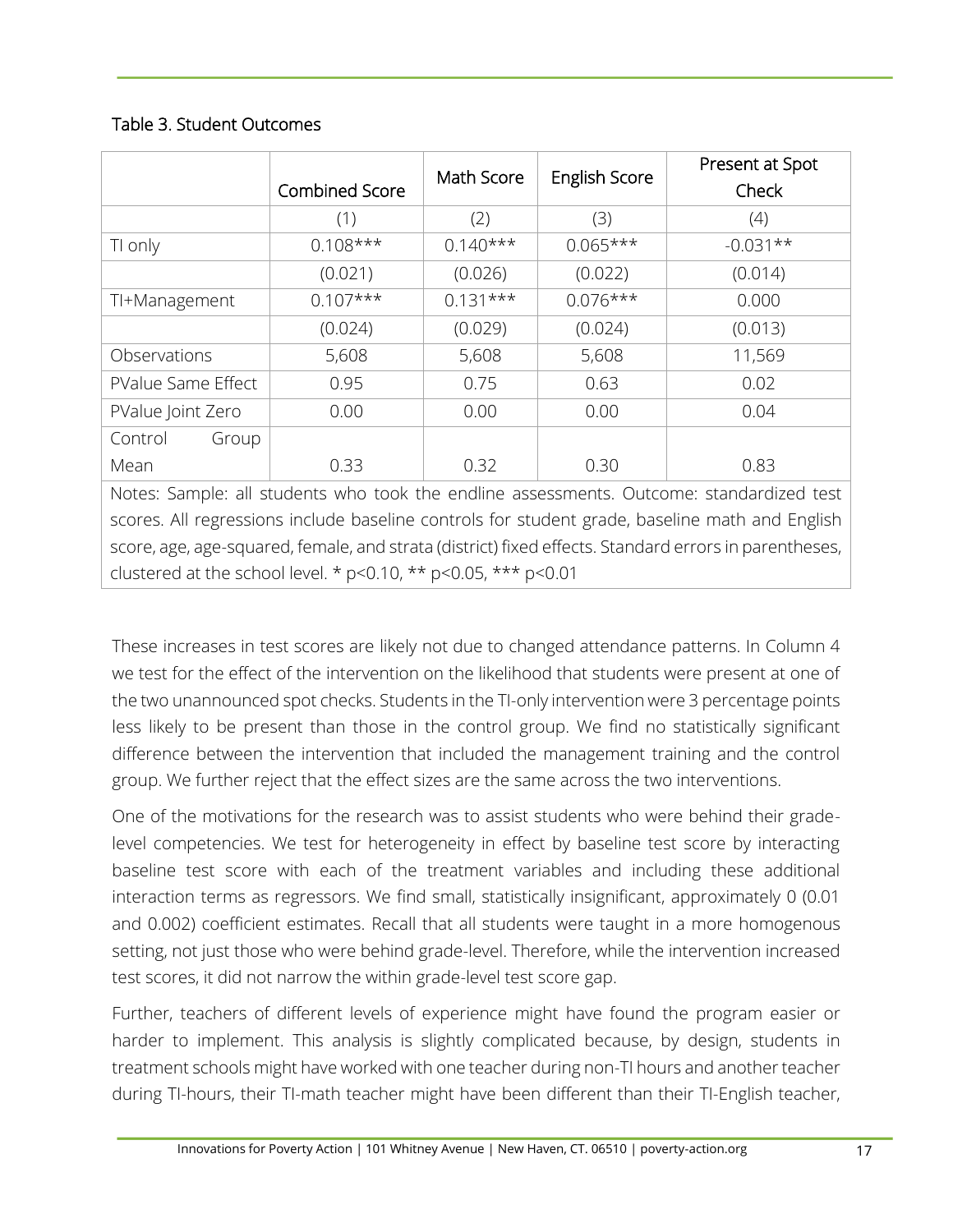and their TI-teachers may have changed during the course of the implementation as students changed levels. Therefore, to estimate heterogeneity by teacher years of experience, we calculate the average years of teacher experience for the P4 through P6 teachers at baseline and interact this average with the two treatment indicators. As with the baseline test score interaction, we find small, statistically insignificant, approximately 0 (0.003 and -0.002) coefficient estimates on the interaction terms.

One concern with any test score changes is differential selection into the test based on who was present the day of the follow-up exam. Due to robust tracking methodologies, we were able to track about 96 percent of control group children. In Table 4 Column 1 we test for differential attrition by treatment status. Students in the management arm were 1.5 percentage points less likely to take the follow-up exam (Column 1). In Column 2 we test for differential attrition by treatment status and baseline test score and find no relationship between the interaction of treatment and student baseline test score and the likelihood we could track them for follow-up testing. As attrition differences between treatment arms are small and not systematically related to both test scores and treatment status, these differences are likely not biasing our results.<sup>11</sup>

|                                | Participated in Follow-up |            |  |
|--------------------------------|---------------------------|------------|--|
|                                | (1)                       | (2)        |  |
| TI-only                        | $-0.003$                  | $-0.003$   |  |
|                                | (0.006)                   | (0.006)    |  |
| TI-only X Baseline Score       |                           | 0.006      |  |
|                                |                           | (0.007)    |  |
| TI+Management                  | $-0.015**$                | $-0.015**$ |  |
|                                | (0.007)                   | (0.007)    |  |
| TI+Management X Baseline Score |                           | $-0.002$   |  |
|                                |                           | (0.008)    |  |
| Observations                   | 5,893                     | 5,893      |  |
| PValue Same Effect             | 0.06                      |            |  |
| PValue Joint Zero              | 0.05                      |            |  |
| Control Group Mean             | 0.96                      |            |  |

#### <span id="page-24-0"></span>Table 4. Student Participation in Follow-up Exam

<sup>&</sup>lt;sup>11</sup> The Lee (2009) bounds of the coefficient on TI+Management in the previous table are 0.098 and 0.123.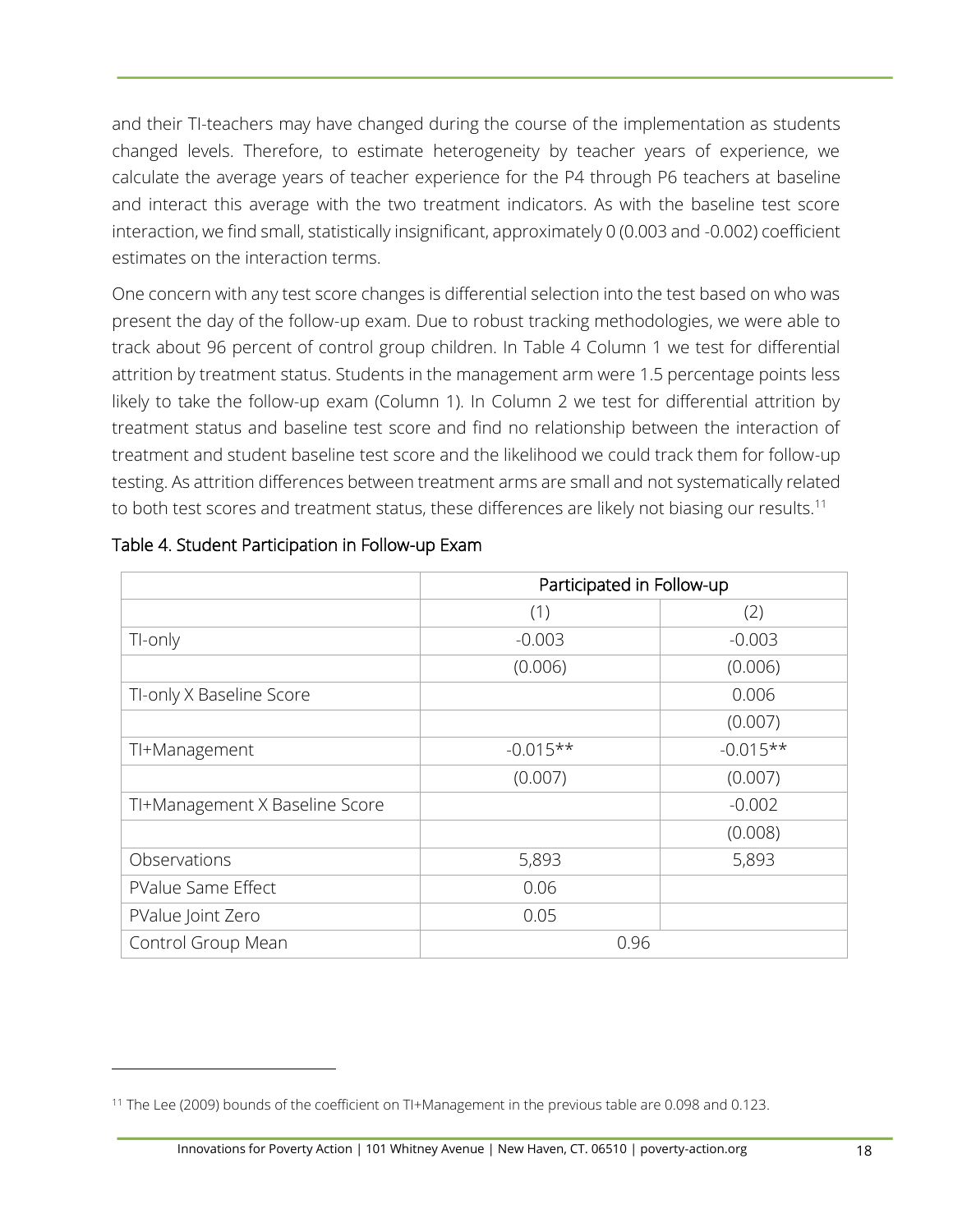## <span id="page-25-0"></span>**4.3 TEACHER AND CLASSROOM IMPLEMENTATION OUTCOMES**

In the first three columns of Table 5, we test for the effect of the interventions on teacher behaviors. Teachers were no more (or less) likely to be present when the enumeration team arrived (Column 1). Teachers were more likely to be in the classroom—13 percentage points in TI-only and 11 percentage points in TI+Management, statistically indistinguishable from each other (Column 2). Teachers in both treatments were also more likely to be using STARS teaching and learning materials—29 percentage points in TI-only and 25 percentage points in TI+Management.

|                                                                                                  | <b>Teacher Present</b> | Teacher in | Any TLM STARS | Students in Levels  |  |
|--------------------------------------------------------------------------------------------------|------------------------|------------|---------------|---------------------|--|
|                                                                                                  | At Arrival             | Classroom  | use           | (Enumerator Report) |  |
|                                                                                                  | (1)                    | (2)        | (3)           | (4)                 |  |
| TI-only                                                                                          | 0.037                  | $0.131***$ | $0.287***$    | $0.577***$          |  |
|                                                                                                  | (0.035)                | (0.032)    | (0.018)       | (0.048)             |  |
| TI+Management                                                                                    | 0.021                  | $0.113***$ | $0.254***$    | $0.621***$          |  |
|                                                                                                  | (0.039)                | (0.034)    | (0.018)       | (0.046)             |  |
| Observations                                                                                     | 1,456                  | 2,462      | 2,423         | 411                 |  |
| R-squared                                                                                        | 0.08                   | 0.07       | 0.15          | 0.45                |  |
| PValue Same Effect                                                                               | 0.70                   | 0.54       | 0.12          | 0.44                |  |
| PValue Joint Zero                                                                                | 0.57                   | 0.00       | 0.00          | 0.00                |  |
| Control Group Mean                                                                               | 0.63                   | 0.68       | 0.01          | 0.00                |  |
| Notes: Regression includes observations from all three follow-up rounds. All regressions include |                        |            |               |                     |  |

<span id="page-25-1"></span>Table 5. Teacher Attendance and Classroom Activities at Unannounced Spot Checks

In the final column of Table 5, we test at the school level whether students were correctly divided by learning levels instead of grade levels. About 58 percent of the time students were divided by learning levels in the TI-only intervention and 62 percent of the time in the TI+Management intervention (statistically indistinguishable from each other).

district and round fixed effects, with standard errors clustered at the school level. Standard errors

in parentheses, clustered at the school level. \* p<0.10, \*\* p<0.05, \*\*\* p<0.01

Observing students divided by learning level instead of grade is only one possible measure of TI implementation. We find that across both treatments about 90 percent of schools reported that they had implemented TI at least once in the past week, had conducted a leveling exam at either the start of the current term or the end of the previous term, and were able to show the enumerator the leveling exam score sheet. As with observing splitting students by learning level, these effects are not different across the two treatment interventions.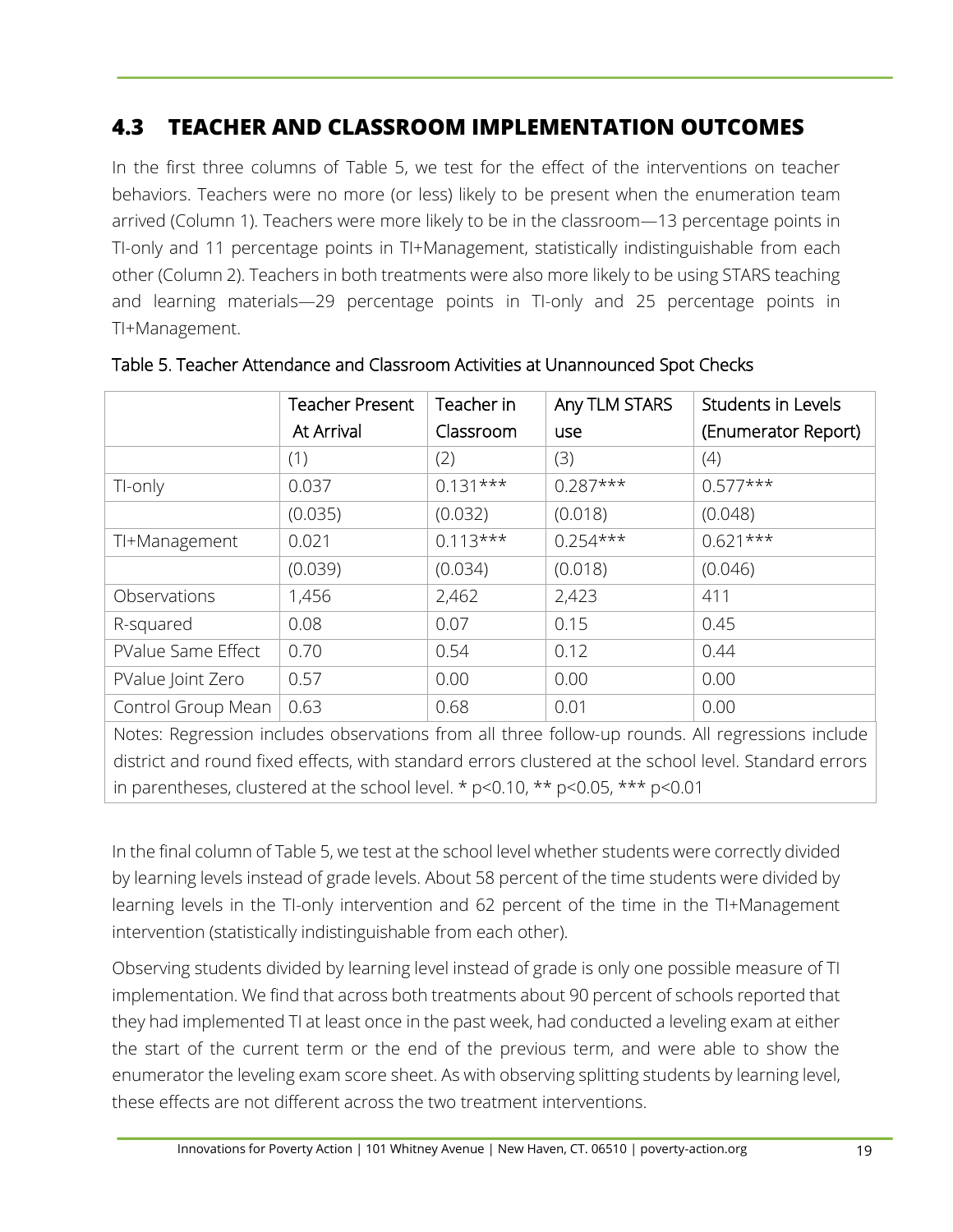## <span id="page-26-0"></span>**4.4 HEAD TEACHER AND CIRCUIT SUPERVISOR OUTCOMES**

For head teachers' outcomes, we directly observed head teachers and asked teachers to report on their interactions with their head teacher.

Columns 1 through 3 of Table 6 displays the head teacher outcomes. Both interventions increased the likelihood that the head teacher was present when we arrived by 12 (TI-only) to 16 (TI+Management) percentage points. On average in the control group schools, head teachers were present only 42 percent of the time. Therefore, this represents an increase of 28 to 38 percent.

|                                                                                                         | HT        | # Times HT            | Any HT     | # Times CS            | Any CS     |  |
|---------------------------------------------------------------------------------------------------------|-----------|-----------------------|------------|-----------------------|------------|--|
|                                                                                                         | Present   | <b>Observes Class</b> | Feedback   | <b>Observes Class</b> | Feedback   |  |
|                                                                                                         |           | (30 minutes)          | (1/0)      | (30 minutes)          | (1/0)      |  |
|                                                                                                         | (1)       | (2)                   | (3)        | (4)                   | (5)        |  |
| TI-only                                                                                                 | $0.117*$  | $0.683***$            | $0.117***$ | $0.417***$            | $0.126***$ |  |
|                                                                                                         | (0.063)   | (0.148)               | (0.030)    | (0.068)               | (0.039)    |  |
| TI+Management                                                                                           | $0.158**$ | $0.855***$            | $0.143***$ | $0.617***$            | $0.172***$ |  |
|                                                                                                         | (0.065)   | (0.127)               | (0.031)    | (0.077)               | (0.038)    |  |
|                                                                                                         |           |                       |            |                       |            |  |
| Observations                                                                                            | 417       | 1,288                 | 1,809      | 1,415                 | 1,213      |  |
| PValue Same Effect                                                                                      | 0.53      | 0.24                  | 0.36       | 0.01                  | 0.08       |  |
| Mean Dep in Control                                                                                     | 0.42      | 0.74                  | 0.69       | 0.00                  | 0.00       |  |
| Notes: Regressions include responses from all three follow-up rounds. All regressions include district  |           |                       |            |                       |            |  |
| and round fived effects, with standard errors clustered at the school level Columns 1, 3, and 5: Linear |           |                       |            |                       |            |  |

#### <span id="page-26-1"></span>Table 6. Head Teachers and Circuit Supervisor

and round fixed effects, with standard errors clustered at the school level. Columns 1, 3, and 5: Linear probability models. Columns 2, 5, and 6: These questions were not asked during the first observational study. Standard errors in parentheses, clustered at the school level. \* p<0.10, \*\* p<0.05, \*\*\* p<0.01

When we asked teachers the number of times that the head teacher observed their teaching for at least 30 minutes, teachers in the TI-only treatment reported 0.68 more observations than the control group and those in the TI+Management treatment 0.86 more observations than the control group (Column 2). Further, head teachers were more likely to provide teachers feedback (Column 3)—12 percentage points more in the TI-only and 14 percentage points more in the TI+Management arms—and teachers were more likely to think that this feedback was useful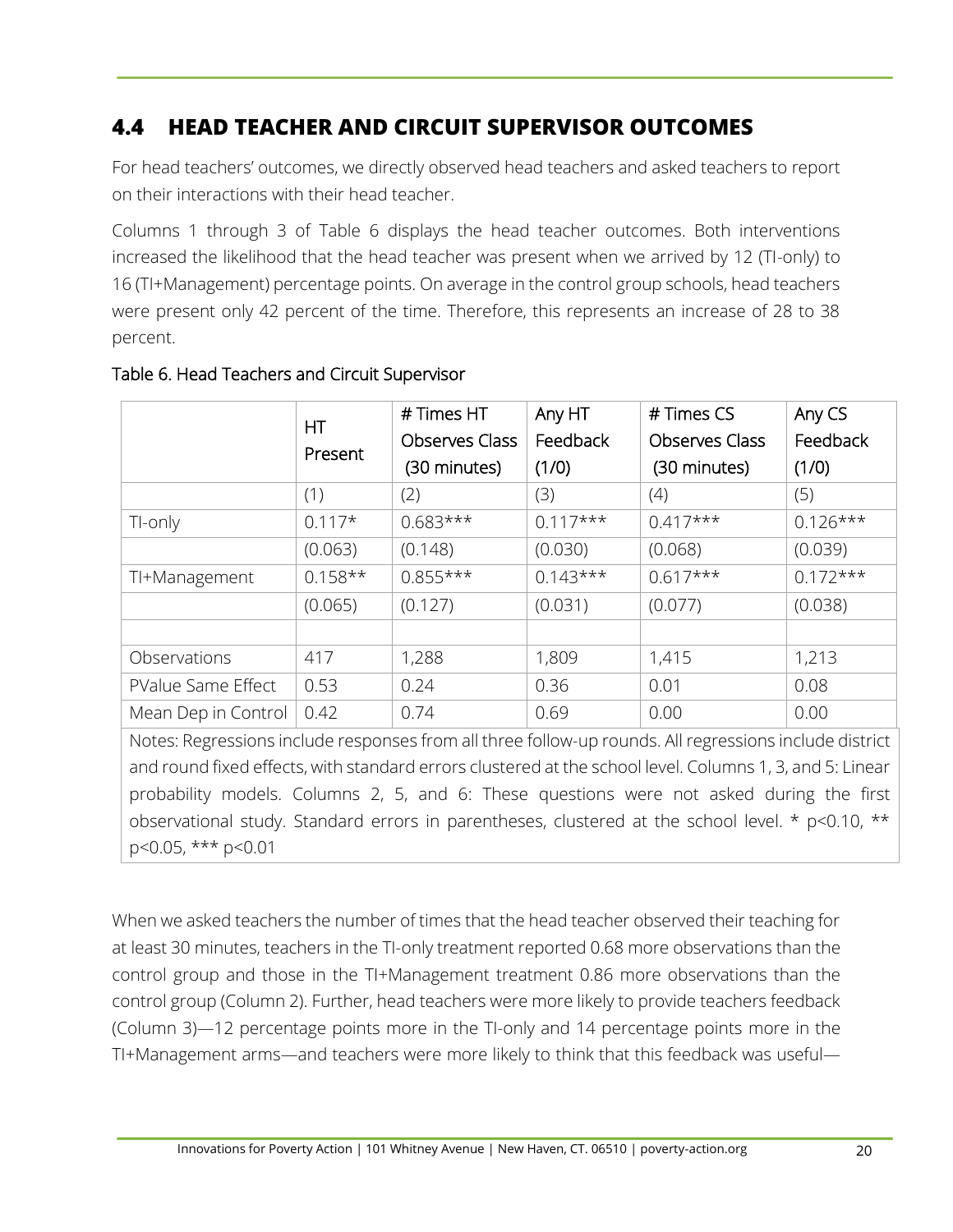about 12 percentage points in both arms. In all cases, we fail to reject that these effects are equal across the two treatment interventions.

About 57 percent of head teachers were able to produce the TI handbook to show the enumerator with equivalent rates across the two treatment arms.

The final two columns of Table 6 are based on teacher reports about circuit supervisors. In control schools, circuit supervisors did not conduct any classroom observations of at least 30 minutes. In contrast, the TI-only intervention increased that number by 0.42 visits and the TI+Management intervention increased that number by 0.62 visits. Unlike all previous measures presented, we reject the statistical equivalence across the interventions. Circuit supervisors were also more likely to provide feedback to teachers—13 percentage points in TI-only and 17 percentage points in TI+Management. As with the number of observations, we reject that these two numbers are statistically equivalent. Therefore, the additional management training that the circuit supervisors received appears to have increased both the number of observations they conducted and the likelihood that they provided teachers feedback beyond any changes from the school being a TI school.

# <span id="page-27-0"></span>**5. COST-EFFECTIVENESS ANALYSIS OF THE STARS PROJECT**

The cost-effectiveness analysis (CEA) of the STARS program was done from both a societal and a budgetary perspective. To compute the CEA, we used two pieces of data: an estimate of the STARS program's impact and the cost of the program. To calculate the cost of the program (Appendix Tables 4 and 5), we used UNICEF's record of transaction details on the direct expenses incurred in implementing the targeted instruction and enhanced management program of the STARS program. We also included the opportunity costs of the program by including the results of a telephone survey on participants' time spent working on the STARS program.

Based on JPAL's methodology of computing program cost for CEA, the program's cost comprised of (a) program administration and staff costs, (b) implementation and program material costs, (c) transportation and per diems, (d) targeting/visibility costs, (e) training and (f) office costs. The program's cost was determined based on the following assumptions (Dhaliwal et al., 2013): (a) inflation is calculated using GDP deflators; (b) average inflation from the base year to the year of analysis was computed by assuming that the program costs were incurred on the first day of each year; (c) costs were expressed in terms of 2018 USD, with local currencies exchanged using standard exchange rates; and (d) a ten percent discount rate applied for costs incurred over multiple years.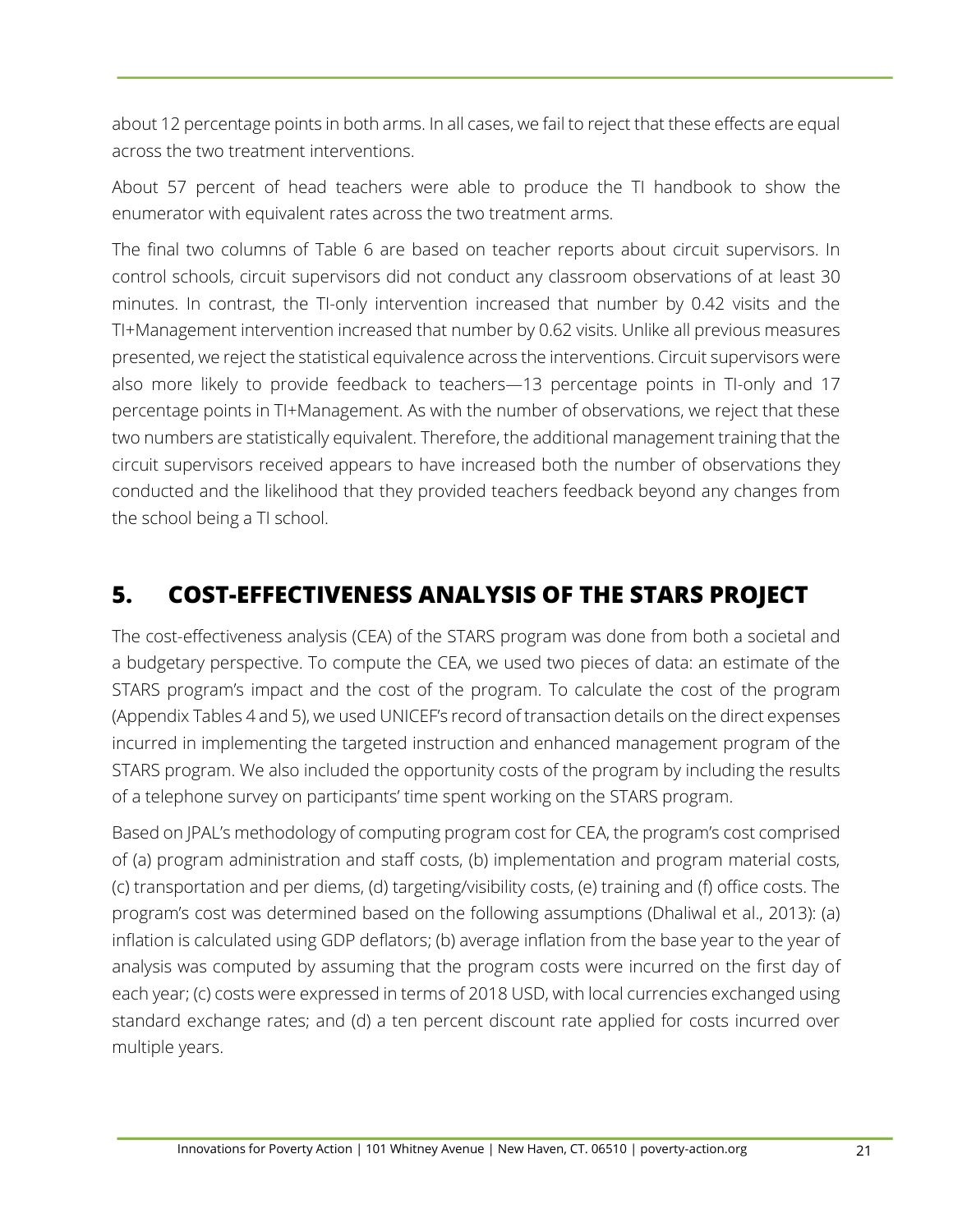There was a total cost of \$243,585.42 to implement the targeted instruction program with a total cost per student of \$29.22 during the 2018/2019 school year. The total cost of implementing the targeted instruction and management training program was \$399,916.42 with \$52.62 as the cost per student during the 2018/2019 academic year. Comparison of the program cost estimates with the program's estimated impact gives measures of the cost-effectiveness of the STARS program to compare with alternative means of obtaining the same benefits. With an increase in math and English achievement of 0.108 standard deviations (SD) for the targeted instruction arm, the cost per child is \$29.22 and the cost per additional SD increase in math and English achievement is \$270.56. Using Evan and Yuan (2018)'s calculations of a metric to demonstrate the potential returns to learning interventions, we can estimate that the targeted instruction arm of the STARS program results in 1.74 - 2.51 additional years of schooling per \$100 spent. This estimate is intended to be demonstrative rather than predictive, as we are assuming a linear relationship between spending and impact and that interventions across countries have the same effect. Based on our estimates of the targeted instruction and enhanced management program [0.107 SD increase in math and English achievement], real annual cost of increasing math and English achievement score for a student by one SD was \$491.78. To rephrase this, the targeted instruction and enhanced management arm of the STARS program results in 0.96 - 1.38 additional years of schooling per \$100 spent.

The cost-effectiveness ratios for increasing math and English achievement scores through the implementation of targeted instruction was more favorable, compared to the cost-effectiveness ratios for achieving the same outcome through the implementation of targeted instruction and enhanced management training, because of the observed substantially lower program cost.

## <span id="page-28-0"></span>**6. CONCLUSIONS**

Building off prior work in Ghana and India we tested the effect of teacher-led targeted instruction, both with and without additional training for managers, on student test scores and attendance, and teacher, head teacher, and circuit supervisor activities. We find that both interventions increased test scores on both English and Math by about 11 percent of a SD on the combined test score. This was not due to increased student attendance as students were less likely to be present in the TI-only schools relative to the control schools.

Teachers were no more likely to be present at school, but they were more likely to be in the classroom and using STARS teaching and learning materials. Students were divided by learning level instead of grade level about 60 percent of the time. Head teachers were more likely to be present, performed more classroom observations of at least 30 minutes, and provide feedback.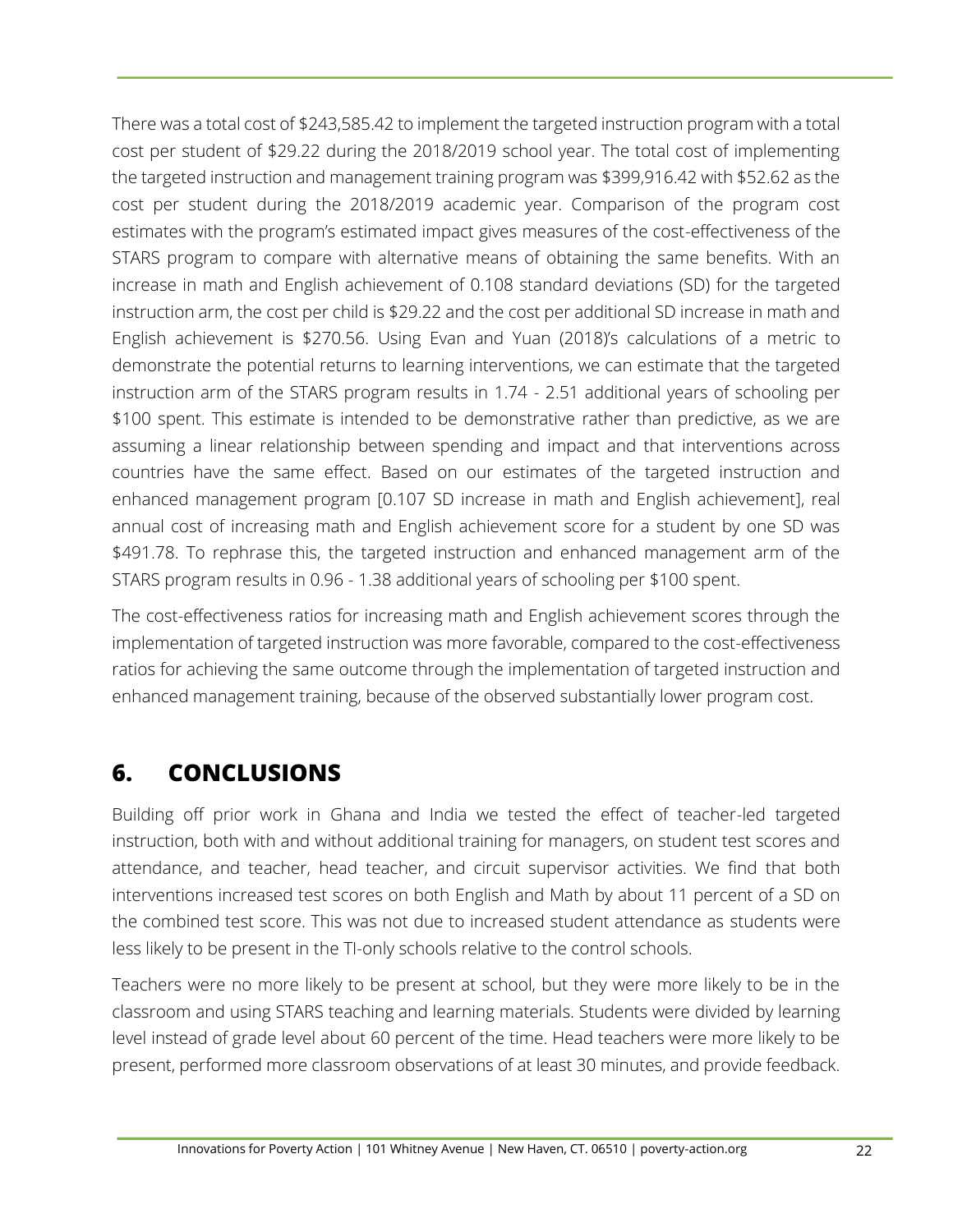While many of the student, teacher, and head teacher point values were larger for the intervention that included management training, the two interventions were statistically indistinguishable from each other.

Both interventions increased the number of classroom visits of at least 30 minutes that circuit supervisors performed and increased the likelihood that the circuit supervisors provided feedback to the teaching. For these outcomes, the point values were larger for the intervention that included the management training and we reject the statistical equivalence across the two interventions.

We present below our findings in relations to the stated research objectives:

The first evaluation objective relates to whether targeted instruction improves student test scores in upper primary grades. This study shows that this program increased test scores in math by 0.13-0.14 SD and in English by 0.07-0.08 SD. We are conducting a follow-up during this academic year to test whether these impacts are sustained.

Our second research objective sought to establish whether monitoring, managing, and coaching performed by existing circuit supervisors and head teachers increased the likelihood that teachers implemented targeted instruction. We find that both treatment groups were equally likely to implement targeted instruction. Both interventions increased teachers' likelihood to be present in class, use STARS teaching and learning materials, correctly group students by learning levels, implement targeted instruction lessons at least once in the past week, and conduct a leveling exam at either the start of the current term or the end of the previous term. We cannot reject that the results are equal in both treatment arms.

Our findings also suggest that the targeted instruction intervention also led head teachers and circuit supervisors to increase classroom observations and provide feedback. While head teachers in the enhanced management arm reported 0.16 more classroom observations, this effect is not statistically different from zero. The primary effect of the management intervention is from circuit supervisor reports. Circuit supervisors reported 0.20 more classroom observations and increased the likelihood that they provided feedback to teachers by 0.05 percentage points. These differences did not result in different levels of implementation of targeted instruction.

Our third research objective sought to determine whether enhanced monitoring, managing, and coaching lead to higher learning gains in students. While targeted instruction increased student learning overall, our findings demonstrate that there were no differential effects on student learning outcomes when targeted instruction was paired with enhanced management. The current analysis leaves this as an open question. We are currently exploring these results through additional data analysis and qualitative interviews.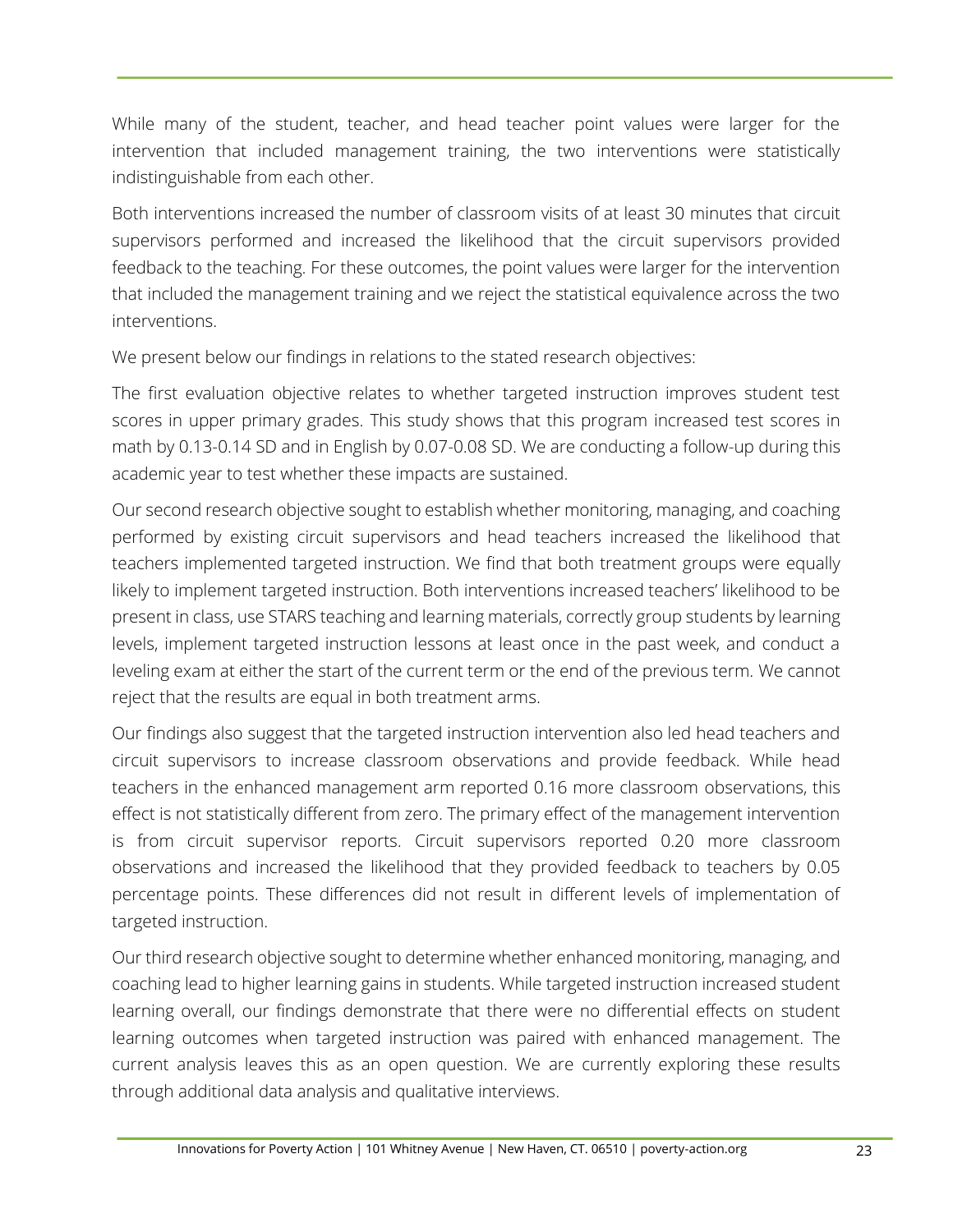Relative to the TCAI findings, the achievement point values are larger than those estimated for students who were subject to teacher-led targeted instruction for a little more than two years, starting in grade 1 and ending in grade 3. They also represent a larger portion of a year of schooling. The rate at which students were observed divided by learning levels instead of grade levels was also substantially higher in STARS, even in the treatment without additional management support. One important difference between the two studies is the level of direct government involvement. During STARS, national level monitors visited many of the schools and all of the districts. Their involvement made it clear to these schools (and their district level officials) the importance that the national level officials put on this implementation. Even though national stakeholders were supportive of TCAI, their enthusiasm likely did not permeate to individual schools.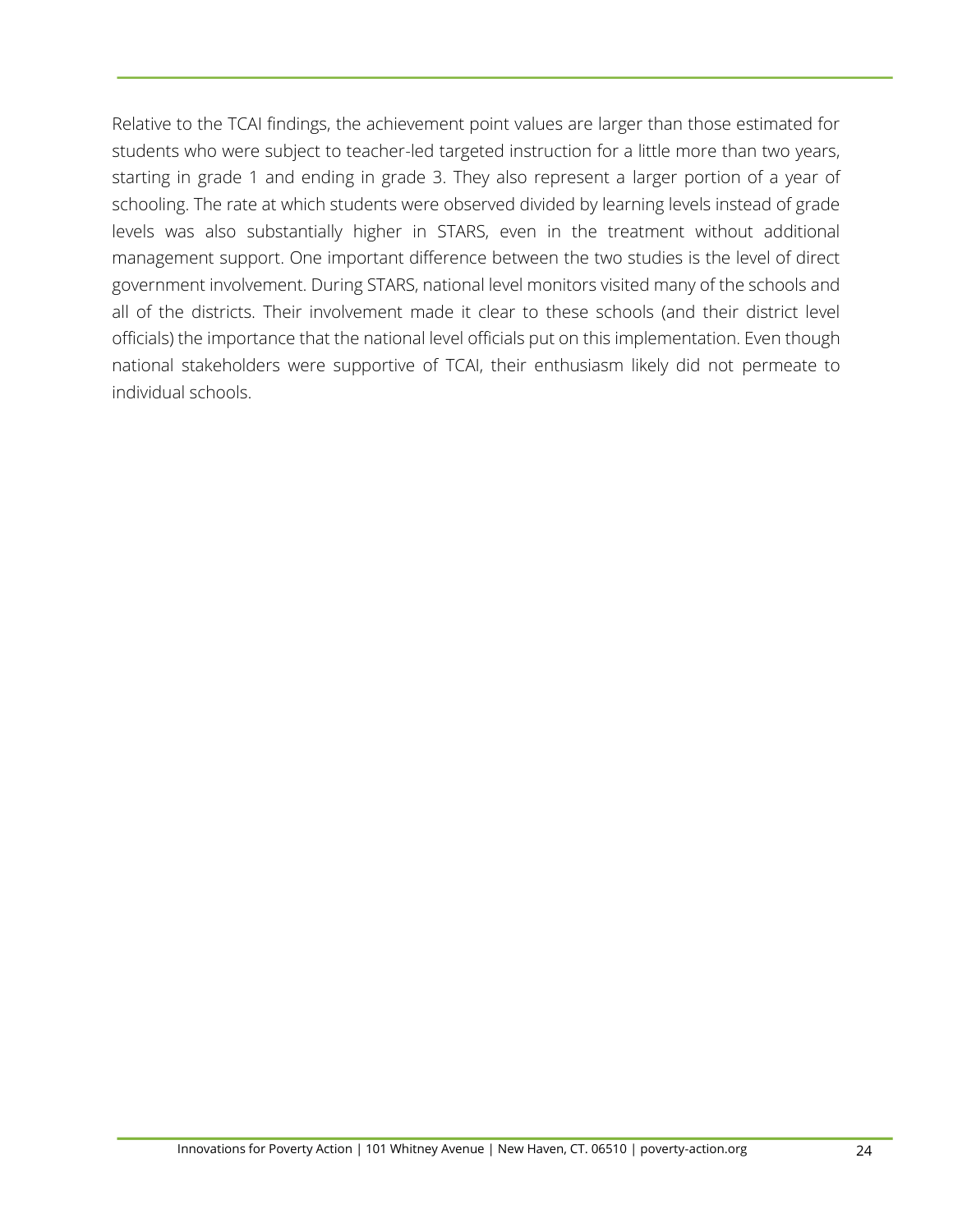#### <span id="page-31-0"></span>**REFERENCES**

- Adhvaryu, A., Kala, N., & Nyshadham, A. (2018). The skills to pay the bills: Returns to on-the-job soft skills training. NBER Working Paper No. W24313, 2018.
- Banerjee, A. V., Cole, S., Duflo, E., & Linden, L. (2007). Remedying education: Evidence from two randomized experiments in India. Quarterly Journal of Economics 122 (3), 1235–1264.
- Banerjee, A. V., Cole, S., Duflo, E., & Linden, L. (2007). Remedying education: Evidence from two randomized experiments in India. Quarterly Journal of Economics 122 (3), 1235–1264.
- Banerjee, A., Banerji, R., Berry, J., Duflo, E., Kannan, H., Mukerji, S., Shotland, M., and Walton, M. (2017). From Proof of Concept to Scalable Policies: Challenges and Solutions, with an Application. The Journal of Economic Perspectives, 31(4):73-102.
- Bloom, N., Schankerman, M., & van Reenen, J. (2013). Identifying technology spillovers and product market rivalry. Econometrica, 81, 1347-1393.
- Cilliers, J., Fleisch, B., Prinsloo, C., & Taylor, S. (2018). How to improve teaching practice? Experimental comparison of centralized training and in-classroom coaching. Working Paper RISE-WP-18/024. Retrieved from [https://www.riseprogramme.org/sites/www.riseprogramme.org/files/publications/RISE\\_](https://www.riseprogramme.org/sites/www.riseprogramme.org/files/publications/RISE_WP-024_Cilliers_TeachingPractice.pdf) WP-024 Cilliers TeachingPractice.pdf
- Dhaliwal, I., Duflo, E., Glennerster, R., Tulloch, C. (2012). Comparative cost-effectiveness analysis to inform policy in developing countries. https://www.povertyactionlab.org/sites/default/files/publications/CEA%20in%20Educati on%202013.01.29\_0.pdf
- Duflo, Annie, Jessica Kiessel, and Adrienne Lucas (2020). External Validity: Four Models to Increase Student Learning. Working Paper
- Evans, David K. and Fei Yuan. 2018. "Equivalent Years of Schooling: A Metric to Communicate Learning Gains in Concrete Terms." World Bank Policy Research Working Paper 8752. [https://openknowledge.worldbank.org/bitstream/handle/10986/31315/WPS8752.pdf?s](https://openknowledge.worldbank.org/bitstream/handle/10986/31315/WPS8752.pdf?sequence=1&isAllowed=y) [equence=1&isAllowed=y](https://openknowledge.worldbank.org/bitstream/handle/10986/31315/WPS8752.pdf?sequence=1&isAllowed=y)
- Lucas, Adrienne M., Patrick J. McEwan, Moses Ngware, and Moses Oketch (2014). "Improving early‐grade literacy in East Africa: Experimental evidence from Kenya and Uganda." *Journal of Policy Analysis and Management* 33, no. 4: 950-976.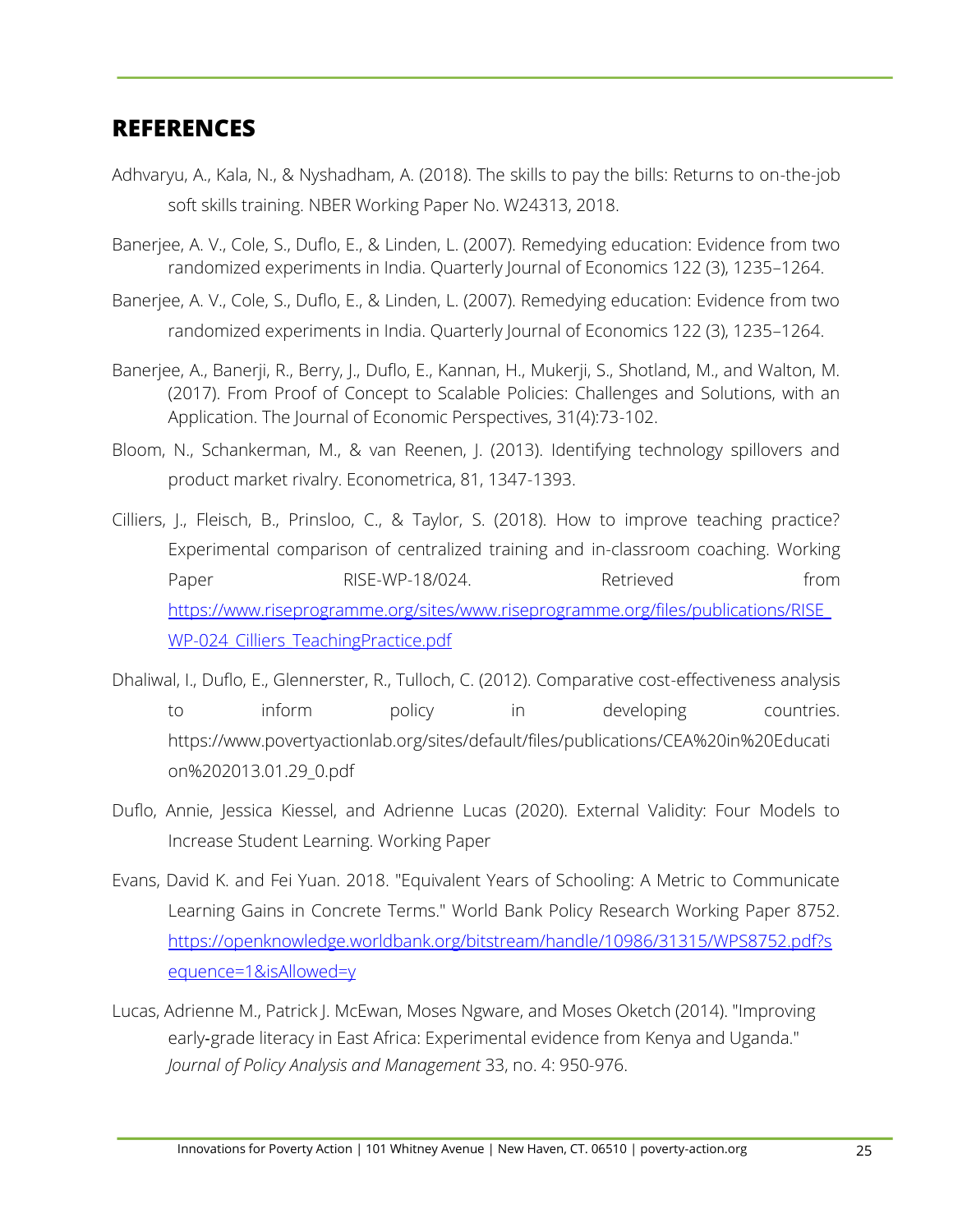- Mano, Y., Iddrisu, A., Yoshino, Y., & Sonobe, T. (2012). How can micro and small enterprises in Sub-Saharan Africa become more productive? The impacts of experimental basic management training. World Development, 40 (3), 458-68.
- Pritchett, L. (2013). The Rebirth of Education: Schooling Ain't Learning. Washington, DC: Center for Global Development; Baltimore: Brookings Institution Press.
- United National International Children's Emergency Fund. (2012). All children in school by 2015: Global Initiative on Out-of-School Children. Ghana Country Study. Retrieved from http://unesdoc.unesco.org/images/0022/002213/221302e.pdf
- UWEZO. (2014). Are our children learning? Literacy and numeracy in Kenya 2014. Twaweza East Africa, Nairobi.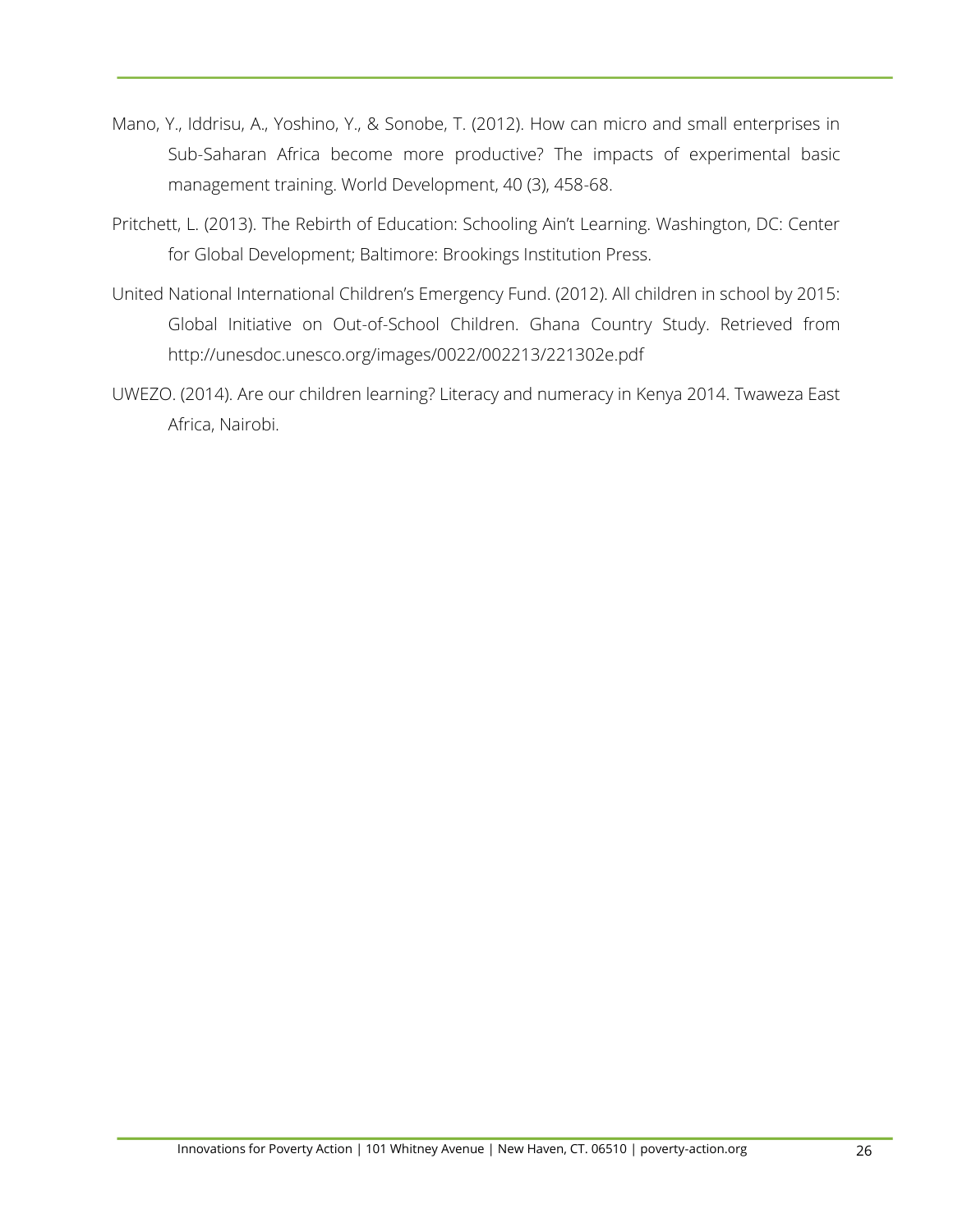## **APPENDICES**

#### Appendix A

#### **FIELD STAFF RECRUITMENT AND TRAINING**

All data collectors were carefully selected and receive relevant and sufficient specialized training and ongoing support to facilitate their participation in the data collection process

#### RECRUITMENT

Field staff were recruited based on IPA's short-term recruitment policy, which followed a competitive process. The recruitment of field staff for each wave of data collection was based on the following selection criteria: a minimum of a diploma certificate in any related field; at least a one-year experience in school-based data collection; experience in the use of computer assisted personal interviewing (CAPI); for team leaders and supervisors: experience managing fieldwork teams; and working knowledge about the 20 UNICEF-supported districts. Thirty percent of the field staff was shortlisted for training to account for attrition and ensure the hiring of qualified candidates from the pool of trainees.

#### CLASSROOM TRAINING

Classroom training was done based on the roles of field staff in the STARS evaluation activities. It involved training different field staff, namely, field supervisors, team leaders, and interviewers. Classroom training comprised presentations, questions and answers, group discussions, and role-plays. The presentations centered on information on the STARS project, questionnaire content and review, IPA and survey protocols, and use of CAPI for data collection. The training for each wave of data collection was non-residential. The Research Associate and Field Manager led the training. Trainees' performance was evaluated to gauge their progress; provide performance feedback to both the trainers and the trainees; as well as to select the best candidates for each wave of data collection. Trainees' performance was assessed using quizzes, role-plays, and field practices or school visits.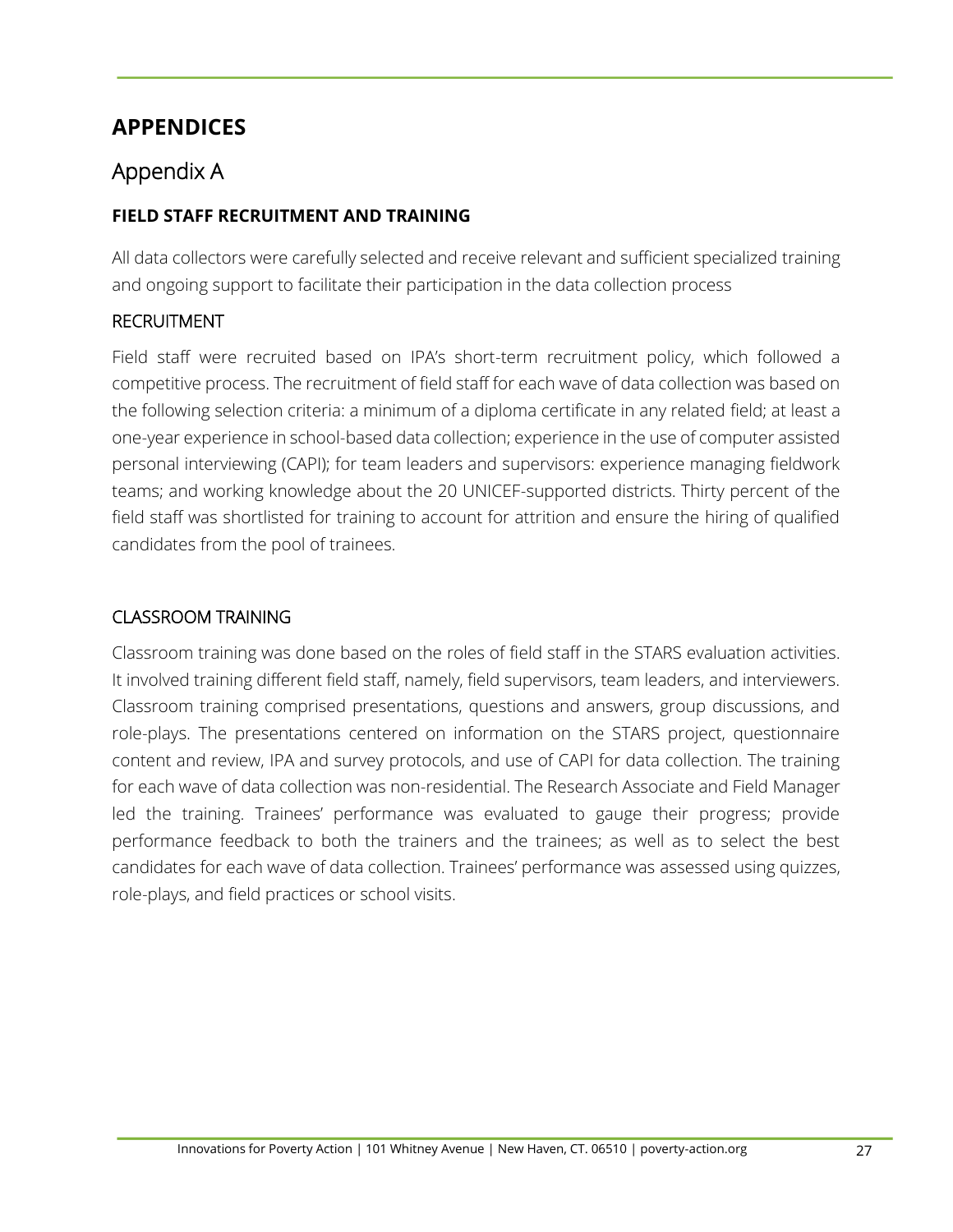| Data Collection Wave   | Period                                           | <b>Trainee Attendance</b> |                |              |  |  |
|------------------------|--------------------------------------------------|---------------------------|----------------|--------------|--|--|
|                        |                                                  | Field                     | Team           | Interviewers |  |  |
|                        |                                                  | supervisors               | leaders        |              |  |  |
| <b>Baseline Survey</b> | 18 <sup>th</sup> - 23 <sup>rd</sup> May 2018     | 12                        | 15             | 56           |  |  |
| Observational Study I  | 10 <sup>th</sup> - 17 <sup>th</sup> October 2018 | N/A                       | $\overline{4}$ | 28           |  |  |
| Observational Study II | $4^{\text{th}}$ - $8^{\text{th}}$ February 2019  | N/A                       | $\overline{4}$ | 28           |  |  |
| Follow-up Survey       | 21st - 29th May 2019                             |                           | 10             | 40           |  |  |

#### Appendix Table 1. STARS Evaluation Training Status

#### FIELD PRACTICE

Field practice was conducted as part of the training in seven implementation pilot schools in Asikuma-Odoben-Brakwa District to help the trainees apply what they learned during the training, and for the trainers to provide the trainees with specific and constructive feedback during a debriefing session. The field practice was conducted on 16<sup>th</sup> October 2018. Twenty-six field staff participated in the field practice. The field practice involved observing 7 classrooms and interviewing 21 teachers and 7 head teachers ().

#### Appendix Table 2. STARS Evaluation Field Practice

|                        |                             | Sample Coverage |                 |                 |          |             |  |  |  |
|------------------------|-----------------------------|-----------------|-----------------|-----------------|----------|-------------|--|--|--|
| Collection<br>Data     |                             | <b>Schools</b>  | Head            | <b>Teachers</b> | Children | Circuit     |  |  |  |
| Wave                   | Date                        |                 | <b>Teachers</b> |                 |          | Supervisors |  |  |  |
| <b>Baseline Survey</b> | 23rd May 2018               | 10              | 10              | 30              | 300      | 5           |  |  |  |
| Observational          | 16 <sup>th</sup><br>October |                 | 7               | 21              | N/A      | 3           |  |  |  |
| Study I                | 2018                        |                 |                 |                 |          |             |  |  |  |
| Observational          | 7 <sup>th</sup><br>February | 6               | 6               | 18              | N/A      |             |  |  |  |
| Study II               | 2019                        |                 |                 |                 |          |             |  |  |  |
| Follow-up Survey       | 27 <sup>th</sup> May 2019   |                 |                 | 21              | 210      | 3           |  |  |  |

#### **FIELD TEAM STRUCTURE AND COMPOSITION**

The composition and field team structure used for the STARS evaluation activities depended on the wave of data collection. As shown in Appendix Table3, the average field staff used for the baseline and follow-up surveys was 54 field staff. Field teams were varied based on the specific data collection activity.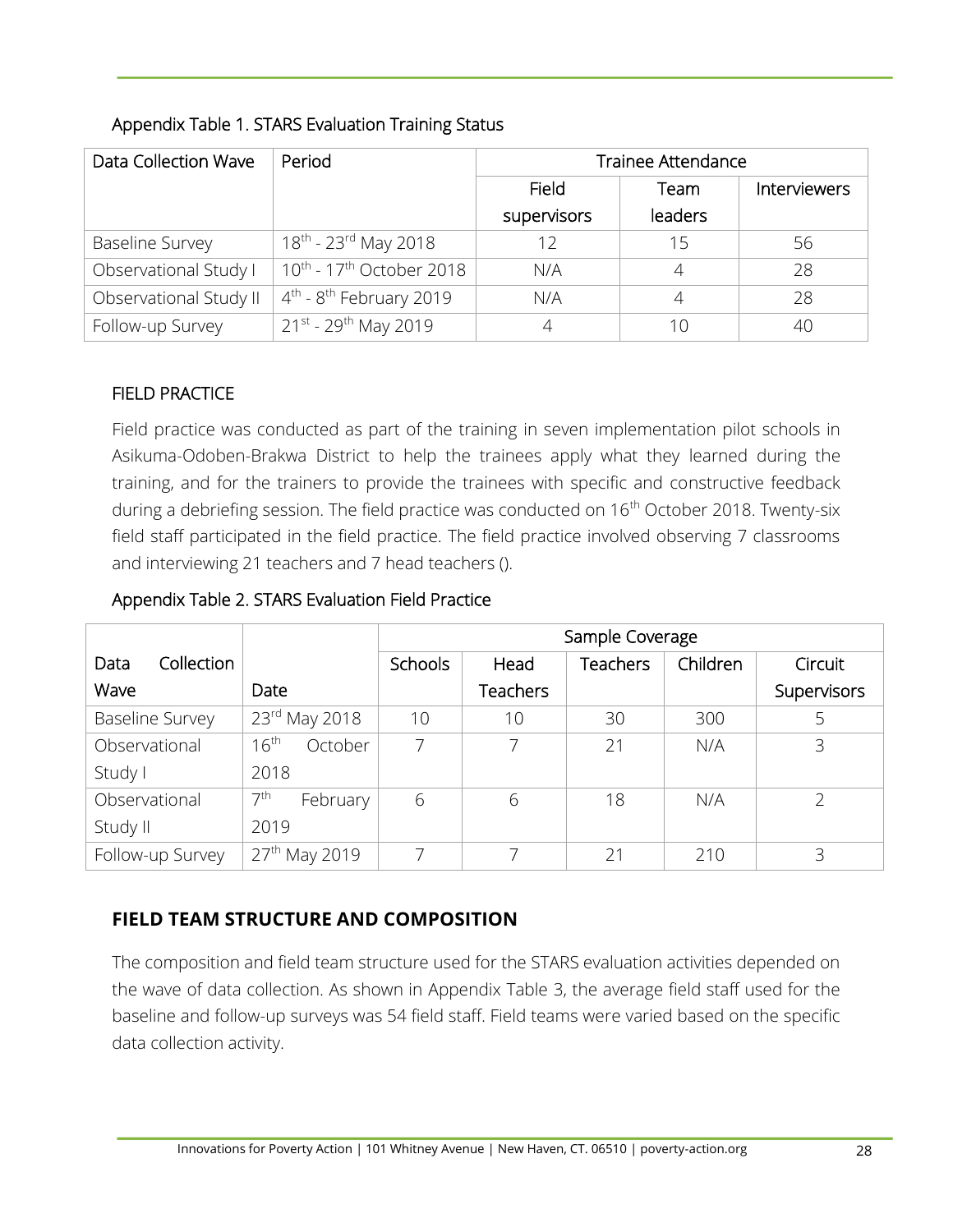#### Appendix Table 3. Field Team Structure and Composition

| Data Collection Wave   | Number of Field Teams | <b>Total Field Staff</b> |
|------------------------|-----------------------|--------------------------|
| <b>Baseline Survey</b> |                       | 64                       |
| Observational Study I  |                       |                          |
| Observational Study II |                       |                          |
| Follow-up Survey       |                       |                          |

#### **EVALUATION TIMELINESS**

Appendix Table 4 presents the timeliness for conducting the data collection activities. Prior to field staff training, the research instruments were piloted to ensure that the instruments were applicable within the Ghanaian context.

#### Appendix Table 4. STARS Evaluation Timeliness

| Activity               | Piloting                                      | <b>Field Staff Training</b>                  | Survey Period                                      |
|------------------------|-----------------------------------------------|----------------------------------------------|----------------------------------------------------|
| <b>Baseline Survey</b> | $2^{nd}$ - $8^{th}$ May 2018                  | 18 <sup>th</sup> - 23 <sup>rd</sup> May 2018 | 31 <sup>st</sup> May 2018 - 23 <sup>rd</sup> June  |
|                        |                                               |                                              | 2018                                               |
| Observational Study I  | 19 <sup>th</sup> - 20 <sup>th</sup> September | 10 <sup>th</sup> - 17 <sup>th</sup> October  | 25 <sup>th</sup> October - 30 <sup>th</sup>        |
|                        | 2018                                          | 2018                                         | November 2018                                      |
| Observational Study II | 21 <sup>st</sup> January 2019                 | $4th - 8th$ February 2019                    | 18 <sup>th</sup> February - 19 <sup>th</sup> March |
|                        |                                               |                                              | 2019                                               |
| Follow-up Survey       | $13^{th}$ - 14 <sup>th</sup> May 2019         | $21^{st}$ - 29 <sup>th</sup> May 2019        | $4^{th}$ June - 26 <sup>th</sup> July 2019         |

#### **DATA-COLLECTION PROCEDURES**

Data were collected using CAPI based on the SurveyCTO platform and Samsung tablets, incorporating IPA's data management system. IPA Ghana's research quality team programed the questionnaires. The programmed instruments included constraints, skip patterns, relevant commands to automate the administration process and automatically check inconsistencies or errors associated with the administration of the instruments on the field. The CAPI application was bench-tested during the training field practice. Modifications of the questionnaires based on the pilot and field practice were incorporated into the electronic versions of the questionnaires. All survey instruments were administered in English. Data were collected through direct observations of classrooms and interviews conducted in-person and/or via phone.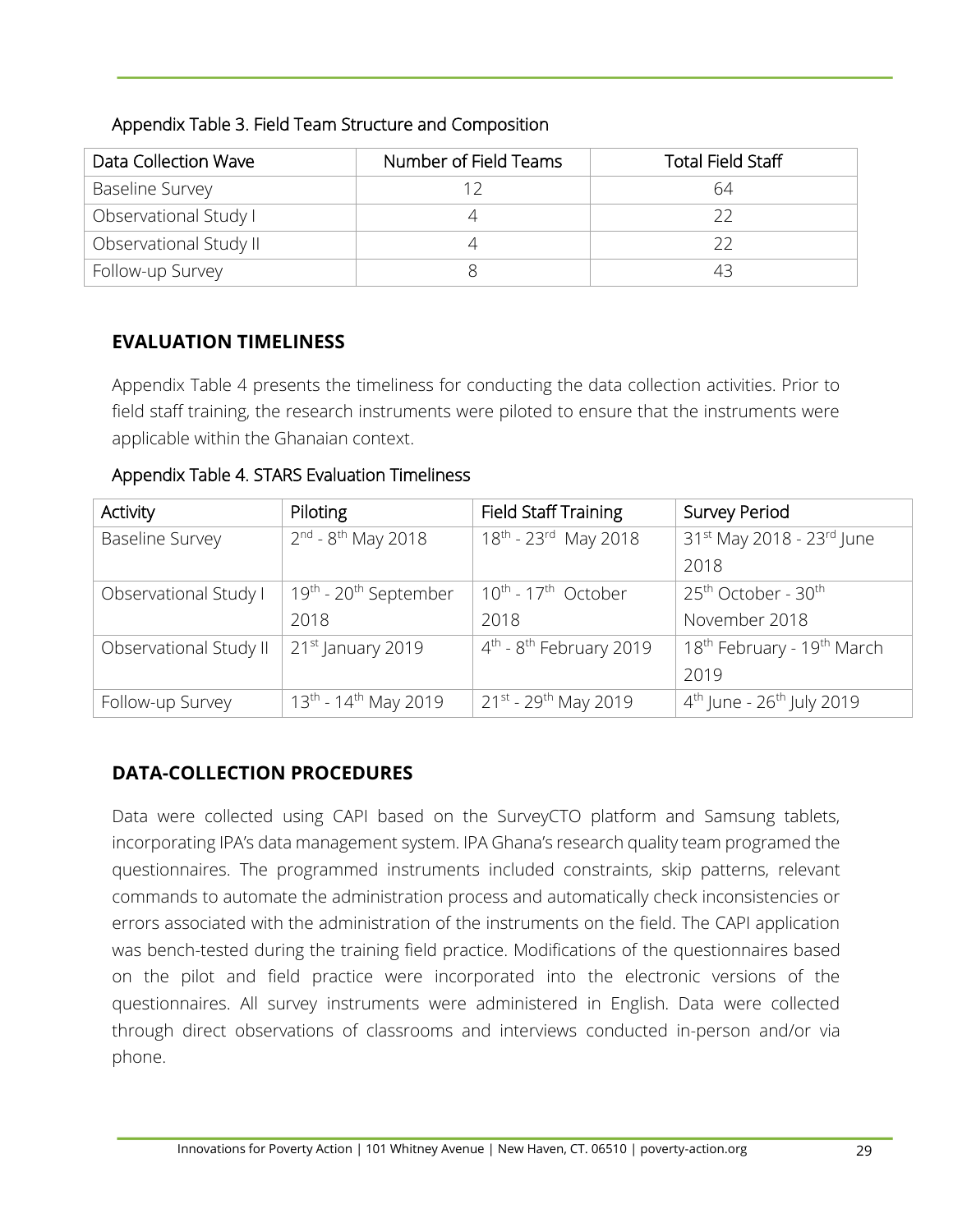This study has four respondent types: circuit supervisors, head teachers, teachers, and students. Each respondent type completed a different survey. Circuit supervisors completed a survey over the phone that covered a range of topics from their personal background to their circuit management practices. Head teachers' surveys were conducted in-person and covered a range of topics from information on their school and characteristics, to their personal background and school management practices. Teacher surveys were conducted in-person and covered a range of topics from information on their personal background to the support that they received from their managers.

Students completed two instruments: a short demographic survey and a student assessment on their math and English skills. We based the student assessment on previous national, international, and study tests. The majority of questions came from the examinations used in Duflo, Kiessel, and Lucas (2019). Those tests were developed by education stakeholders in the Ministry of Education to reflect grade 1-3 material. Based on the piloting and findings from that study, many students in P4 and P5 still tested at that level. We added additional questions that were inspired by questions from the National Education Assessment P3 and P6 exams. Finally, we added questions inspired by the Ghana versions of the EGRA and EGMA. Trained enumerators conducted the student assessments one-on-one. Enumerators either read the question aloud or showed questions to students to read, depending on the specific instructions for each question. Tests were semi-adaptive: all students started with the same questions. Those who performed poorly on these answered a set of easier questions. Students who performed well on the early questions answered a set of harder questions. Itemized response theory was used to convert each students' score to a common scale.

#### **DATA QUALITY SYSTEMS AND DATA MANAGEMENT**

Data collection activities were monitored to assess the (a) performance of the fieldwork teams in administering the various instruments and (b) quality of the data being collected. Field teams were monitored using IPA's standardized monitoring tool, hosted on SurveyCTO. On average, at least two different monitors monitored each field staff during the data collection period. The results from the monitoring largely showed the field staff strictly adherence to the established protocols. This was partly due to the use of experienced enumerators, feedback-based training, and the provision of timely feedback to the fieldwork team.

Apart from observing the interviews or observations, a standardized and coordinated system of checks and systems were developed and implemented in managing the data flow, collection, cleaning, and storage. These coordinated systems helped to ensure the accessibility, quality, reliability, and timeliness of the data. Using the IPA's Data Management System, high-frequency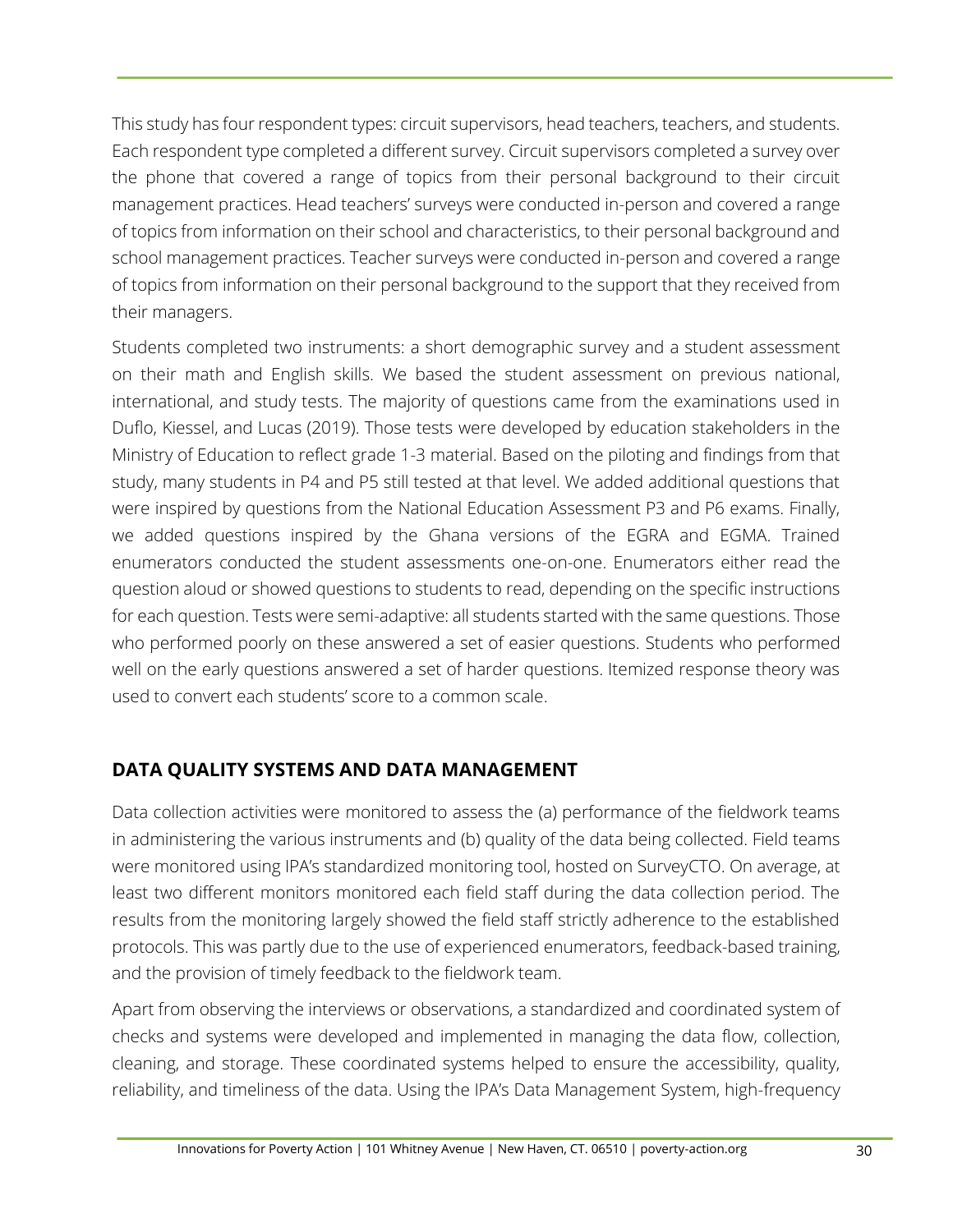checks were run daily to identify inconsistencies, electronic programming errors, and enumerator errors. The high-frequency checks indicated a minimal violation of the data quality checks such as duplicate IDs, missing values, constraints, skip patterns and survey logic or inconsistencies. Also, 10% each of the completed Head Teacher Survey, Teacher Survey, and Circuit Supervisor Survey were audited to establish whether there were variations in key outcome variables. The audit checks showed that discrepancies were largely within the acceptable range. During data collection and following the completion of fieldwork, data were edited and cleaned using STATA do-files. Data were encrypted using BoxCryptor from the point of collection to storage.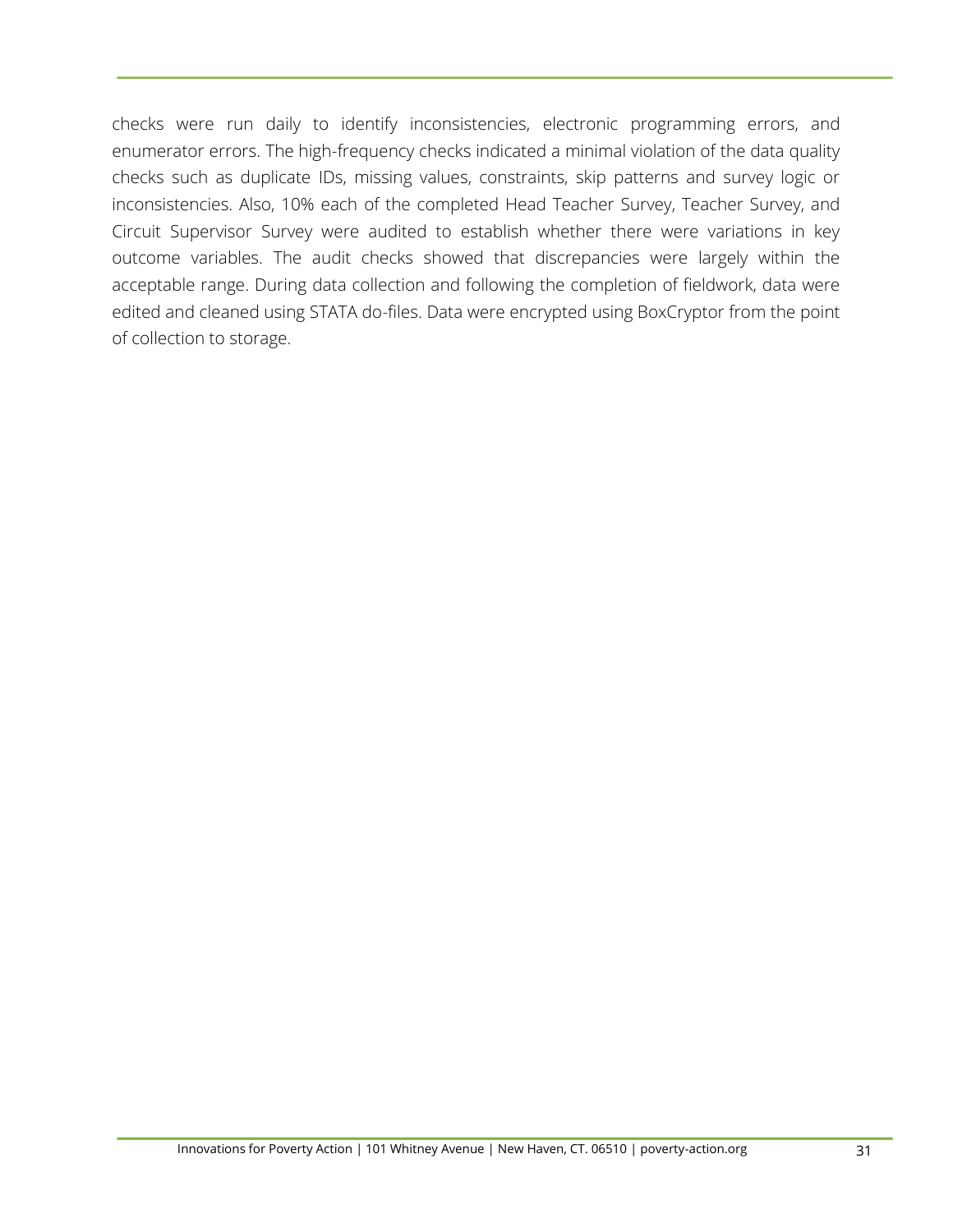# Appendix B

## Appendix Table 5. Cost Summary of Targeted Instruction

| Cost Ingredients                    | <b>Total Cost/Yr</b> | Currency | Year     | Total Cost/Yr, | Total Cost/Yr, | PV of Cost Stream, | Total Cost,        |
|-------------------------------------|----------------------|----------|----------|----------------|----------------|--------------------|--------------------|
|                                     | Local Currency       |          | Incurred | <b>USD</b>     | Base Year USD  | Base Yr USD        | Yr of Analysis USD |
| Program administration and          | GHS 49,664.06        | GHS      | 2018     | \$10,831.09    | \$10,831.09    | \$10,831.09        | \$10,831.09        |
| staff costs - Year 1                |                      |          |          |                |                |                    |                    |
| Implementation and program          | <b>GHS</b>           | GHS      | 2018     | \$46,082.23    | \$46,082.23    | \$46,082.23        | \$46,082.23        |
| material costs - Year 1             | 211,302.00           |          |          |                |                |                    |                    |
| Transportation and per diems -      | GHS                  | GHS      | 2018     | \$269,615.76   | \$269,615.76   | \$269,615.76       | \$269,615.76       |
| Year 1                              | 1,236,275.88         |          |          |                |                |                    |                    |
| Targeting / visibility costs - Year | GHS -                | GHS      | 2018     | \$0.00         | \$0.00         | \$0.00             | \$0.00             |
|                                     |                      |          |          |                |                |                    |                    |
| Training - Year 1                   | <b>GHS</b>           | GHS      | 2018     | \$160,641.76   | \$160,641.76   | \$160,641.76       | \$160,641.76       |
|                                     | 736,594.70           |          |          |                |                |                    |                    |
| Office Costs - Year 1               | GHS -                | GHS      | 2018     | \$0.00         | \$0.00         | \$0.00             | \$0.00             |
| Program administration and          | GHS 25,996.00        | GHS      | 2018     | \$5,669.39     | \$5,669.39     | \$5,669.39         | \$5,669.39         |
| staff costs - Year 2                |                      |          |          |                |                |                    |                    |
| Implementation and program          | GHS 8,900.00         | GHS      | 2018     | \$1,940.97     | \$1,940.97     | \$1,940.97         | \$1,940.97         |
| material costs - Year 2             |                      |          |          |                |                |                    |                    |
| Transportation and per diems -      | <b>GHS</b>           | GHS      | 2018     | \$48,198.03    | \$48,198.03    | \$48,198.03        | \$48,198.03        |
| Year 2                              | 221,003.62           |          |          |                |                |                    |                    |
| Targeting / visibility costs - Year | GHS -                | GHS      | 2018     | \$0.00         | \$0.00         | \$0.00             | \$0.00             |
|                                     |                      |          |          |                |                |                    |                    |
| Training - Year 2                   | <b>GHS</b>           | GHS      | 2018     | \$174,212.92   | \$174,212.92   | \$174,212.92       | \$174,212.92       |
|                                     | 798,822.84           |          |          |                |                |                    |                    |
| Office Costs - Year 2               | GHS -                | GHS      | 2018     | \$0.00         | \$0.00         | \$0.00             | \$0.00             |
| Time Costs - Teachers               | <b>GHS</b>           | GHS      | 2018     | \$727,139.39   | \$727,139.39   | \$727,139.39       | \$727,139.39       |
|                                     | 3,334,170.41         |          |          |                |                |                    |                    |

- Innovations for Poverty Action |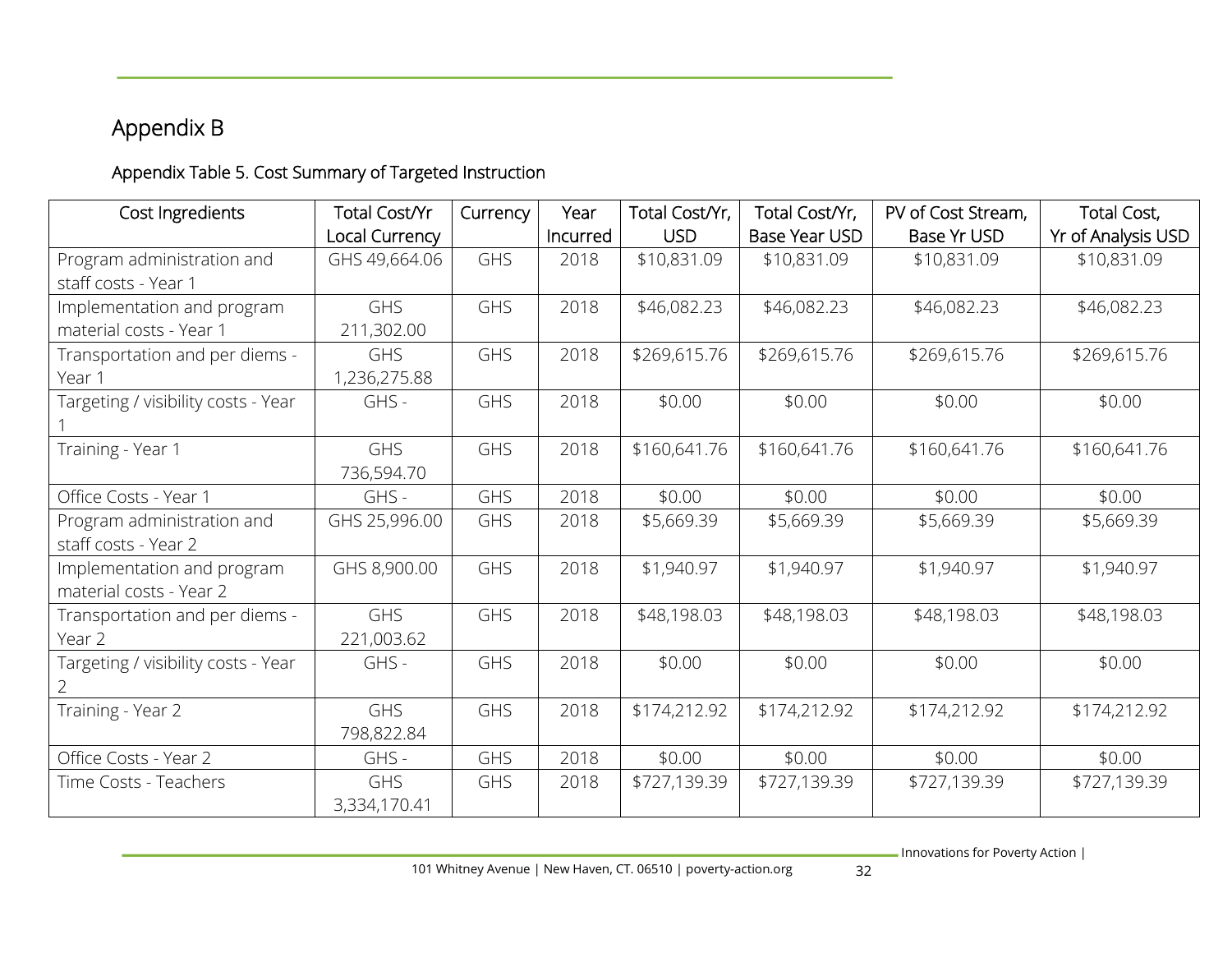| Time Costs - Head Teachers                       | <b>GHS</b>    | GHS | 2018 | \$202,904.73 | \$202,904.73 | \$202,904.73 | \$202,904.73   |
|--------------------------------------------------|---------------|-----|------|--------------|--------------|--------------|----------------|
|                                                  | 930,384.15    |     |      |              |              |              |                |
| Time Costs - Circuit Supervisors                 | GHS 11,481.79 | GHS | 2018 | \$2,504.03   | \$2,504.03   | \$2,504.03   | \$2,504.03     |
| Total Cost (without opportunity costs)           |               |     |      |              |              |              |                |
| Total Cost per Child (without opportunity costs) |               |     |      |              |              |              |                |
| Total Cost (with opportunity costs)              |               |     |      |              |              |              | \$1,649,740.30 |
| Total Cost per Child (with opportunity costs)    |               |     |      |              |              |              | \$197.91       |

## Appendix Table 6. Cost Summary - Training in Targeted Instruction + Management Training

| Cost Ingredients                                      | Total Cost/Yr<br>Local Currency | Currency   | Year<br>Incurred | Total Cost/Yr,<br><b>USD</b> | Total Cost/Yr,<br>Base Year USD | PV of Cost Stream,<br>Base Yr USD | Total Cost,<br>Yr of Analysis USD |
|-------------------------------------------------------|---------------------------------|------------|------------------|------------------------------|---------------------------------|-----------------------------------|-----------------------------------|
| Program administration and<br>staff costs - Year 1    | GHS -                           | <b>GHS</b> | 2018             | \$0.00                       | \$0.00                          | \$0.00                            | \$0.00                            |
| Implementation and program<br>material costs - Year 1 | <b>GHS</b><br>140,152.72        | <b>GHS</b> | 2018             | \$30,565.49                  | \$30,565.49                     | \$30,565.49                       | \$30,565.49                       |
| Transportation and per diems -<br>Year 1              | GHS 74,253.46                   | <b>GHS</b> | 2018             | \$16,193.72                  | \$16,193.72                     | \$16,193.72                       | \$16,193.72                       |
| Targeting / visibility costs - Year                   | GHS -                           | <b>GHS</b> | 2018             | \$0.00                       | \$0.00                          | \$0.00                            | \$0.00                            |
| Training - Year 1                                     | <b>GHS</b><br>500,962.24        | <b>GHS</b> | 2018             | \$109,253.38                 | \$109,253.38                    | \$109,253.38                      | \$109,253.38                      |
| Office Costs - Year 1                                 | GHS 1,460.00                    | <b>GHS</b> | 2018             | \$318.41                     | \$318.41                        | \$318.41                          | \$318.41                          |
| Program administration and<br>staff costs - Year 2    | GHS -                           | <b>GHS</b> | 2018             | \$0.00                       | \$0.00                          | \$0.00                            | \$0.00                            |
| Implementation and program<br>material costs - Year 2 | GHS -                           | GHS        | 2018             | \$0.00                       | \$0.00                          | \$0.00                            | \$0.00                            |
| Transportation and per diems -<br>Year 2              | GHS -                           | <b>GHS</b> | 2018             | \$0.00                       | \$0.00                          | \$0.00                            | \$0.00                            |

- Innovations for Poverty Action |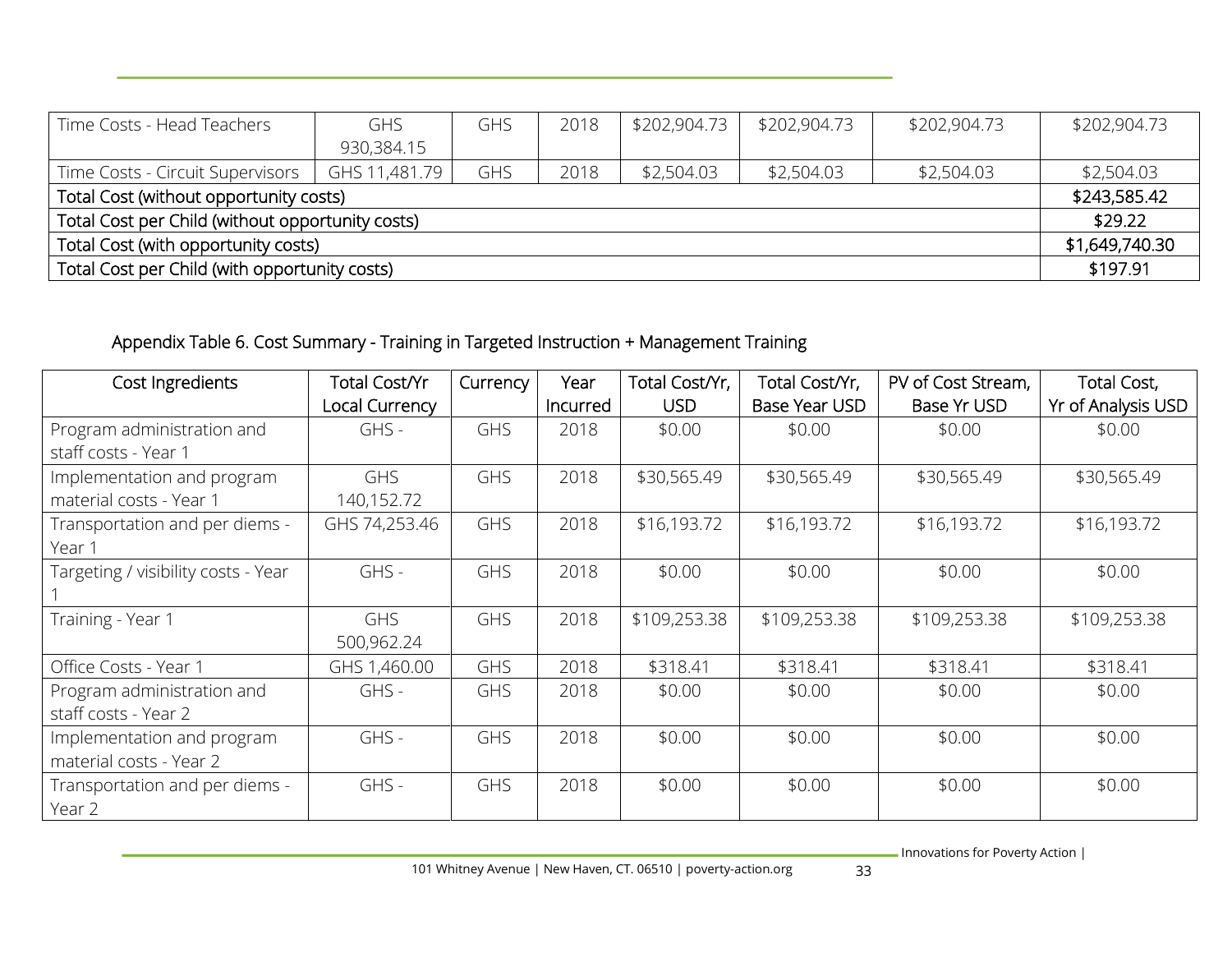| Targeting / visibility costs - Year              | GHS -                      | GHS | 2018 | \$0.00       | \$0.00       | \$0.00       | \$0.00       |
|--------------------------------------------------|----------------------------|-----|------|--------------|--------------|--------------|--------------|
| Training - Year 2                                | <b>GHS</b><br>340,250.22   | GHS | 2018 | \$74,204.17  | \$74,204.17  | \$74,204.17  | \$74,204.17  |
| Office Costs - Year 2                            | GHS -                      | GHS | 2018 | \$0.00       | \$0.00       | \$0.00       | \$0.00       |
| Time Costs - Teachers                            | <b>GHS</b><br>3,219,081.64 | GHS | 2018 | \$702,040.02 | \$702,040.02 | \$702,040.02 | \$702,040.02 |
| Time Costs - Head Teachers                       | <b>GHS</b><br>1,070,769.51 | GHS | 2018 | \$233,520.96 | \$233,520.96 | \$233,520.96 | \$233,520.96 |
| Time Costs - Circuit Supervisors                 | <b>GHS</b><br>1,186,281.25 | GHS | 2018 | \$258,712.58 | \$258,712.58 | \$258,712.58 | \$258,712.58 |
| Total Cost (without opportunity costs)           |                            |     |      |              |              |              |              |
| Total Cost per Child (without opportunity costs) |                            |     |      |              |              |              |              |
| Total Cost (with opportunity costs)              |                            |     |      |              |              |              |              |
| Total Cost per Child (with opportunity costs     |                            |     |      |              |              |              | \$187.47     |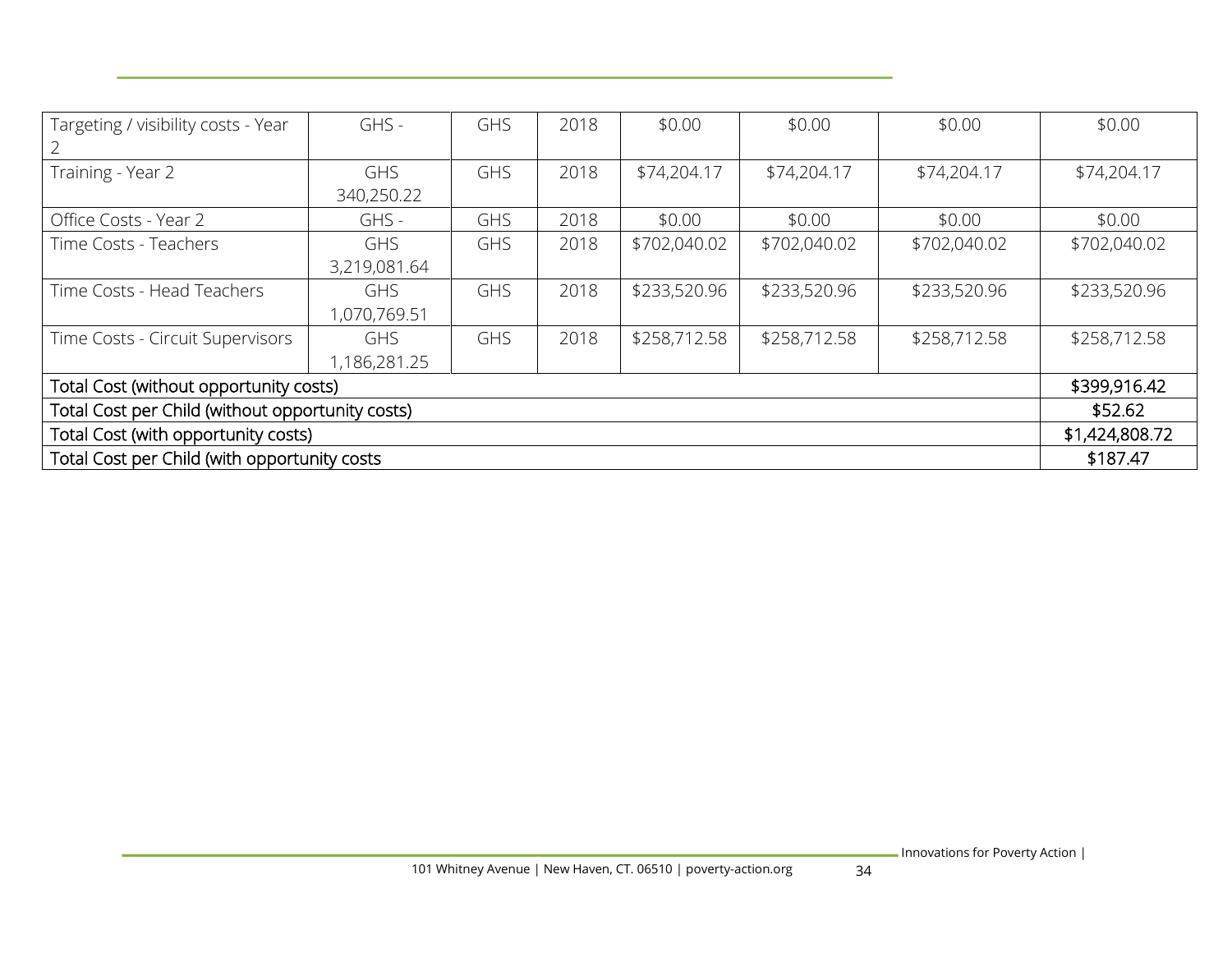